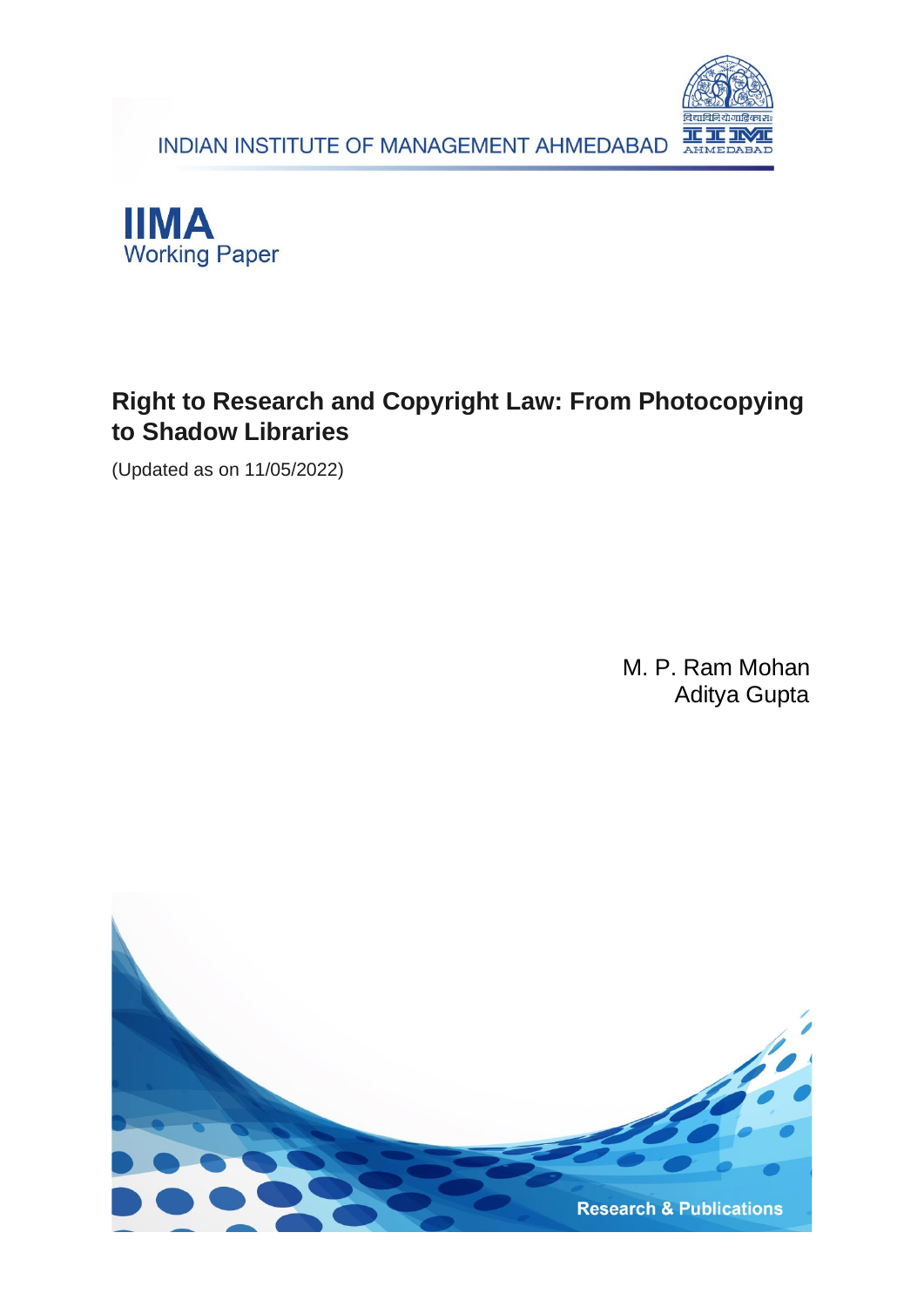# **Right to Research and Copyright Law: From Photocopying to Shadow Libraries**

M. P. Ram Mohan Aditya Gupta

 **September 2021**

The main objective of the working paper series of the IIMA is to help faculty members, research staff and doctoral students to speedily share their research findings with professional colleagues and test their research findings at the pre-publication stage. IIMA is committed to maintain academic freedom. The opinion(s), view(s) and conclusion(s) expressed in the working paper are those of the authors and not that of IIMA.

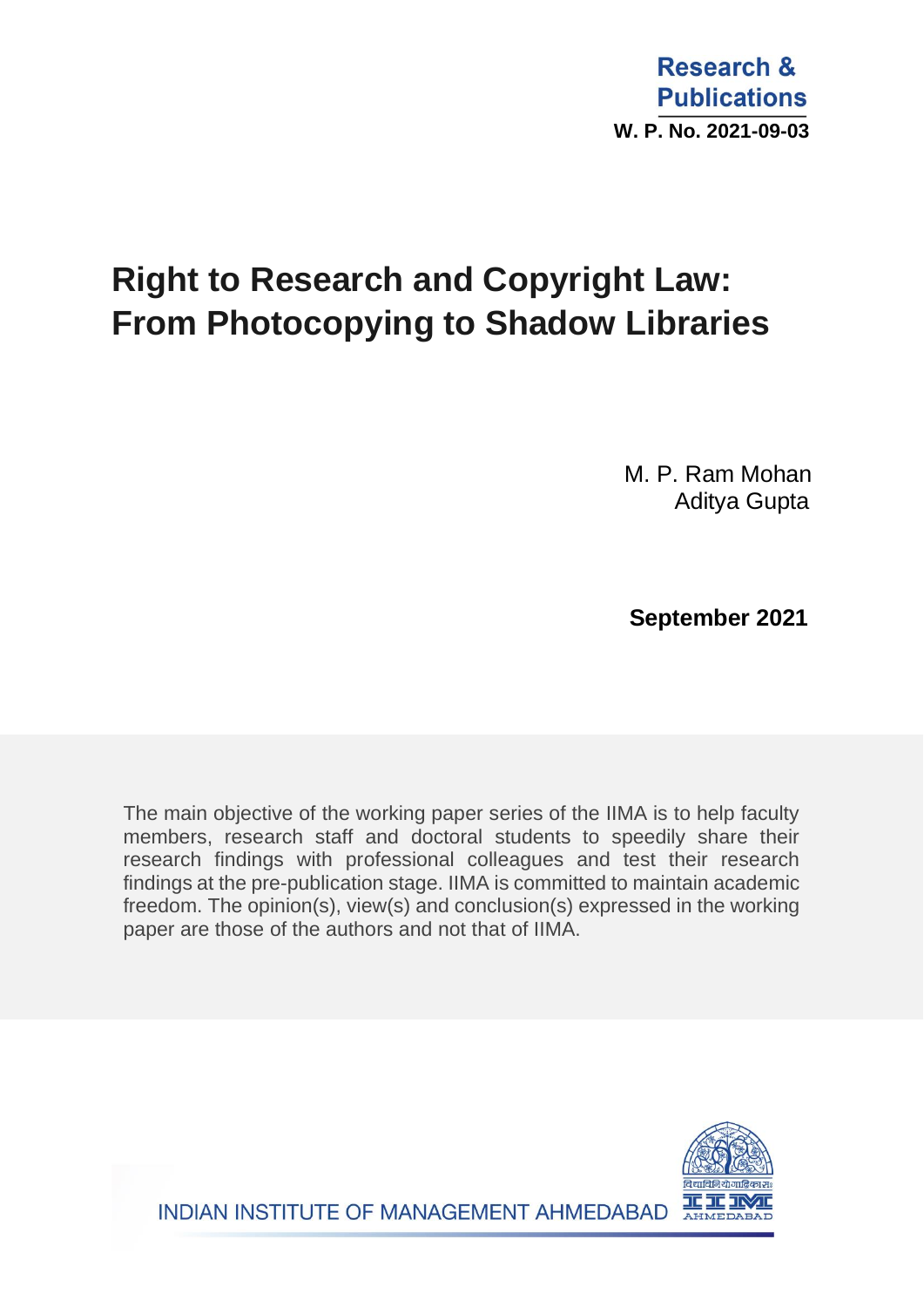## **Right to Research and Copyright Law: From Photocopying to Shadow Libraries**

M P Ram Mohan\* & Aditya Gupta $\Psi$ 

#### **Abstract**

Academic research and publishing are facing a crisis. The importance of access to academic literature in an interconnected world, the ever-growing cost of subscriptions to this literature, different revenue models of journals, and reducing or stagnant library budgets are pushing the academic community to find alternatives for research publications. In its 25 years of existence, the open access movement and models which sought to contain the crisis have become the subject of considerable criticism. At the same time, a significant portion of academic literature remains locked behind steep paywalls. This has led to the growth of pirate websites and shadow libraries which have been met with forceful legal retribution by the publishers using Copyright laws. Using the Sci-Hub case, which is currently facing copyright infringement by a group of publishers before the Delhi High Court, the article evaluates the Open Access Movement, fair dealing in copyright law, academic piracy, and courts cases in the United States, India, and other countries, within the broad meaning of the right to research. The paper concludes that the purposive interpretation of the Copyright Law may have an answer enabling a just outcome.

**Keywords**: right to research; open access movement; fair dealing; copyright law; academic piracy

#### **Contents**

Associate Professor, Strategy Area, Indian Institute of Management Ahmedabad; & Research Affilate, Centre for Peace, Hiroshima University

Research Associate, Indian Institute of Management Ahmedabad

We are extremely thankful to Lawrence Liang, Hiral Patel and Vishaka Raj for critical comments. The authors also wish to thank the participants of the 7th Annual IP Mosiac Conference held between October 21 and October 23, 2021, hosted by the Mitchell Hamline University School of Law for their helpful comments and suggestions. Views are authors' alone.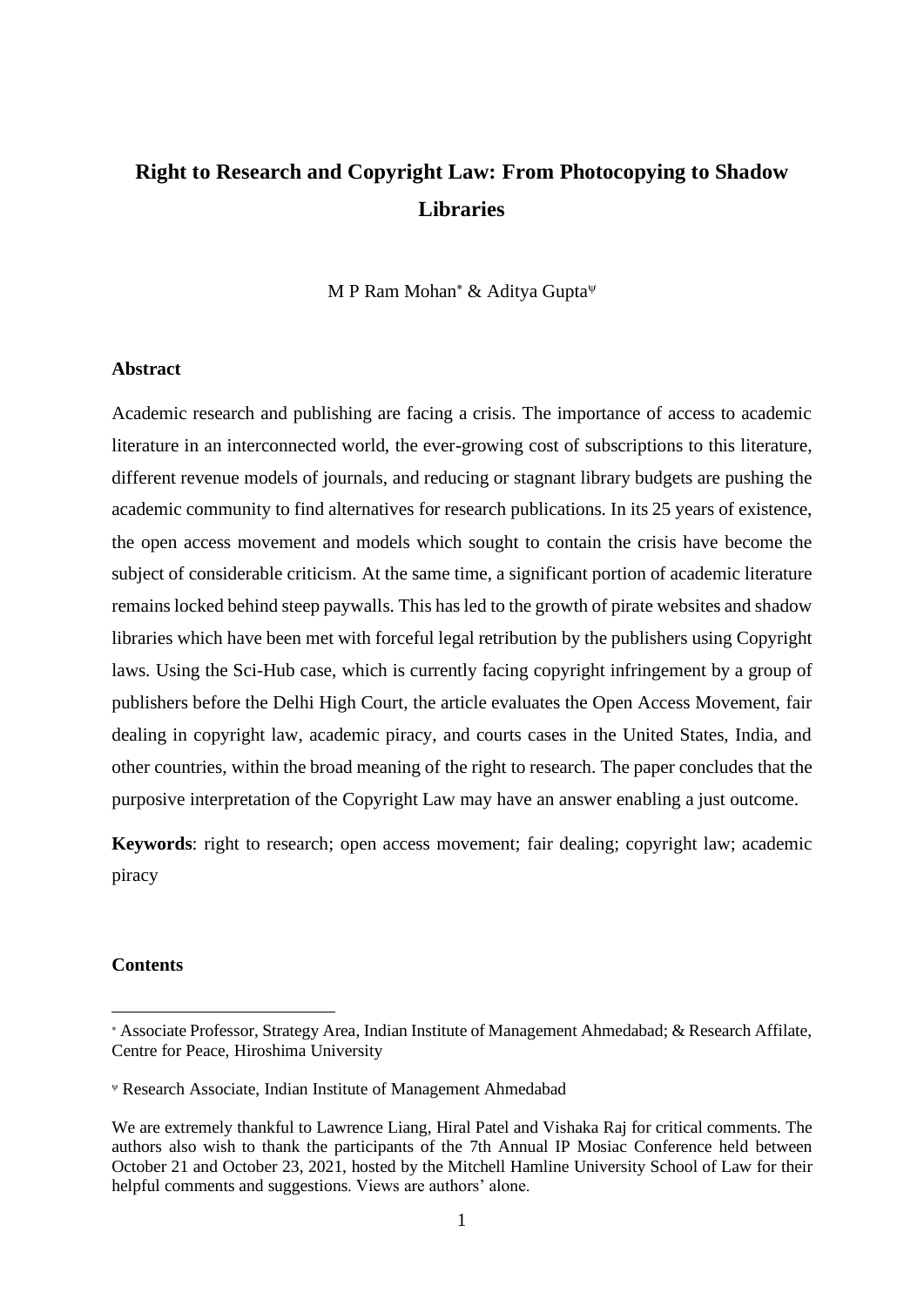| 1.              |                                                                                    |  |
|-----------------|------------------------------------------------------------------------------------|--|
| 1.1.            |                                                                                    |  |
| 1.2.            |                                                                                    |  |
| 1.3.            |                                                                                    |  |
| 2.              | Black Open Access: Piratical Access to nearly all scientific literature 16         |  |
| 2.1.            | The Development and Contemporary relevance of Sci-Hub  17                          |  |
| 2.2.            | Academic piracy: Civil Disobedience against persistent unfairness  19              |  |
| 3.              |                                                                                    |  |
| 3.1.            |                                                                                    |  |
| 3.1.1.          |                                                                                    |  |
| 3.1.2.          |                                                                                    |  |
| 3.2.            | Right to Research: Constitutional justification and exception to Copyright Law  32 |  |
| 4.              | Rameshwari Photocopy Case and a normative reading of fair dealing exceptions  36   |  |
| 5.              | Retain the normative reading of Copyright Law: Sci-Hub as Fair Dealing in Indian   |  |
| 5.1.            |                                                                                    |  |
| 5.2.            |                                                                                    |  |
| 5.2.1.          |                                                                                    |  |
| 5.2.2.          |                                                                                    |  |
| 5.2.3.          | The portion used in relation to the copyrighted work as a whole: 46                |  |
| 5.2.4.<br>work: | The effect of the use upon the potential market for or value of copyrighted<br>47  |  |
|                 |                                                                                    |  |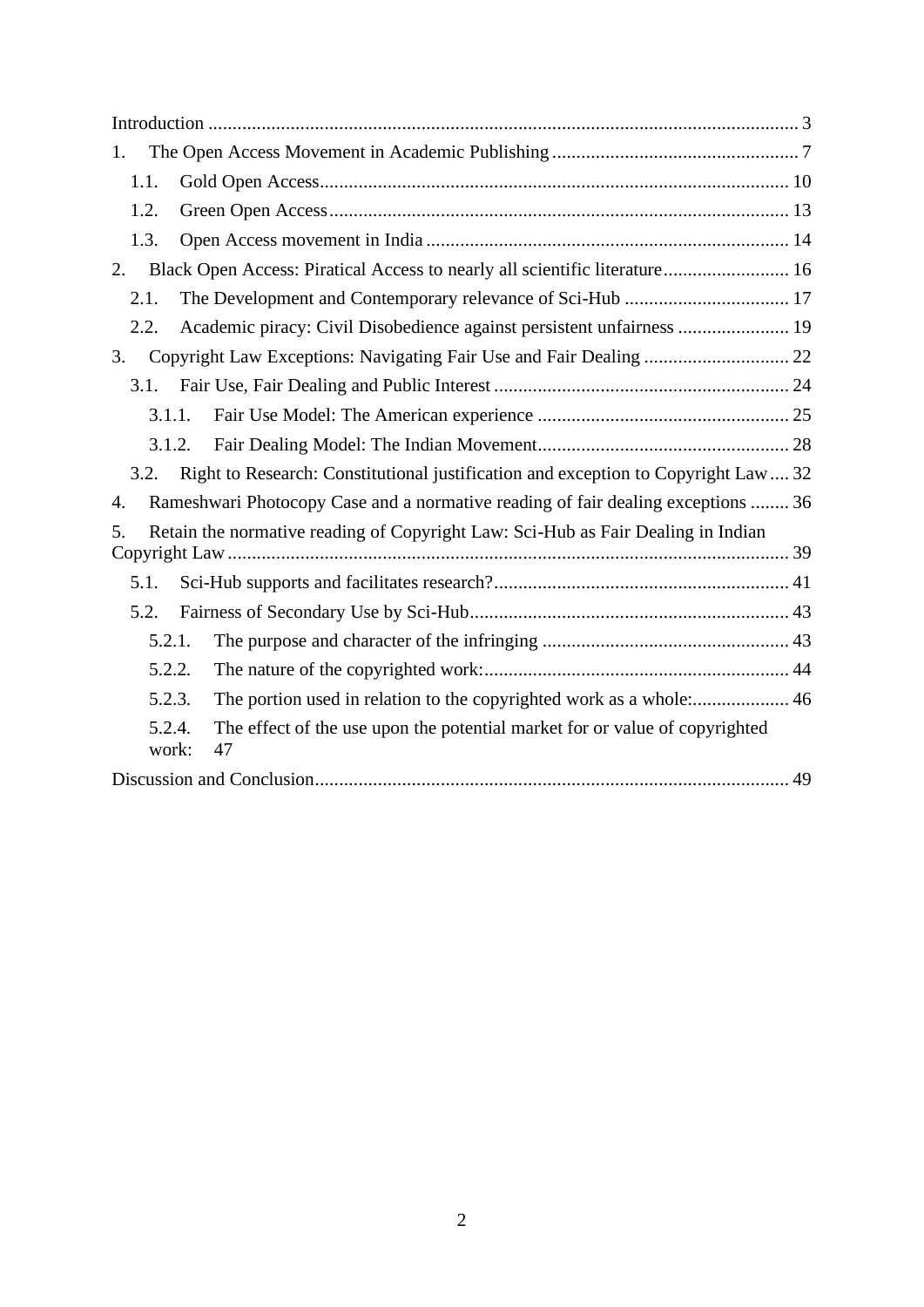#### <span id="page-4-0"></span>**Introduction**

Imagine your taxpayer money is being used to construct a road in your neighborhood. The company overseeing the construction does not pay a salary to its workers. Some workers even pay a fee for the privilege of working on the project. The overseers who ensure that the construction complies with the relevant regulatory criteria are not paid either. Further, if the taxpayer with whose money the road has been constructed wants to walk on the road, she has to buy access to it. Access is again provided for fragments of the road. The cost of accessing a significant portion of the road would require a subscription cost in the neighbourhood of a million dollars. Writing for Vox, Brian Resnick and Jullia Belluz took this example to discuss the extremely profitable business of academic publishing.<sup>1</sup> Would you consider this a viable business model?

The commercial and for-profit academic publishers have leveraged uncompensated labour from researchers and academics<sup>2</sup> to create a business that generates over \$25.7 billion in annual global revenues.<sup>3</sup> The proverbial workers in Rensnick's comparison are researchers who conduct research, prepare articles and submit them for free to academic publishers. The overseers are the peer review board and the editors of the journals, who often work without any monetary remuneration. In some cases, researchers pay *Article Processing Charges* for the publication of their research which can be understood as the fees paid by the workers. A substantial number of these academics and researchers work with universities and organizations that receive generous government grants. Hence, the involvement of public money. Lastly, students, academicians, and other researchers who want access to the published papers must buy subscriptions, even though their public money generated through taxes have subsidized the research.

Generally, scholarly publications, such as books, are *information goods* with low fixed and high variable costs. <sup>4</sup> However, academic journals have managed to leverage the scholarly community to hedge the fixed costs of their business. The primary goods for their business, i.e.

<sup>1</sup> Brian Resnick & Julia Belluz, *The war to free science*, VOX, 2019, https://www.vox.com/thehighlight/2019/6/3/18271538/open-access-elsevier-california-sci-hub-academic-paywalls.

<sup>&</sup>lt;sup>2</sup> Jon Tennant, 'Time to Stop the Exploitation of Free Academic Labour' (2020) 46 European Science Editing e51839; John Willinsky, *The Access Principle: The Case for Open Access to Research and Scholarship* (MIT Press 2006) 48; Armin Beverungen, Steffen Böhm and Christopher Land, 'The Poverty of Journal Publishing' (2012) 19 Organization 929, 932.

<sup>3</sup> MICHAEL MABE, ROB JOHNSON & ANTHONY WATKINSON, *The STM Report: An overview of scientific and scholarly journal publishing*, 5 (2018).

<sup>4</sup> CARL SHAPIRO & HAL R. VARIAN, INFORMATION RULES: A STRATEGIC GUIDE TO THE NETWORK ECONOMY 22– 23 (1999).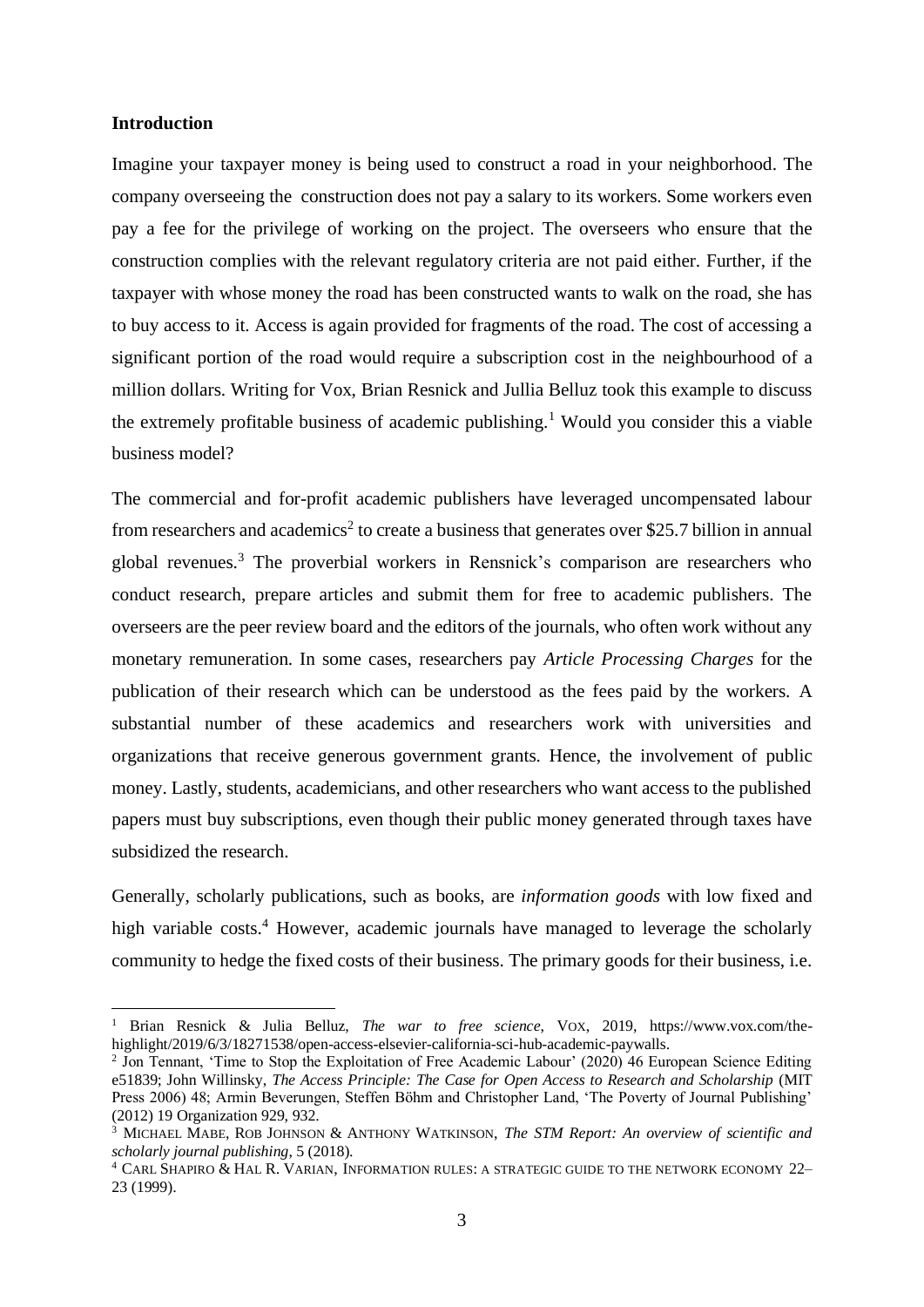scholarly research and quality control, i.e. peer review, is provided free of cost by the academic community.<sup>5</sup> A report from the U.K's House of Commons reported that in academic publishing, "*public money is used at three stages in the publishing process: to fund the research project; to pay the salaries of academics who carry out peer review for no extra payment; and to fund libraries to purchase scientific publications.*" <sup>6</sup> This offsets the high fixed costs, a unique feature of information goods, and turns academic journals into *atypical information goods.*<sup>7</sup>

Despite substantially offsetting their costs by using public money and leveraging the scholarly community, the publishers require payment of exorbitant subscription fees for subscribing to academic literature. Total expenditure on journal subscriptions rose by 302% between 1995-  $2005$ .<sup>8</sup> The average price of journals has increased at an annual rate of 6% since  $2012$ .<sup>9</sup> It has been estimated that academic libraries spent over \$8.1 billion on academic and scientific content in 2016.<sup>10</sup> Reports suggest that Indian research institutes spend over US\$200 million every year subscribing to paywalled academic research.<sup>11</sup> This price increase has been accompanied by stagnant and reducing library budgets.<sup>12</sup> Eventually, the number of serials/journals a library can subscribe to has been decreasing year-upon-year. This reduced access is referred to as the *serials crisis.* <sup>13</sup> Esteemed and well-funded universities such as the University of California<sup>14</sup> and Harvard University<sup>15</sup> have expressed their inability to continue

<sup>5</sup> Vincent Larivière, Stefanie Haustein & Philippe Mongeon, *The Oligopoly of Academic Publishers in the Digital Era*, 10 PLOS ONE e0127502, 11–12 (2015).

<sup>6</sup> HOUSE OF COMMONS SCIENCE AND TECHNOLOGY COMMITTEE, *Science and Technology - Tenth Report*, 69 (2004), https://publications.parliament.uk/pa/cm200304/cmselect/cmsctech/399/39902.htm (last visited Aug 12, 2021).

<sup>7</sup> Larivière, Haustein, and Mongeon, *supra* note 5 at 11–12.

<sup>8</sup> Base year being 1996. Glenn Steele McGuigan, *The business of academic publishing: A strategic analysis of the academic journal publishing industry and its impact on the future of scholarly publishing*, 9 ELECTRONIC JOURNAL OF ACADEMIC AND SPECIAL LIBRARIANSHIP (2008).

<sup>9</sup> Stephen Bosch & Kittie Henderson, *Predicting the Future in 3,000 Words and Charts: The Library Journal Serials Pricing Article*, 74 THE SERIALS LIBRARIAN 224–227, 226 (2018).

<sup>10</sup> MABE, JOHNSON, AND WATKINSON, *supra* note 3 at 22.

<sup>11</sup> Smriti Mallapaty, *India pushes bold 'one nation, one subscription' journal-access plan*, 586 NATURE 181–182, 181 (2020); Dunu Roy & Dinesh Mohan, *The Monopoly of Journal Subscriptions and the Commodification of Research*, THE WIRE SCIENCE (2021).

<sup>12</sup> Bosch and Henderson, *supra* note 9 at 226.

<sup>&</sup>lt;sup>13</sup> Sarah Jurchen, *Open Access and the Serials Crisis: The Role of Academic Libraries*, 37 TECHNICAL SERVICES QUARTERLY 160–170, 161 (2020).

<sup>14</sup> Alex Fox & Jeffrey Brainard, *University of California takes a stand on open access*, 363 SCIENCE 1023.1-1023  $(2019)$ 

<sup>15</sup> Ian Sample, *Harvard University says it can't afford journal publishers' prices*, THE GUARDIAN, April 24, 2012, http://www.theguardian.com/science/2012/apr/24/harvard-university-journal-publishers-prices (last visited May 9, 2021).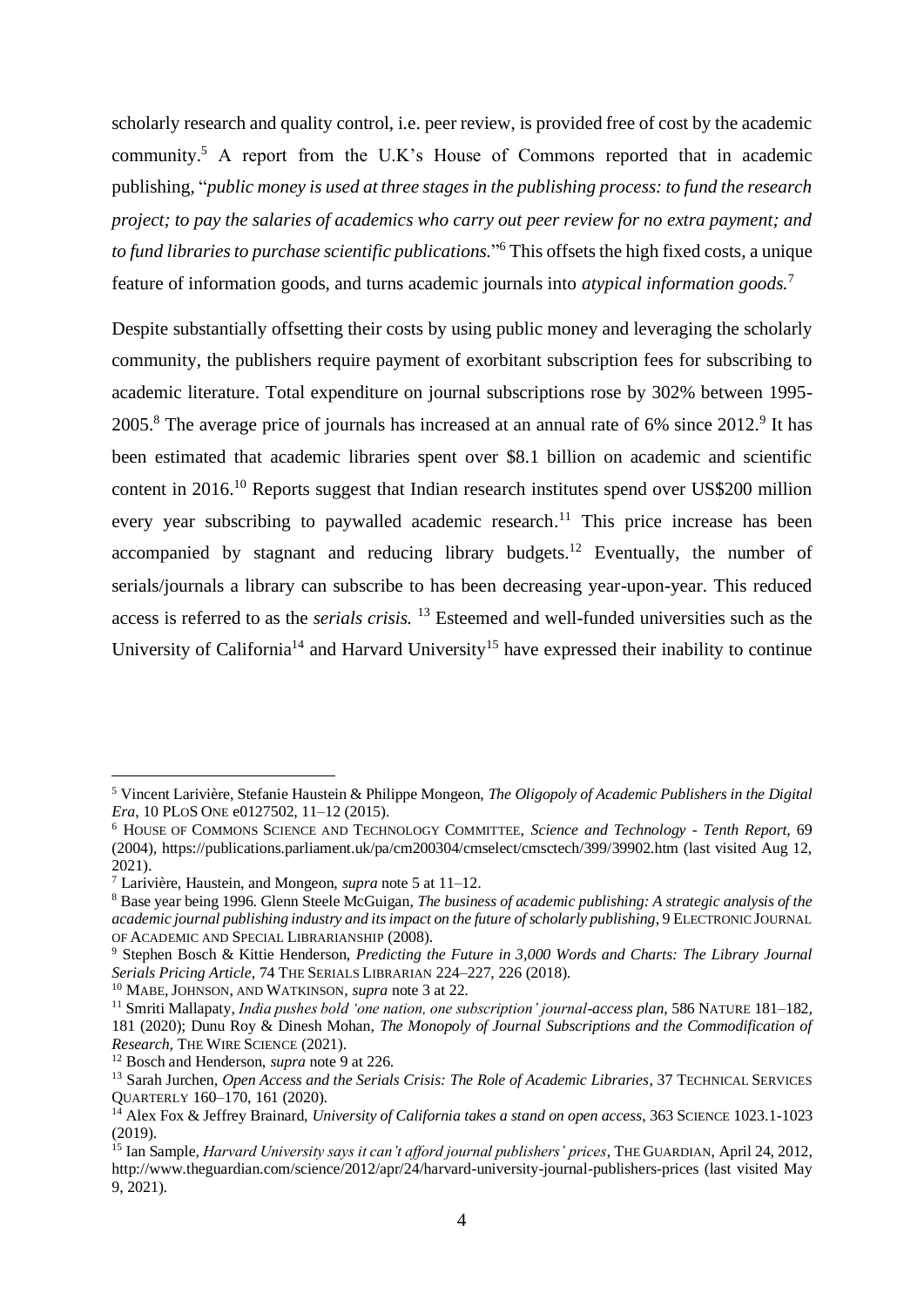paying the subscription costs. Other universities have threatened to boycott academic publishers.<sup>16</sup>

Partial blame for the situation can be accrued to the market structure of academic publishing. Five publishers account for more than 53% of all papers published, with the concentration in some disciplines such as psychology and chemistry being as high as  $71\%$ .<sup>17</sup> The largest academic publisher, Elsevier, enjoys 16% of the total market share<sup>18</sup> and recorded over \$3,376 million in revenue during 2017-18.<sup>19</sup> Elsevier's profit margins have grown from 30.6% in  $2006^{20}$  to 34% in 2014<sup>21</sup> and over 37.12% in 2018.<sup>22</sup> Other prominent market players also report similar margins, with SpringerNature recording  $22.8\%$ ,<sup>23</sup> Wiley 28.3% and Taylor and Francis 35.7%. 24

Reconciling publishers' profit margins with the *serials crisis* is not easy. The academic publishers have developed a robust digital infrastructure that facilitates easy and wide dissemination of an author's research. They have also managed to coalesce a global network of academics and subject experts to create and maintain journal brands that ensure the credibility and dependability of academic research. The publishers' often cite these developments to argue that their business model accrues substantial costs.<sup>25</sup> However, if publishers accrue such high costs, how do their profit margins remain as high and steady? Deutsche Bank asked a similar question and confirmed that Elsevier adds little value to academic research.<sup>26</sup>

George Monbiot, in 2011, writing for The Guardian, described the academic publishing business model as pure *economic parasitism,* where goods subsidised by public funds have to

<sup>16</sup> Larivière, Haustein, and Mongeon, *supra* note 5 at 13.

<sup>17</sup> Larivière, Haustein, and Mongeon, *supra* note 5.

<sup>18</sup> *Id.* at 10.

<sup>19</sup> Sergio Copiello, *Business as Usual with Article Processing Charges in the Transition towards OA Publishing: A Case Study Based on Elsevier*, 8 PUBLICATIONS 3, 7 (2020).

<sup>20</sup> Larivière, Haustein, and Mongeon, *supra* note 5 at 10.

<sup>&</sup>lt;sup>21</sup> Kyle Siler, *Future Challenges and Opportunities in Academic Publishing*, 42 THE CANADIAN JOURNAL OF SOCIOLOGY / CAHIERS CANADIENS DE SOCIOLOGIE 83–114, 85 (2017).

<sup>22</sup> Copiello, *supra* note 19 at 7, 9; Also see: Mark W. Neff, *How academic science gave its soul to the publishing industry.*, 36 ISSUES IN SCIENCE AND TECHNOLOGY 35, 40 (2020) The profit margins for 2017 were 36.8%.

<sup>23</sup> CLAUDIO ASPESI ET AL., *SPARC Landscape Analysis: The Changing Academic Publishing Industry – Implications for Academic Institutions*, 21 (2019), https://osf.io/58yhb (last visited Jul 27, 2021).

<sup>24</sup> Larivière, Haustein, and Mongeon, *supra* note 5 at 10.

<sup>&</sup>lt;sup>25</sup> DAVID J. BROWN, ACCESS TO SCIENTIFIC RESEARCH: CHALLENGES FACING COMMUNICATIONS IN STM 84 (2015).

<sup>26</sup> Kenneth R. de Camargo, *Big Publishing and the Economics of Competition*, 104 AM J PUBLIC HEALTH 8–10, 9 (2014); Beverungen, Böhm, and Land, *supra* note 2 at 931–932.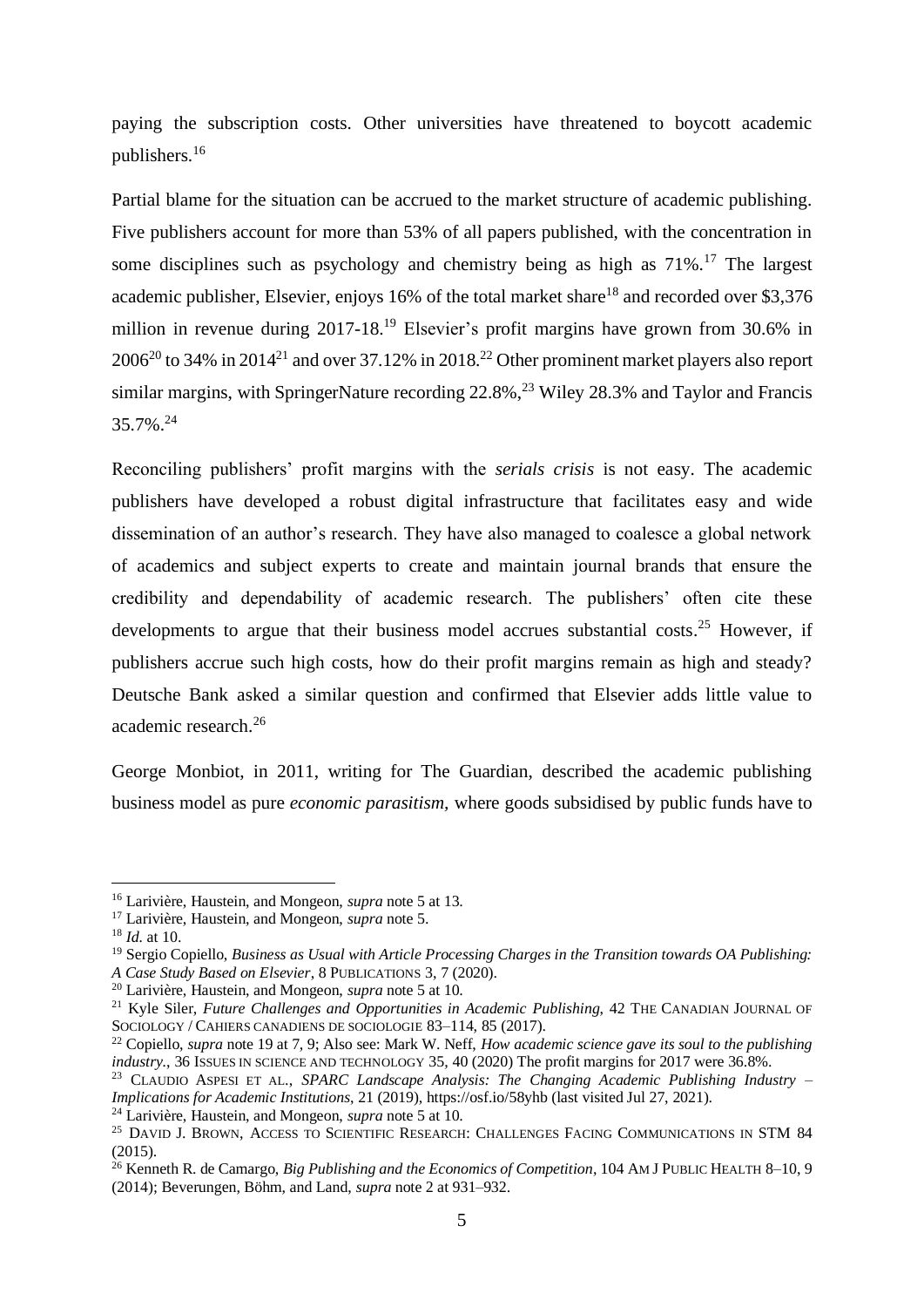be bought back for public access at exorbitant prices.<sup>27</sup> While the contemporary structure of academic publishing might not reflect this, one of its core ideals has been maximising access to scientific knowledge. This aspiration can be traced back to 1665, when the first scientific journal, the Philosophical Transactions of the Royal Society, was established.<sup>28</sup>

In the late  $20<sup>th</sup>$  century, this aspiration gave shape to the Open Access Movement, which lobbied and argued for removing obstacles to accessing, sharing and reusing academic literature.<sup>29</sup> Intrinsically tied to the development of the Internet, the OA movement coalesced throughout the 1990s and eventually culminated in The Budapest Open Access Initiative, 2002.<sup>30</sup>

Unfortunately, in over 25 years of existence, the Open Access (OA) Movement has not radically changed the academic publishing industry.<sup>31</sup> Recent estimates suggest that only  $30\%$ of academic literature archived over the internet is available without paywalls.<sup>32</sup> While the contribution made by the OA movement is significant, the fact remains that of every three articles archived over the internet, two articles remain firmly guarded by steep paywalls.<sup>33</sup> Further, the prominent models of the OA movement have encountered inherent problems. For example, the Article Processing Charges levied to defray the cost of publishing have witnessed a 16% price increase between  $2013$ -16.<sup>34</sup> This raises pertinent questions on the sustained viability and future relevance of the OA movement.<sup>35</sup>

<sup>&</sup>lt;sup>27</sup> George Monbiot, *Academic publishers make Murdoch look like a socialist*, THE GUARDIAN, 2011, https://www.theguardian.com/commentisfree/2011/aug/29/academic-publishers-murdoch-socialist (last visited Jun 23, 2021).

<sup>28</sup> Aileen Fyfe, *Journals, learned societies and money: Philosphical Transactions, CA. 1750-1900*, 69 NOTES REC. 277–299, 291, 292 (2015).

<sup>29</sup> Jonathan P. Tennant et al., *The academic, economic and societal impacts of Open Access: an evidence-based review*, 5 F1000RES 632, 2 (2016).

<sup>30</sup> *Id.* at 4.

<sup>31</sup> Toby Green, *We've failed: Pirate black open access is trumping green and gold and we must change our approach*, 30 LEARNED PUBLISHING 325–329, 326 (2017).

<sup>32</sup> MABE, JOHNSON, AND WATKINSON, *supra* note 3 at 135–139.

<sup>&</sup>lt;sup>33</sup> The authors admit that there are studies that suggest that the overall availability of OA is much higher than 30%. For reference see: Madian Khabsa & C. Lee Giles, *The Number of Scholarly Documents on the Public Web*, 9 PLOS ONE e93949 (2014); Alberto Martín-Martín et al., *Evidence of Open Access of scientific publications in Google Scholar: a large-scale analysis*, 12 JOURNAL OF INFORMETRICS 819–841 (2018); However, after considering many of these reports, it has been identified that a "balanced assessment is that rougly one third of the scholarly literature was available OA in 2016" MABE,JOHNSON, AND WATKINSON, *supra* note 3 at 135–139. <sup>34</sup> Jurchen, *supra* note 13 at 164; UNIVERSITIES UK, *Monitoring the Transition to Open Access*, 39 (2017),

https://www.elsevier.com/\_\_data/assets/pdf\_file/0011/547958/UUK\_Report\_2018\_Final\_Digital.pdf visited May 6, 2021).

<sup>35</sup> Green, *supra* note 31 at 326; See: John Willinsky & Matthew Rusk, *If Research Libraries and Funders Finance Open Access: Moving beyond Subscriptions and APCs*, 80 COLLEGE & RESEARCH LIBRARIES 340, 341 (2019); Julie MacLeavy, Richard Harris & Ron Johnston, *The unintended consequences of Open Access publishing – And possible futures*, 112 GEOFORUM 9–12, 10, 11 (2020).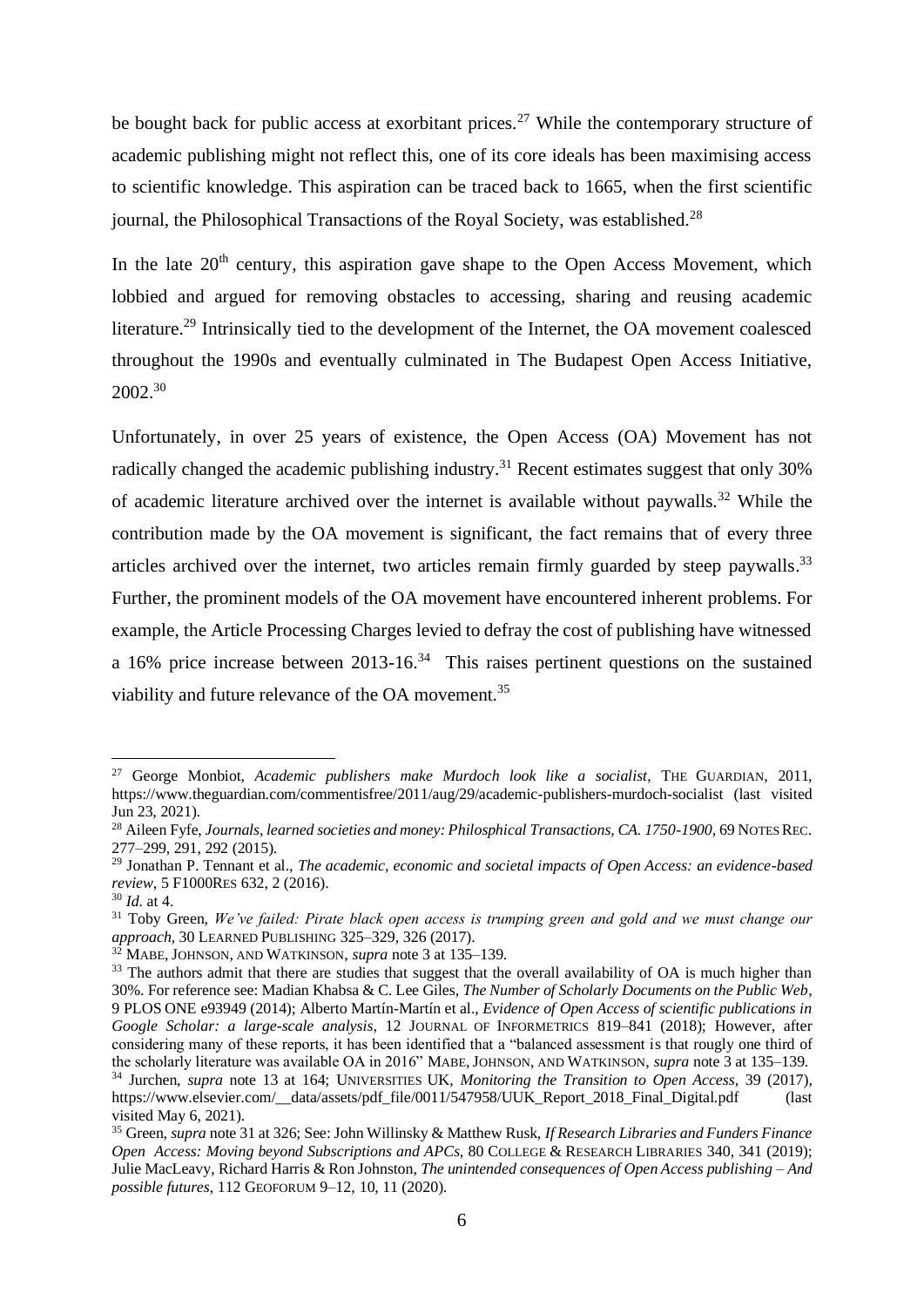The lack of an overarching change in academic publishing and inherent problems with OA publishing models has led to the rise of a new form of OA: *Black OA/ Pirate OA*. Motivated by maximizing access, pirate websites have amassed a significant user base.<sup>36</sup> Some of the more prominent 'academic pirates,' such as Sci-Hub, have managed to provide access to over  $68\%$  of the world's scholarly literature.<sup>37</sup> Compared with the OA movement, Sci-Hub offers free access to twice the academic literature (68% and 30%, respectively) in less than ten years of its existence.<sup>38</sup>

However, due to the nature of their activities, academic pirates have been the subject of repeated judicial scrutiny. In 2020, five prominent academic publishers initiated copyright infringement litigation in India against two prominent academic pirates: Sci-Hub and Libgen. The authors view this litigation as an opportunity for the Indian judiciary to comment on the *'serials crisis,'* which plagues the academic community of the 21<sup>st</sup> century. The present study seeks to investigate if the Fair Dealing doctrine, which is an essential part of the copyright regime, can protect Sci-Hub from copyright infringement liability.

Part 1 of the paper studies the OA movement and underlines its shortcomings to highlight the emergence and relevance of academic pirates. Part 2 discusses judicial decisions from different jurisdictions where Sci-Hub has been a part of the litigation. It also examines the relevance of Sci-Hub in the present state of academic publishing along with the moral and ethical justifications for its existence and usage. Part 3 familiarises the readers with the underlying legal framework, which threatens the continued existence of Sci-Hub and has enabled the academic publisher to leverage such a profitable business model. Part 4 discusses a decision from an Indian High Court, where requirements of higher education motivated the Court to interpret the Indian Copyright Law purposively. Part 5 argues that a purposive interpretation of Copyright Law may enable a just outcome favouring the 'academic pirates'.

#### <span id="page-8-0"></span>**1. The Open Access Movement in Academic Publishing**

The Open Access (OA) movement, at its core, is an argument that all academic literature should be available freely to all the users: in a form that is "*digital, online, free of charge and free of most copyright and licensing restrictions.*" <sup>39</sup> Prof. John Willinsky views the OA movement as

<sup>36</sup> Bastian Greshake, *Looking into Pandora's Box: The Content of Sci-Hub and its Usage*, 6 F1000RES 541 (2017).

<sup>&</sup>lt;sup>37</sup> Daniel S Himmelstein et al., *Sci-Hub provides access to nearly all scholarly literature*, 7 ELIFE e32822, 4 (2018).

<sup>38</sup> Himmelstein et al., *supra* note 37; MABE, JOHNSON, AND WATKINSON, *supra* note 3.

<sup>39</sup> PETER SUBER, OPEN ACCESS 4 (2012).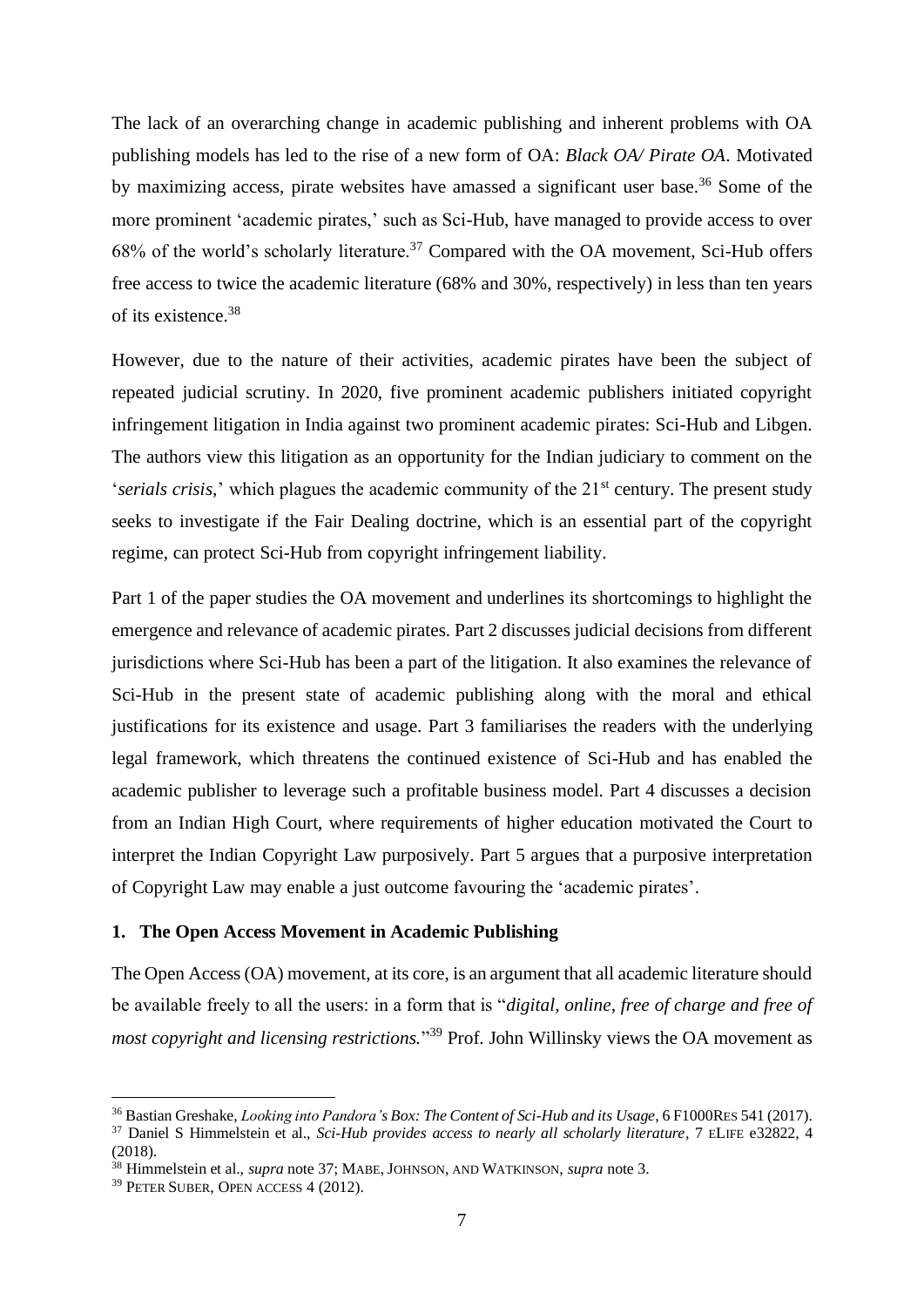"*the next step in a tradition that includes the printing press and penny post, public libraries and public schools.*" <sup>40</sup> The movement seeks to curb two related problems: *the access problem and the impact problem*. 41

The access problem is a result of a dramatic increase in the price of academic journals and the restrictions placed by publishers on the reuse of published research.<sup>42</sup> It is closely associated with the *serials crisis*. <sup>43</sup> With shrinking library budgets and a consistent annual raise of 6% in the price of academic journals, the access problem has reached an "*uncomfortable*  equilibrium."<sup>44</sup> A dataset published in 2018 reveals that universities in the UK paid over £4 million in 2016-17, up from £3.9 million in 2012-13- an 18.9% rise within four years.<sup>45</sup> A dataset published by Stuart Lawson surveyed 160 UK universities for the subscription fees paid to ten publishers. The data revealed a payment of £108,031,286 in 2017, £110,011,988 in 2018 & £112,800,677 in 2019. An increase of £4,769,391 within three years.<sup>46</sup>

The impact problem is an obvious result of the access problem.<sup>47</sup> Without access to scholars' research, the potential impact of the scholarship is never fully realised. This negatively affects the recognition of individual scholars, impedes scientific progress and demotivates the efforts of funders who support academic research.<sup>48</sup>

Before the 1950s, journals did not operate commercially and favoured practices that are mere aspirations of the present-day OA movement.<sup>49</sup> The physical and biological sciences' scholars were among the first academics who identified the potential of OA publishing and exemplified its viability. In August 1991, Prof. Ginsparg launched the arXiv.org platform, arguably the first

<sup>40</sup> John Willinsky, *The Access Principle the Case for Open Access to Research and Scholarship* (MIT Press 2006) 30.

<sup>41</sup> Elizabeth Gadd & Denise Troll Covey, *What does 'green' open access mean? Tracking twelve years of changes to journal publisher self-archiving policies*, 51 JOURNAL OF LIBRARIANSHIP AND INFORMATION SCIENCE 106– 122, 107 (2019).

<sup>42</sup> *Id.*; Also see: Stevan Harnad et al., *The Access/Impact Problem and the Green and Gold Roads to Open Access*, 30 SERIALS REVIEW 310–314 (2004).

<sup>43</sup> Jurchen, *supra* note 13 at 161.

<sup>44</sup> Bosch and Henderson, *supra* note 9 at 226.

<sup>&</sup>lt;sup>45</sup> Rachel Pells, *Top universities' journal subscriptions 'average £4 million,'* TIMES HIGHER EDUCATION (THE), June 12, 2018, https://www.timeshighereducation.com/news/top-universities-journal-subscriptions-average-4 million-pounds (last visited May 9, 2021).

<sup>46</sup> Stuart Lawson, *Journal subscription expenditure in the UK 2017-2019*, (2020), https://zenodo.org/record/3659971 (last visited Jul 23, 2021).

<sup>&</sup>lt;sup>47</sup> Harnad et al., *supra* note 42 at 312 ° Other researchers must find the findings useful, as proved by their actually using and citing them. And to be able to use and cite them, they must first be able to access them. That is the research article access/impact problem."

<sup>48</sup> Tennant et al., *supra* note 29 at 3.

<sup>49</sup> Aileen Fyfe, *Publishing the Philosophical Transactions: the social, cultural and economic history of a learned journal, 1665-2015 -AHRC*, 2018 IMPACT 33–35, 35 (2018).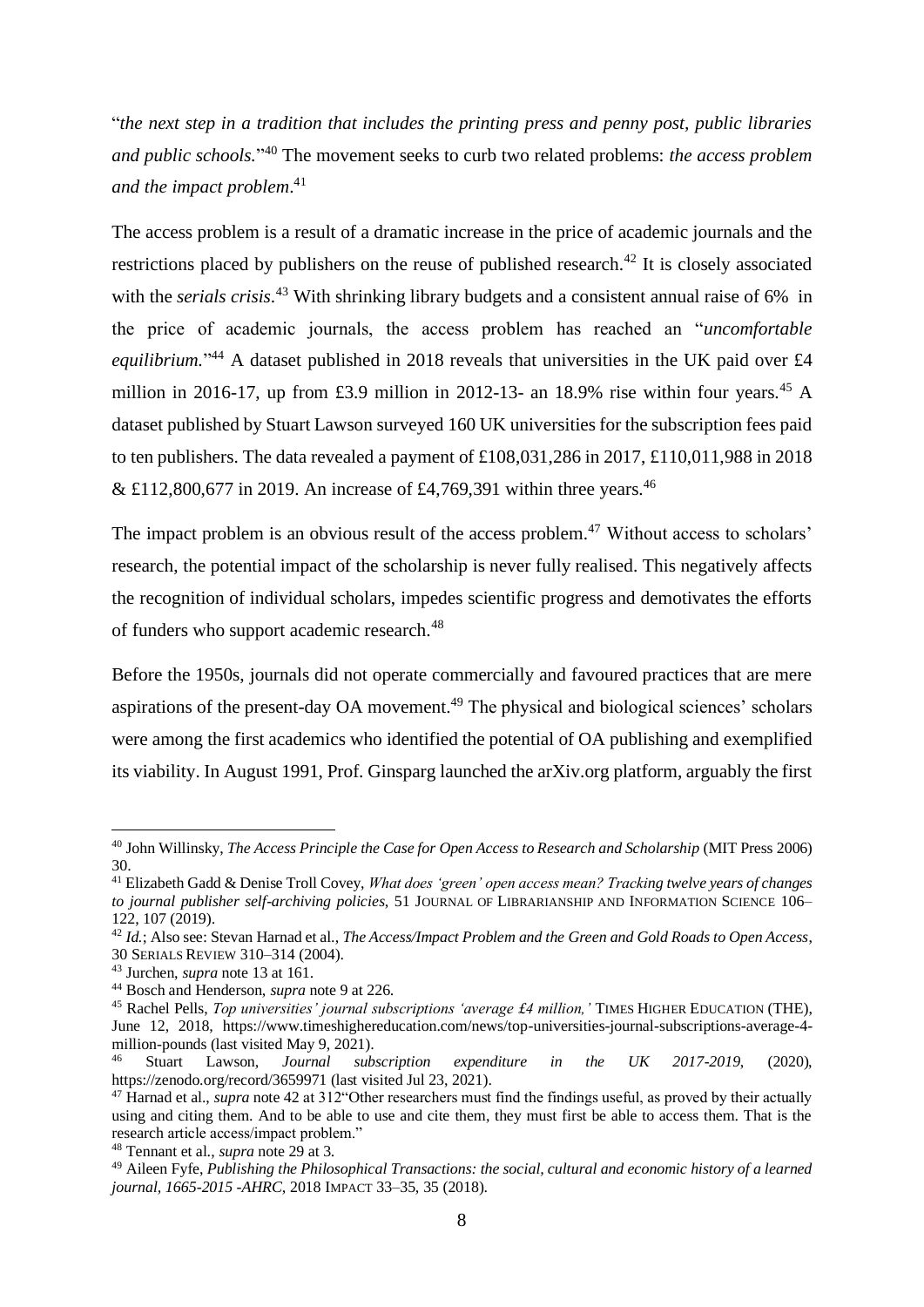repository promoting OA in publishing.<sup>50</sup> arXiv was developed *to allow any researcher worldwide with internet access to submit and read full-text articles, giving equal entry to everyone from graduate students up.*<sup>51</sup>

The OA movement is marred by many conflicting definitions.<sup>52</sup> However, three influential public statements laid the foundation of the OA movement. The definitions from the three statements can help in defining and theorising the movement.<sup>53</sup> John R. Beatty has summarised the three definitions in the following table:<sup>54</sup>

| Definitions of Open Access (Adapted verbatim from John R. Beatty) |                 |                    |                    |                     |  |
|-------------------------------------------------------------------|-----------------|--------------------|--------------------|---------------------|--|
| <b>Statement</b>                                                  | Type of Work    | Access             | Methods            | <b>Reuse Rights</b> |  |
| Budapest, Open                                                    | Peer-           | Online<br>at<br>no | Recommends         | Read, copy, print,  |  |
| Access                                                            | reviewed        | cost to readers    | self-archiving and | distribute,         |  |
| Initiative, 2002                                                  | journal         |                    | OA journals        | publicly display,   |  |
|                                                                   | literature      |                    |                    | index,<br>search,   |  |
|                                                                   |                 |                    |                    | feed into software  |  |
| Bethesda                                                          | Primary         | Free,              | Requires deposit   | Use, copy, print,   |  |
| <b>Statement</b><br><sub>on</sub>                                 | scientific      | irrevocable,       | into at least one  | distribute,         |  |
| <b>OA</b>                                                         | literature      | worldwide,         | online repository  | publicly display,   |  |
| Publishing, 2003                                                  |                 | perpetual right    |                    | make<br>and         |  |
|                                                                   |                 | of access          |                    | distribute          |  |
|                                                                   |                 |                    |                    | derivative works.   |  |
| Berlin                                                            | Original        | Free,              | Requires deposit   | Use, copy, print,   |  |
| Declaration<br>on l                                               | scientific      | irrevocable,       | into at least one  | distribute,         |  |
| Open Access to                                                    | search results, | worldwide right    | online repository  | publicly display,   |  |
| Knowledge<br>in <sub>1</sub>                                      | data,<br>raw    | of access          |                    | make<br>and         |  |
| Science<br>and                                                    | source          |                    |                    | distribute          |  |
| Humanities,                                                       | materials, etc. |                    |                    | derivative works.   |  |
| 2003                                                              |                 |                    |                    |                     |  |

<sup>50</sup> Joe Miller, *Why Open Access to Scholarship Matters*, 10 SCHOLARLY WORKS 733, 734 (2006).

<sup>51</sup> Paul Ginsparg, *ArXiv at 20*, 476 NATURE 145–147, 146 (2011).

<sup>52</sup> Amy E. C. Koehler, *Some Thoughts on the Meaning of Open Access for University Library Technical Services*, 32 SERIALS REVIEW 17–21, 18–19 (2006).

<sup>53</sup> Jurchen, *supra* note 13 at 161.

<sup>54</sup> John Beatty, *Revisiting the Open Access Citation Advantage for Legal Scholarship*, 111 LAW LIBRARY JOURNAL 573–590, 578–580 (2019).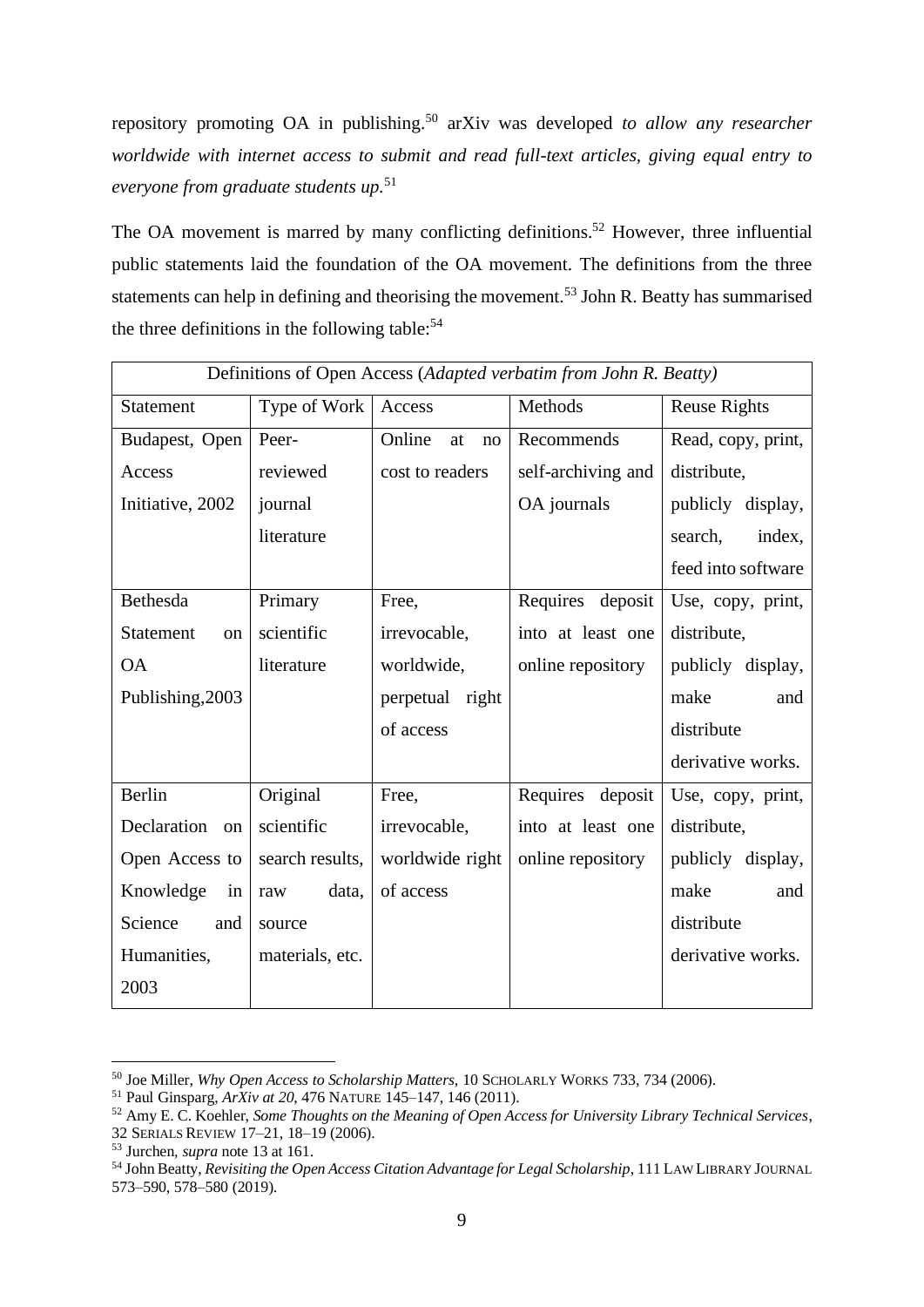The OA movement has developed alongside the Internet and places immense reliance on the Internet's ability to remove the barriers of price and permission in academic publishing.<sup>55</sup> Referring to the Internet, the Budapest Open Access Initiative noted, *"An old tradition and a new technology have converged to make possible an unprecedented public good. The old tradition is the willingness of scientists and scholars to publish the fruits of their research in scholarly journals without payment…The new technology is the Internet.*<sup>56</sup>

There are two ways research can be made OA: the Gold road and the Green road.<sup>57</sup> This classification is premised on who provides OA copies of an article: the publisher or the author.

#### <span id="page-11-0"></span>**1.1. Gold Open Access**

The Gold road is a publication model, where research is made openly available by the publisher to whom it is submitted<sup>58</sup>, i.e. "*free access at the original place of publication*."<sup>59</sup> Paramount importance is placed on the journal as a fundamental unit. <sup>60</sup> Walt Crawford defines Gold OA as "*immediate full-text online access at no charge to readers.*" <sup>61</sup> Journals that follow the gold road maintain the traditional publishing model. They provide similar publication services as conventional journals, including quality control of submissions through peer review and editorial committees.<sup>62</sup> Therefore, Gold OA requires a reform of the existing publication models.<sup>63</sup> The Gold Road to OA contradicts scholarly journals' present "reader-pays" business plan, which means that publishers fostering Gold OA policies must generate an alternate source of revenue.<sup>64</sup>

<sup>55</sup> Saimah Bashir et al., *Evolution of institutional repositories: Managing institutional research output to remove the gap of academic elitism*, JOURNAL OF LIBRARIANSHIP AND INFORMATION SCIENCE 1, 3–4 (2021).

<sup>56</sup> SUBER, *supra* note 39 at 19.

<sup>&</sup>lt;sup>57</sup> Tennant et al., *supra* note 29 at 603; Some literature further subcategorizes these open access modes, See: Heather Piwowar et al., *The State of OA: A large-scale analysis of the prevalence and impact of Open Access articles*, 6 PEERJ e4375 (2018).

<sup>58</sup> Mikael Laakso et al., *The Development of Open Access Journal Publishing from 1993 to 2009*, 6 PLOS ONE e20961, 1, 2 (2011).

<sup>59</sup> Peter Weingart & Niels C. Taubert, *Changes in Scientific Publishing: A Heuristic for Analysis*, *in* THE FUTURE OF SCHOLARLY PUBLISHING: OPEN ACCESS AND THE ECONOMICS OF DIGITISATION , 27 (2017).

<sup>60</sup> Jean-Claude Guédon, *The "Green" and "Gold" Roads to Open Access: The Case for Mixing and Matching*, 30 SERIALS REVIEW 315–328, 315, 316 (2004).

<sup>61</sup> WALT CRAWFORD, OPEN ACCESS: WHAT YOU NEED TO KNOW NOW 18 (2011).

<sup>62</sup> MARC SCHEUFEN, COPYRIGHT VERSUS OPEN ACCESS: ON THE ORGANISATION AND INTERNATIONAL POLITICAL ECONOMY OF ACCESS TO SCIENTIFIC KNOWLEDGE 66, 67 (2015).

<sup>63</sup> Guédon, *supra* note 60 at 315–317.

<sup>64</sup> *Id.* at 315.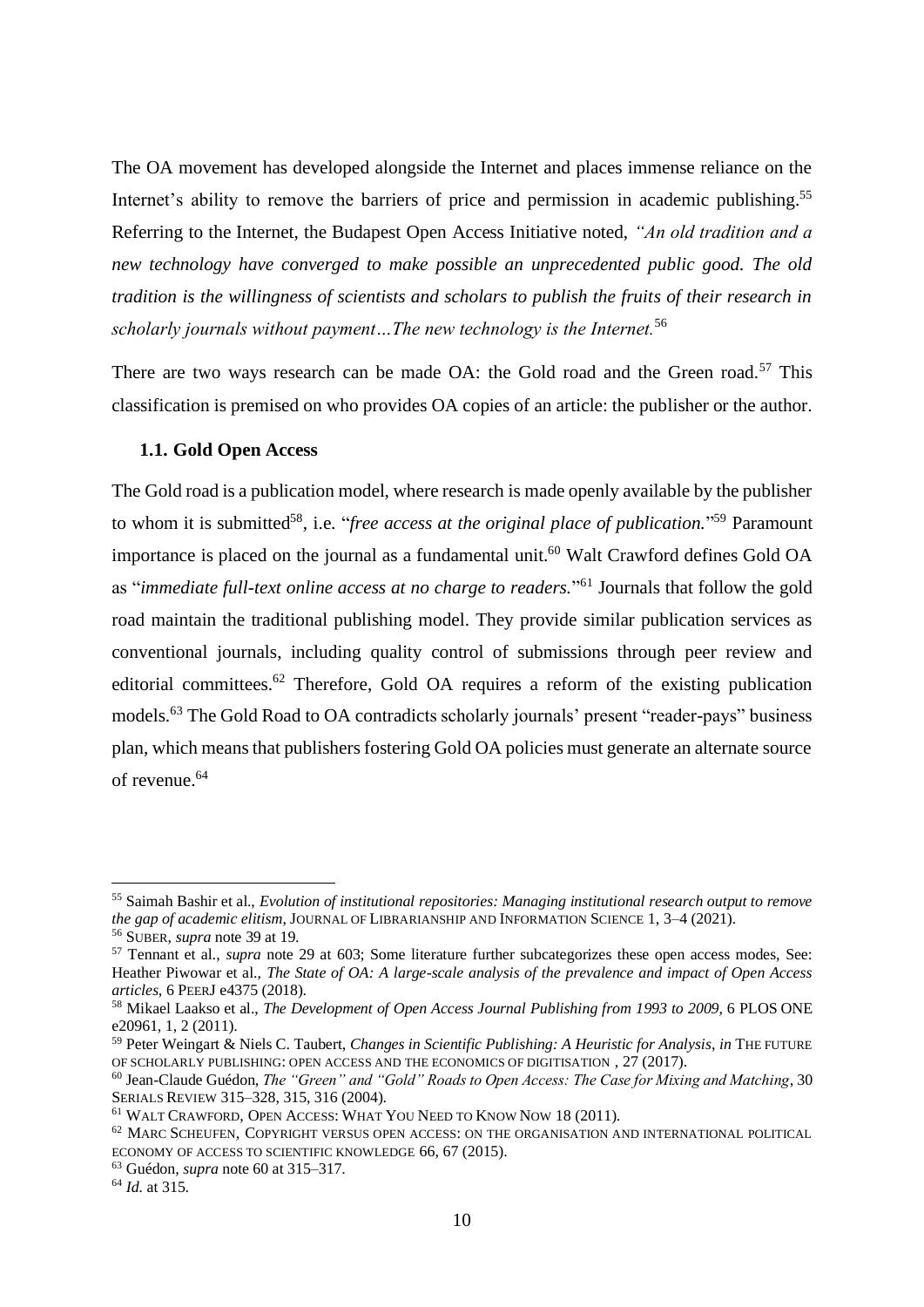To understand the economic viability of Gold OA publishing, we need to identify the different types of Gold OA journals.<sup>65</sup> The first group of journals, *free OA/ platinum OA*, depends on a sponsoring society to cover publishing costs*.* <sup>66</sup> The second group of journals, *OA journals with APC*, charge authors with article processing charges (APCs)*.* The third kinds of journal are *hybrid OA journals,* which work on the toll-access publishing model and allow a truncated or limited form of OA by providing access to the published material either optionally, retrospectively, in a limited manner or after a certain period.<sup>67</sup>

The APC funded Gold OA nourishes its revenue stream from authors, through APCs, rather than from readers through subscriptions. Therefore, for publishers, "*the move to online open access is utopian*". <sup>68</sup> Springer served as a pioneer in the move to APC funded OA with its Springer Open Choice platform, which imposed a flat rate of \$3000 per article.<sup>69</sup> The UK's report titled *Monitoring the Transition to Open Access* reported that over 60% of journals worldwide have an APC funded OA model in place. By imposing APCs, which generally range from \$100 to  $$6700$ ,<sup>70</sup> commercial publishers have managed to retain and, in some cases, maximise their profit margins.<sup>71</sup>

However, APC funded Gold OA, and Hybrid OA should not be cited as solutions to the *serials crisis.* While the two publication models have witnessed tremendous growth.<sup>72</sup> the fact remains that APC funded Gold OA creates barriers to publications for researchers whose funding institutions lack the budget to cover APC costs.<sup>73</sup> The authors provide a simple example: SpringerNature announced their plans of charging \$11390 as APC costs for their 33 journals

<sup>65</sup> Li Zhang & Erin M. Watson, *Measuring the Impact of Gold and Green Open Access*, 43 THE JOURNAL OF ACADEMIC LIBRARIANSHIP 337–345, 337–340 (2017).

<sup>66</sup> A. Townsend Peterson et al., *Open access solutions for biodiversity journals: Do not replace one problem with another*, 25 DIVERSITY AND DISTRIBUTIONS 5–8, 7 (2019).

<sup>67</sup> SCHEUFEN, *supra* note 62 at 67; Hybrid OA journals only conditionally fulfil the OA mandate, it is argued that they should not be considered part of the Gold OA movement, See: Steffen Bernius et al., *Open Access Models and their Implications for the Players on the Scientific Publishing Market*, 39 ECONOMIC ANALYSIS AND POLICY 103–116, 106 (2009).

<sup>68</sup> MacLeavy, Harris, and Johnston, *supra* note 35 at 10, 11 Their (academic publishers) profits-unless the cahrges they levy on authors can be regulated- are thus guranteed. .

<sup>69</sup> Jurchen, *supra* note 13 at 162.

<sup>70</sup> *Id.*

<sup>71</sup> Órla O'Donovan, *What is to be done about the enclosures of the academic publishing oligopoly?*, 54 COMMUNITY DEVELOPMENT JOURNAL 363–370, 364 (2019); MacLeavy, Harris, and Johnston, *supra* note 35 at 10.

<sup>&</sup>lt;sup>72</sup> The number of OA journals has skyrocketed in the recent past. The Directory of Open Access Journals has increased its list from around 33 in 2002 and 9900 journals in 2014 to over 16500 journals in July 2021. SCHEUFEN, *supra* note 62 at 74–79.

<sup>73</sup> MacLeavy, Harris, and Johnston, *supra* note 35 at 11.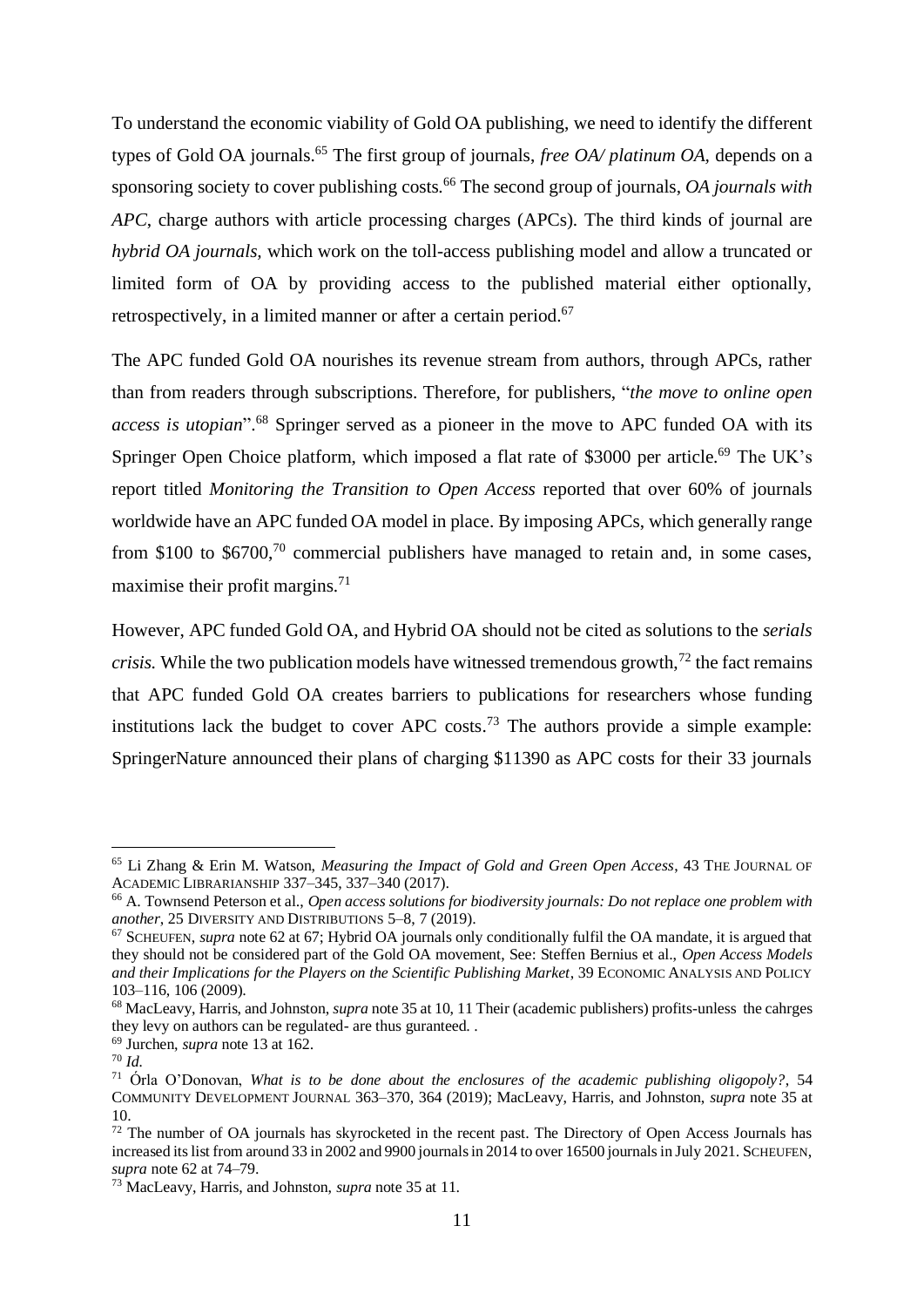from 2021.<sup>74</sup> This price translates to just under ₹850,000: a steep cost for most academics, particularly in developing countries such as India.

The hybrid OA journals, on the other hand, enjoy a very obvious advantage. Referred to as '*double-dipping,'* hybrid OA journals can leverage their publication model to recover the price of an article twice. First, when an author pays APCs and second, when a subscription to the journal is sold to academic libraries.<sup>75</sup> Even the editorial boards of some hybrid OA journals have expressed their concerns about APC funded publication model and issues such as *doubledipping.*<sup>76</sup>

APCs can be viewed as a tax on research publications. The higher a university's research output, the higher its payments towards APCs. Levine-Clark has discussed such a situation in the context of the California Institute of Technology. If all research originating from the institute had been published within an APC funded model, the institute would have spent \$7.5 million on publication costs in 2016. These costs are more than double the subscription costs (\$3.1 million) paid by the institute in 2016.

The APC funded model may also lead to elitism. Early-career researchers and those working with smaller universities would not be able to pay high APCs.<sup>77</sup> Demands for publications costs will eventually have to be rationed by universities and institutions. Such rationing would favour academics and researchers who can ensure a supply of funds from outside the institutions, "*to the probable detriment of humanities and social sciences scholars.*" <sup>78</sup> This can potentially create a group of self-perpetuating elite researchers.<sup>79</sup>

Therefore, arguing in favour of APC-funded Gold/ Hybrid Open Access is potentially synonymous with replacing the problem of academic publishing from exorbitant subscription costs to ever-rising APCs without affecting the publishers' profit margins.<sup>80</sup> It can potentially

<sup>74</sup> Holly Else, *Nature journals reveal terms of landmark open-access option*, 588 NATURE 19–20 (2020).

<sup>75</sup> Bernhard Mittermaier, *Double Dipping in Hybrid Open Access – Chimera or Reality?*, SCIENCEOPEN RESEARCH, 2–4, 9 (2015) After considering the policies of over 24 publishers, the study concludes that "there is apparently no publisher who never double dips. The spectrum ranges from 100% double dipping to very general statements that cannot be verified on price setting and partial price reductions right up to a case with supposed 0% double dipping."

<sup>76</sup> O'Donovan, *supra* note 71.

<sup>77</sup> Amor Towles, *Open Acces Publishing*, *in* THE BATTLE FOR OPEN HOW OPENNESS WON AND WHY IT DOESN'T FEEL LIKE VICTORY 45–67, 57–59 (2014).

<sup>78</sup> MacLeavy, Harris, and Johnston, *supra* note 35 at 10.

<sup>79</sup> See: Towles, *supra* note 77 at 57–59.

<sup>80</sup> Peterson et al., *supra* note 66; Beverungen, Böhm, and Land, *supra* note 2 at 933; Siler, *supra* note 21 at 87– 89.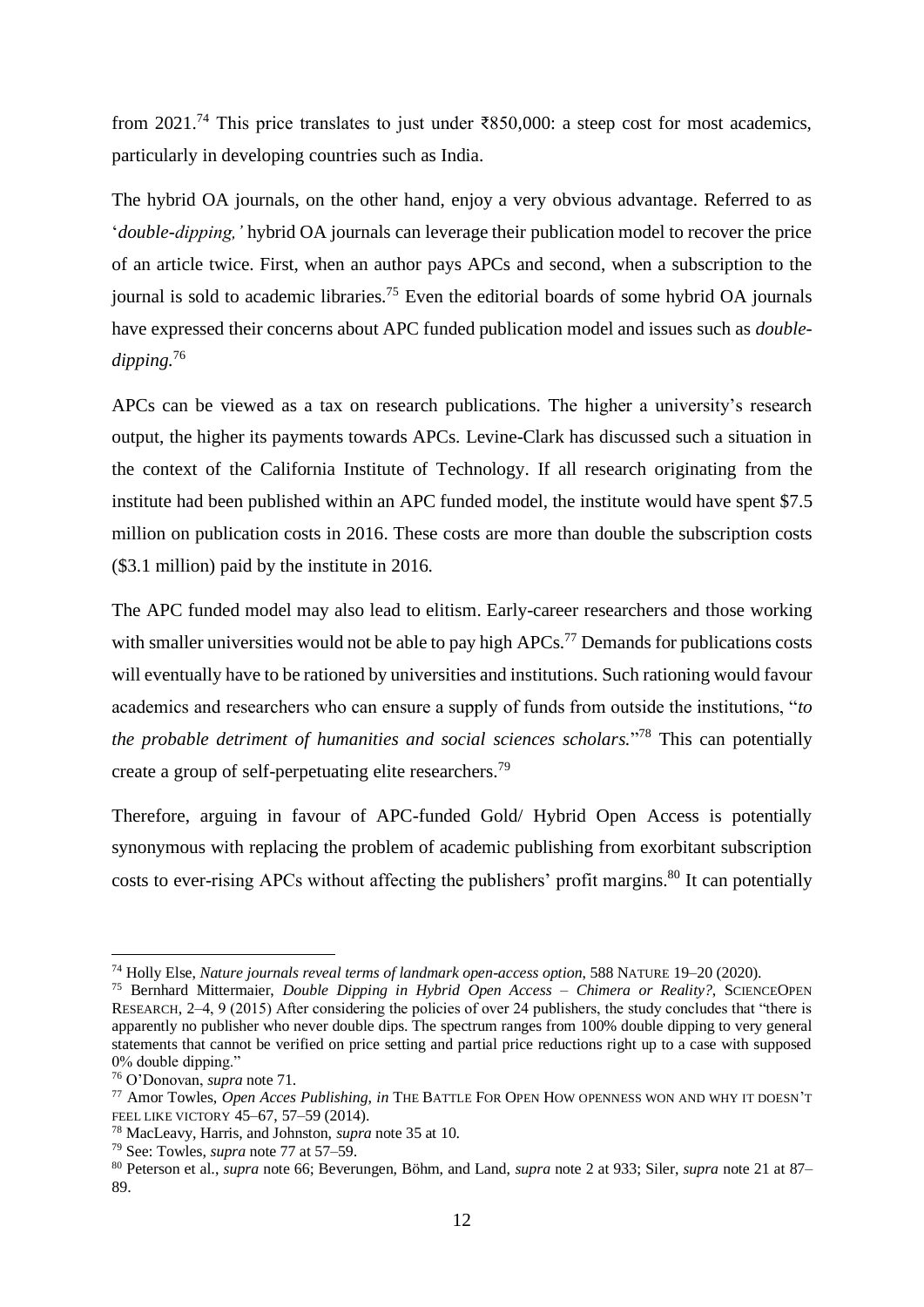dilute decades' worth of efforts to move away from *commercial publishing infrastructure* to *public non-commercial infrastructure for open scientific communication.*<sup>81</sup>

#### <span id="page-14-0"></span>**1.2. Green Open Access**

Green OA means self-archiving of the research by an author.<sup>82</sup> It places paramount importance on the article or research as a fundamental unit.<sup>83</sup> In general, the Green OA option "*allows an author to post some version of the article"* on the Internet in a freely available manner*.*" <sup>84</sup> From pre-print versions<sup>85</sup> to versions that have been published in toll-access journals,<sup>86</sup> publication of a manuscript at any stage qualifies as Green OA.

The green road to OA remains independent from the business of online publishing. It works *in parallel* to the conventional publishing model serving as a *supplement to toll-access.*<sup>87</sup> The essence of Green OA and self-archiving is best captured in Prof. Guedon's statement: "*It* (Selfarchiving) *simply aims at improving the research impact of established scientists and little else. If it should help (or hurt) other categories of people, so be it, but it is neither its concern nor its worry*." <sup>88</sup> Self-archiving is not novel for the academic community. Prof. Willinsky notes that "*the self-archiving concession follows on the tradition of publishers sending neat bundles of offprints to the authors, who then sent them off with a warm note to colleagues, students and family….. The difference is that in archiving a work, the author opens and extends access to it on a more democratic and global basis.*" <sup>89</sup> It is arguably the most cost-effective and affordable means for the promotion of OA.<sup>90</sup>

Green OA copies can be found at many online locations, including institutional repositories, subject repositories and personal/department websites.<sup>91</sup> Articles can also be submitted to academic social networks such as the Social Science Research Network (SSRN). Owing to the push provided by the larger OA movement, the number of online repositories has seen a

<sup>81</sup> Humberto Debat & Dominique Babini, *Plan S in Latin America: A Precautionary Note*, 11 SCHOLARLY AND RESEARCH COMMUNICATION 12–12, 3–4 (2020).

<sup>82</sup> Bo-Christer Björk et al., *Anatomy of green open access: Journal of the American Society for Information Science and Technology*, 65 J ASSN INF SCI TEC 237–250, 237 (2014).

<sup>83</sup> Guédon, *supra* note 60 at 136.

<sup>84</sup> Beatty, *supra* note 54 at 579–581.

<sup>85</sup> Laakso et al., *supra* note 58 at 2.

<sup>86</sup> John Houghton & Alma Swan, *Planting the Green Seeds for a Golden Harvest: Comments and Clarifications on "Going for Gold,"* 19 D-LIB MAGAZINE (2013).

<sup>87</sup> Guédon, *supra* note 60 at 316.

<sup>88</sup> *Id.*

<sup>89</sup> WILLINSKY, *supra* note 2 at 48.

<sup>90</sup> Björk et al., *supra* note 82 at 240–241.

<sup>91</sup> *Id.* at 239.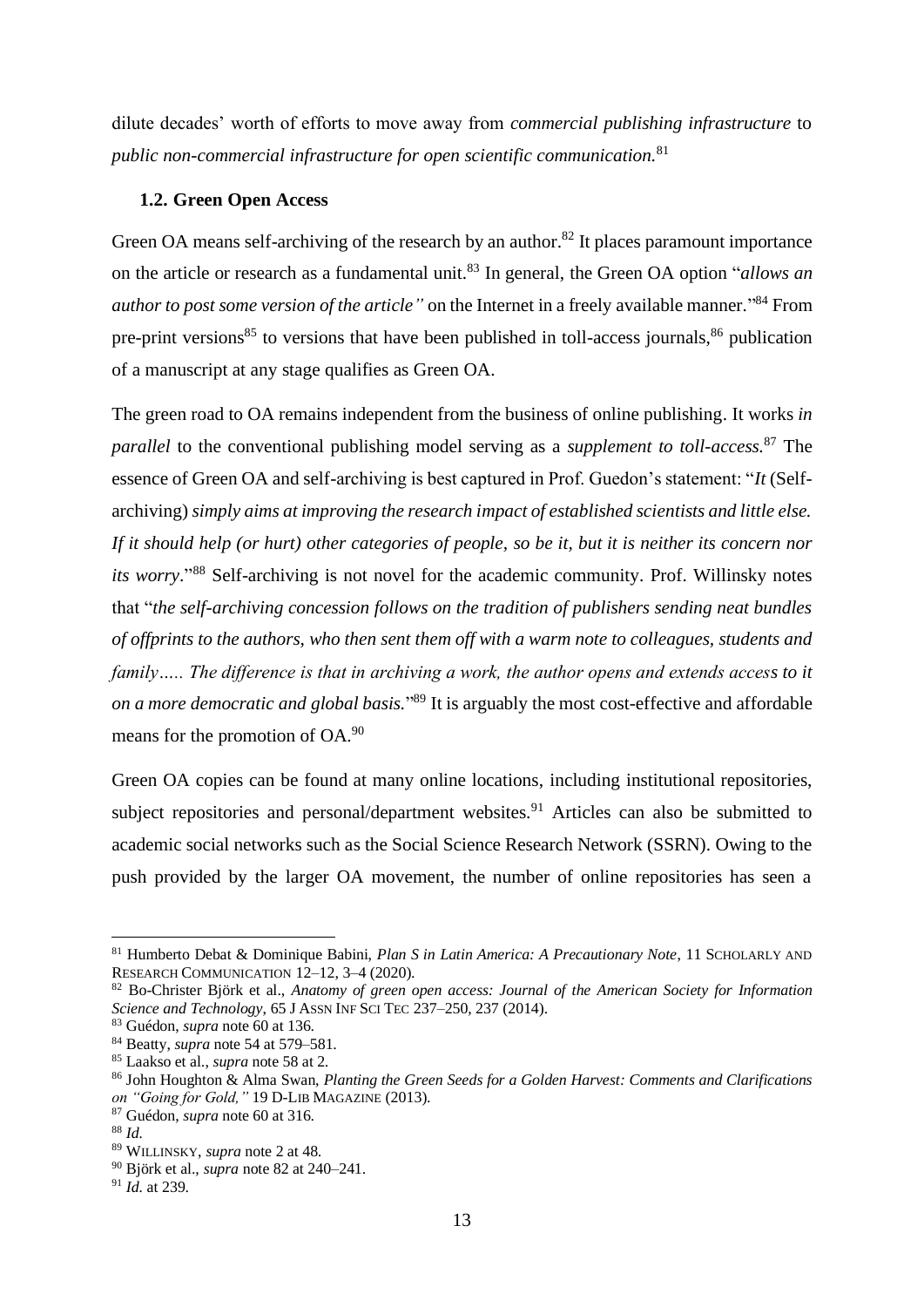significant upsurge. The Directory of Open Access Repositories<sup>92</sup> listed only 128 repositories in 2005,  $93$  which rose to 2200 in February 2012 and over 4725 in 2021 repositories. Professor Ginsparg's arXiv.org is an example of a subject-based repository with over 7.9 million submissions and over 2 billion downloads.<sup>94</sup>

Considering the statistical evidence, it can be argued that the Green OA road has become an integral part of the more extensive OA movement. However, we are yet to understand, what is the overall prevalence of OA publishing. A study published in 2018 notes that only one in three journal articles is available through OA.<sup>95</sup> This proportion includes Green OA publishing, including pre-print versions of an article where authors may archive a version of their research that is not peer-reviewed. The findings on such pre-print versions may not be verified. Relying on such unverified findings can be difficult. Even if we ignore the reliability of Green OA, it is interesting to see that in over 25 years of its existence, the OA movement has only freed roughly 30% of all academic literature.

#### <span id="page-15-0"></span>**1.3. Open Access movement in India**

Having understood the development and prevalence of the OA movement globally, this section studies the development and relevance of the movement in India. Indian Mathematicians, Computer Scientists and Biologists were amongst the first to participate in global OA initiatives by depositing pre-print versions of their articles in the arXiv repository.<sup>96</sup> A meeting conducted at the Indian Academy of Sciences, Bangalore, a society registered for open science, in 1999, can be traced back as one of the first calls to public access within the Indian research community. In the meeting, participants underlined the argument for open access to the public data prepared and stored by the Survey of India. $\frac{97}{9}$  By 2002, initial steps for promoting Open Access initiatives started gaining traction at many institutes in India. In 2002, the Indian Institute of Science (IISc) established the first Indian electronic repository: Eprints@IISC.<sup>98</sup>

Apart from institutional mandates, the funders of Indian research also started promoting Open Access. In 2011, the Council of Scientific and Industrial Research (CSIR), an autonomous

<sup>92</sup> Hosted by Joint Information Systems Committee (JISC) o[n https://www.jisc.ac.uk/opendoar.](https://www.jisc.ac.uk/opendoar)

<sup>93</sup> Gadd and Troll Covey, *supra* note 41 at 107.

<sup>&</sup>lt;sup>94</sup> arXiv monthly downloads available at: [Monthly Download Rates \(arxiv.org\)](https://arxiv.org/stats/monthly_downloads)

<sup>95</sup> MABE, JOHNSON, AND WATKINSON, *supra* note 3 at 135–139; Also see: Piwowar et al., *supra* note 57 at 10.

<sup>96</sup> Vivek Kumar Singh, Rajesh Piryani & Satya Swarup Srichandan, *The case of significant variations in gold– green and black open access: evidence from Indian research output*, 124 SCIENTOMETRICS 515–531, 517 (2020).

<sup>97</sup> R. Ramachandran, *Public access to Indian geographical data*, 79 CURRENT SCIENCE 450–467 (2000).

<sup>98</sup> Francis Jayakanth et al., *ePrints@IISc: India's first and fastest growing institutional repository*, 24 OCLC SYSTEMS & SERVICES: INTERNATIONAL DIGITAL LIBRARY PERSPECTIVES 59–70, 62 (2008).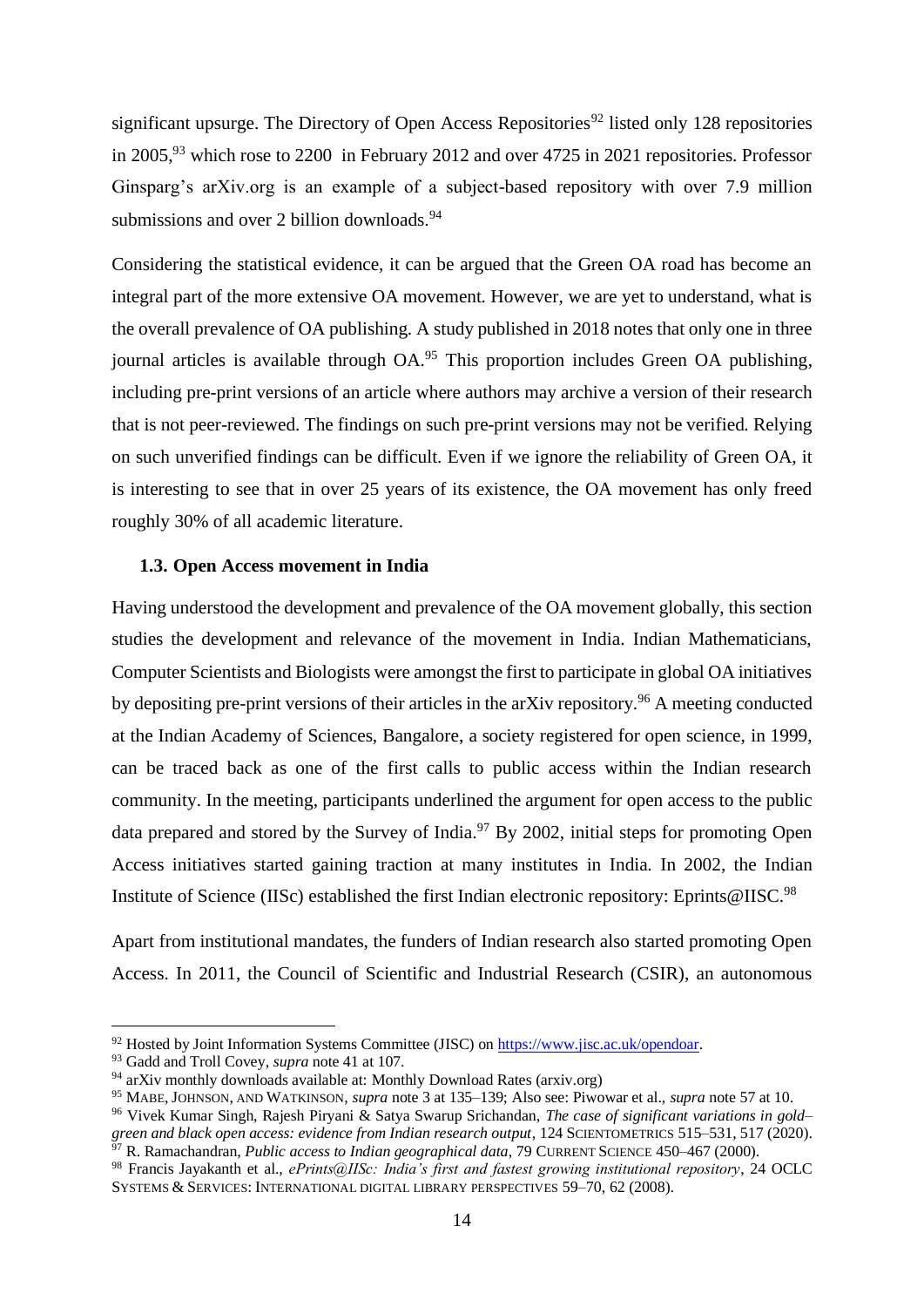organisation set up by the Government of India in 1942, issued an Open Access Mandate. Each laboratory funded by the CSIR was required to create an interoperable OA repository.<sup>99</sup> All the journals published by the CSIR funded laboratories were required to be made OA compliant. In 2014, two departments under the Ministry of Science and Technology published an Open Access Policy.<sup>100</sup> The policy clearly articulates that since the funds disbursed by the two departments are public funds, the knowledge generated from this research should be publicly accessible. The policy encouraged institutions to create institutional repositories, which, it was hoped, would directly feed into a central harvester: [www.sciencecentral.in.](http://www.sciencecentral.in/) Another significant step towards the OA movement in India was signing the Delhi Open Access Declaration (DDOA) in 2018. The stakeholders adopted a ten-point agenda for ensuring the availability of research literature and the dissemination of research outputs.<sup>101</sup>

However, institutional mandates have largely remained checkered, and the OA landscape in India remains fractured without a national OA mandate.<sup>102</sup> In December 2020, the Government of India mooted its ambitious '*One Nation, One Subscription*' policy, where "*for one centrally negotiated payment, all individuals in India will have access to journal articles.*" <sup>103</sup> The policy continues to subscribe to the *reader pays* subscription model and does not subscribe to the *author-pays* OA models advocated by European funders who formed cOAlition S.<sup>104</sup> Such a policy confirms the traditional business model of academic publishing and furthers an "*every country for themselves policy,"* which can be detrimental to the global interests in Open Science and Knowledge.<sup>105</sup>

Coming to the relevance of OA publishing in India, reports suggest that around 24.19% of scholarly articles published by Indian authors in the past five years were available for OA via either the Gold or the Green OA road.<sup>106</sup> Comparing this to the average proportion of OA

<sup>99</sup> CSIR Open Access Mandate available at[: http://www.csircentral.net/mandate.pdf;](http://www.csircentral.net/mandate.pdf) See: B.S. Shivaram & B.S. Biradar, *Grey literature archiving pattern in open access (OA) repositories with special emphasis on Indian OA repositories*, 37 EL 95–107 (2019).

<sup>&</sup>lt;sup>100</sup> DEPARTMENT OF BIOTECHNOLOGY & DEPARTMENT OF SCIENCE AND TECHNOLOGY, *DBT and DST Open Access Policy: Policy on Open Access to DBT and DST funded research*, (2014).

<sup>&</sup>lt;sup>101</sup> Anup Kumar Das, *Delhi Declaration on Open Access 2018: An overview*, 65 ANNALS OF LIBRARY AND INFORMATION STUDIES, 83–84 (2018).

<sup>102</sup> Anubha Sinha, *Research Publishing: Is "One Nation, One Subscription" Pragmatic Reform for India?*, THE WIRE SCIENCE (2020).

<sup>103</sup> DEPARTMENT OF SCIENCE AND TECHNOLOGY, *Science, Technology and Innovation Policy*, 13 (2020).

<sup>104</sup> For deatials about Plan S see: Else, *supra* note 74.

<sup>105</sup> Mallapaty, *supra* note 11; Dasapta Erwin Irawan et al., *India's plan to pay journal subscription fees for all its citizen may end up making science harder to access*, THE CONVERSATION (2020).

<sup>106</sup> Martín-Martín et al., *supra* note 33 at 830; Singh, Piryani, and Srichandan, *supra* note 96 at 522–23.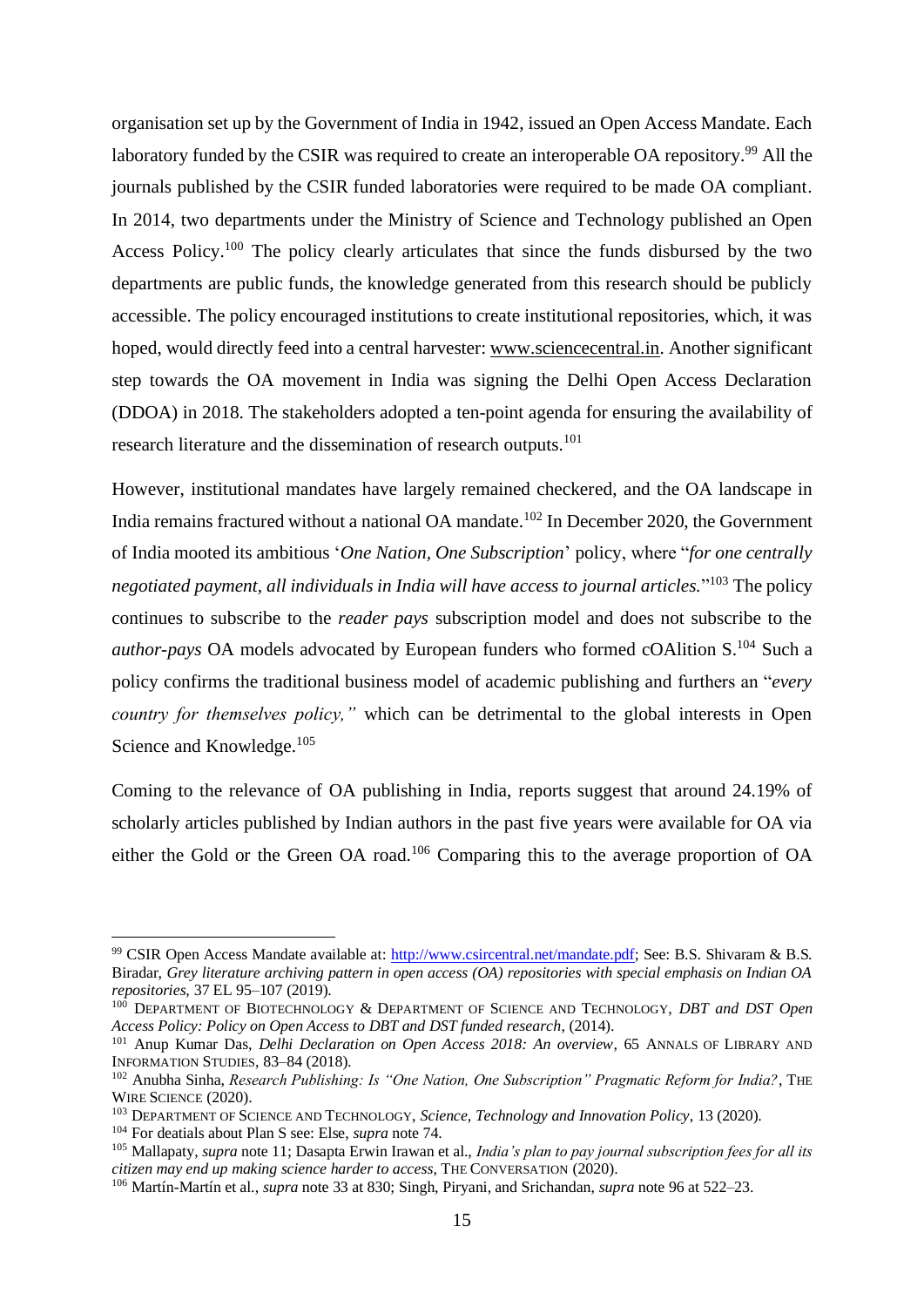literature available worldwide, which stands roughly  $33\%$ ,<sup>107</sup> OA publications in India are slightly lower.<sup>108</sup> Among the OA roads in India, the Gold OA road is the most significant, with about 10-12% of OA articles published via the gold road. In comparison, about 6% of OA articles follow the green OA model. $109$ 

#### <span id="page-17-0"></span>**2. Black Open Access: Piratical Access to nearly all scientific literature**

Only a third of the world's research has complied with OA publishing in roughly 20 years of the movement's existence. While significant, it is an underwhelming development. *Complex institutional, political, financial and economic conditions that limit access to knowledge at the geographic and institutional periphery of academia*<sup>110</sup> has given rise to the third road to OA: *The Black Road.*<sup>111</sup>

The past decade has witnessed the rise and fall of many shadow libraries, including, Textz.org.  $a^*$ .org, monoskop and Library.nu.<sup>112</sup> The public catalogues of these libraries made them vulnerable to judicial sanctions. Library.nu was one of the first victims of overarching judicial sanctions when in 2015, a group of seventeen publishers were granted an injunction against the website in the US.<sup>113</sup> However, it was arguably the high-profile investigation into Aaron Schwartz, the founder of Reddit and the author of Guerilla Open Access Manifesto, and the open defiance of the academic publishing model by Sci-Hub that brought the black OA movement to the forefront of scholarly debate and judicial scrutiny.<sup>114</sup>

The most important shadow library, and one which is of primary interest for the present study, Sci-Hub, has also been the subject of many litigations in various jurisdictions. In what has been identified as '*the largest copyright infringement case in the history of the US and the history* 

<sup>107</sup> MABE, JOHNSON, AND WATKINSON, *supra* note 3 at 135–139.

<sup>108</sup> Singh, Piryani, and Srichandan, *supra* note 96 at 522–23.

<sup>109</sup> *Id.* at 523–24.

<sup>110</sup> Balázs Bodó, Dániel Antal & Zoltán Puha, *Can scholarly pirate libraries bridge the knowledge access gap? An empirical study on the structural conditions of book piracy in global and European academia*, 15 PLOS ONE 1–25, 2 (2020).

<sup>&</sup>lt;sup>111</sup> The use of the term "Black OA" is not a comment on the possible legality of Sci-Hub and associated shadow libraries. Bo-Christer Björk, *Gold, green, and black open access*, 30 LEARNED PUBLISHING 173–175, 173 (2017) The author uses the color black to refer to pirated academic literature, as the color has an affinity to the classical pirate flag. He does not use the term "Grey OA," as it already has an established meaning in the context of scholarly publishing covering theses, government reports, and th rest. .

<sup>112</sup> For details see: Balázs Bodo, *The Genesis of Library Genesis: The Birth of a Global Scholarly Shadow Library*, *in* SHADOW LIBRARIES: ACCESS TO KNOWLEDGE IN GLOBAL HIGHER EDUCATION 25–52, 25–53 (Joe Karaganis ed., 2018); Stephen Witt, *'The Idealist: Aaron Swartz and the Rise of Free Culture on the Internet,' by Justin Peters*, THE NEW YORK TIMES, January 8, 2016.

<sup>113</sup> Bodo, *supra* note 112 at 26–27.

<sup>114</sup> Bodó, Antal, and Puha, *supra* note 110.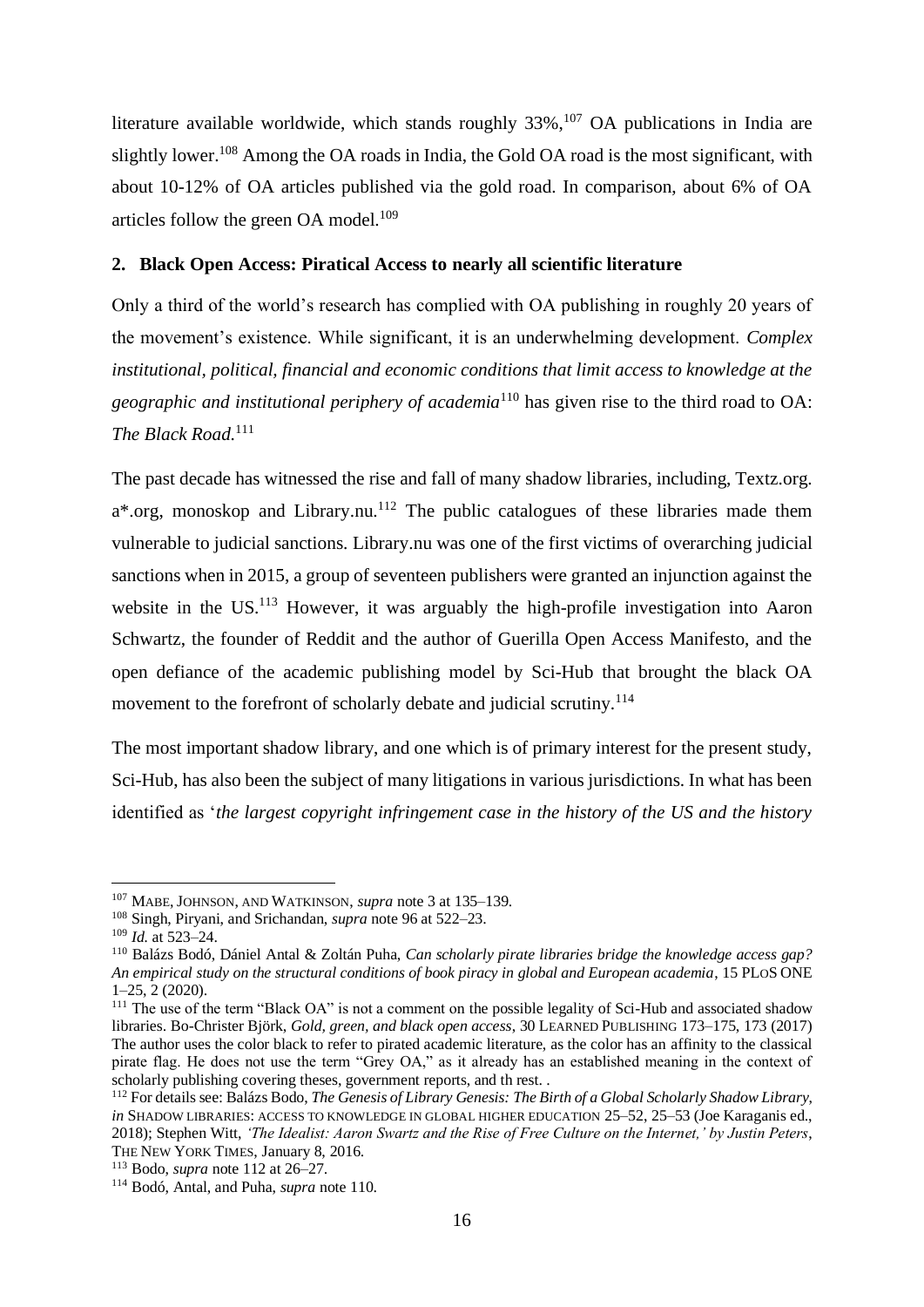*of the world,*' <sup>115</sup> Elsevier, in 2017, secured a \$15 million injunction against Sci-Hub. The American Chemical Society was also granted an injunction with damages to the tune of \$4.8 million.<sup>116</sup> The website has also faced injunctions and blocking orders in France, Russia, Sweden, Belgium and the United Kingdom.<sup>117</sup> However, despite the judicial orders, the website continues to operate through mirror sites and proxy servers.<sup>118</sup> Neither Elsevier nor ACS could recover any of the \$19.8 million worth of damages awarded to them.<sup>119</sup>

The following part analyses the relevance of the Sci-Hub database. It will also address the ethical and moral justifications of Sci-Hub's activities.

#### <span id="page-18-0"></span>**2.1. The Development and Contemporary relevance of Sci-Hub**

Sci-Hub has emerged as one of the largest shadow libraries of academic articles. Alexandra Elbakyan, the founder of Sci-Hub, honed her hacking skills at Kazakh University and then moved to Moscow, where she worked in computer security. After Moscow, Elbakyan moved to the University of Freiburg in Germany in 2010, after which she did a research internship at the University of Georgia. After completing her internship, Elbakyan returned to Kazakhstan, where she could not access the academic scholarship she needed to conduct her research. In one of her interviews, Elbakyan recounts that she needed access to hundreds of articles, each of which would have cost her around 30 USD. Frustrated by the models of Academic publishing, Elbakyan created Sci-Hub, which went live on September 5, 2011.<sup>120</sup> Sci-Hub amassed widespread attention in 2016, which became evident from *Nature* featuring Elbakyan in its "ten people who mattered" list.<sup>121</sup> It is interesting to note that Sci-Hub's fame and Elbakyan's citation came around the same time as the U.S. District Court injuncted Sci-Hub on Elsevier's petition.<sup>122</sup>

<sup>115</sup> Albert N. Greco, *The Kirtsaeng and SCI-HUB Cases: The Major U.S. Copyright Cases in the Twenty-First Century*, 33 PUB RES Q 238–253, 243 (2017).

<sup>116</sup> Andrea Widener, *ACS prevails over Sci-Hub in copyright suit*, CHEMICAL & ENGINEERING NEWS (2017), https://pubs.acs.org/doi/pdf/10.1021/cen-09545-notw10 (last visited May 6, 2021).

<sup>117</sup> Vivek Singh et al., *Is Sci-Hub Increasing Visibility of Indian Research Papers? An Analytical Evaluation*, 10 JOURNAL OF SCIENTOMETRIC RESEARCH 130–134, 130, 131 (2021).

<sup>118</sup> *Id.* at 131; OFFICE OF THE UNITED STATES TRADE REPRESENTATIEVE, *2019 Review of Notorious Markets for Counterfeiting and Privacy*, 27–28 (2019), https://ustr.gov/sites/default/files/2019\_Review\_of\_Notorious\_Markets\_for\_Counterfeiting\_and\_Piracy.pdf (last visited May 6, 2021).

<sup>119</sup> Widener, *supra* note 116.

<sup>120</sup> Himmelstein et al., *supra* note 37 at 2.

<sup>121</sup> Sara Reardon, *Nature's 10*, 540 NATURE 507–515, 512 (2016).

<sup>122</sup> T. Plutchak, *Epistomolgy- Three Ways of Talking About Sci-Hub Library Patrons*, 31 AGAINST THE GRAIN 61, 61 (2021).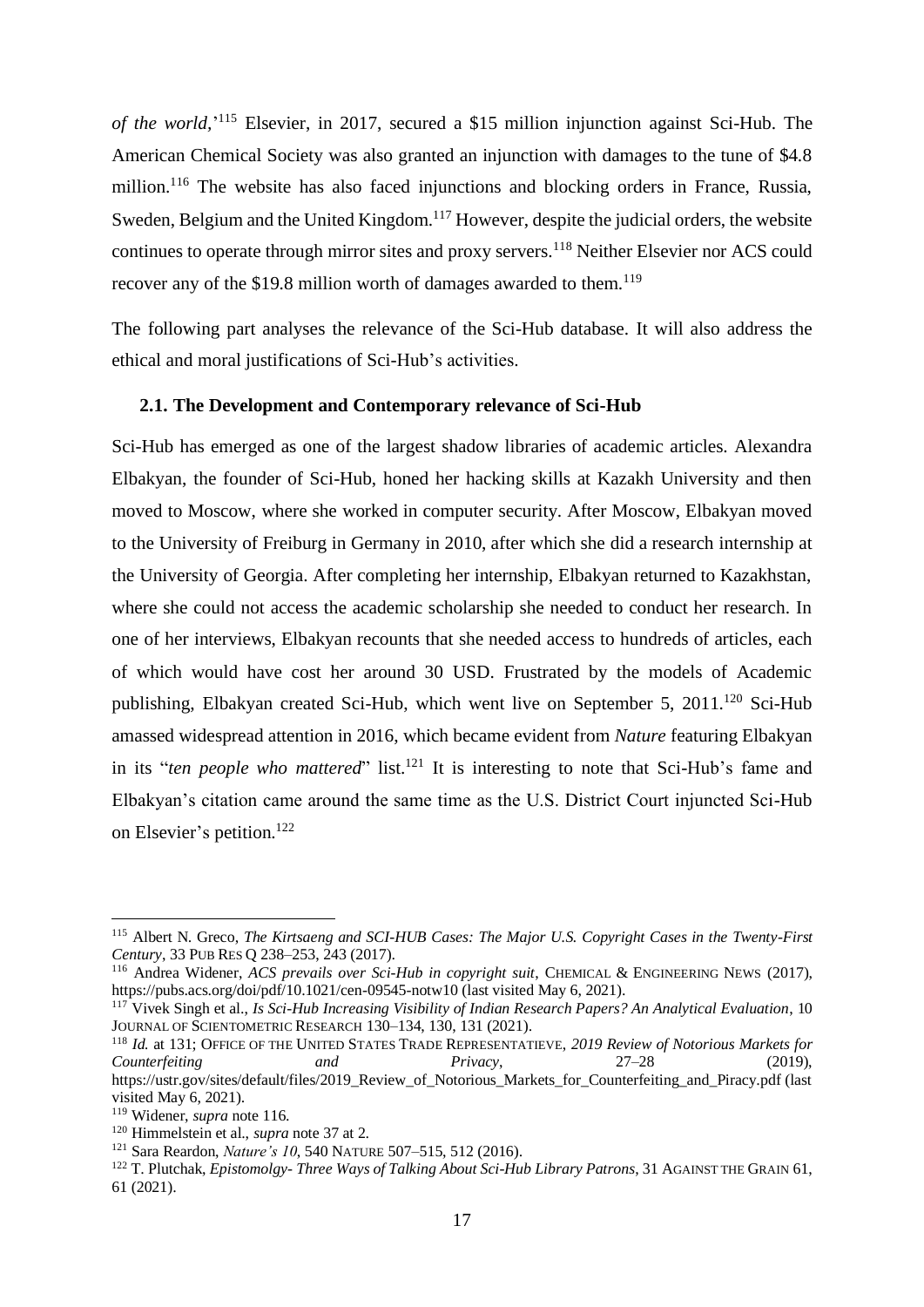Sci-Hub provides access to over 68.4% of the world's academic research along with access to over 85% of articles published in toll-access journals.<sup>123</sup> A study conducted in 2018 indicates that out of the 81,609,016 articles identified with Document Object Identifiers (DoIs), Sci-Hub provided access to 56,246,220 articles, $124$  over 68% of all scientific literature. Around 85% of paywalled literature, i.e. literature published in toll-access journals, is available in Sci-Hub's database.<sup>125</sup> Sci-Hub provides access to over 97% of articles published in Elsevier's journals.<sup>126</sup>

Further, Sci-Hub's script can download papers on request and fulfil 99% of the download requests made.<sup>127</sup> Therefore, it is possible that apart from the 68.4% of articles available on the database, the remaining  $31.6\%$  of articles have never been requested.<sup>128</sup> During 2017, Sci-Hub serviced an average of  $458,589$  download requests daily.<sup>129</sup> Reports suggest that the search for 'Sci-Hub' on Google has increased more than eight times since 2016.<sup>130</sup>

Another notable element of Sci-Hub is how promptly the database archives newly published scholarship. Louis Houle studied the availability of articles published in Nature and Science to analyse the time frame within which articles published in the two magazines are archived over the Sci-Hub database. For papers published between September 2016 and June 2017, the study reported that, within 24 hours of publication, Sci-Hub archived all the articles published in Science, and 99% of those published in Nature. Google Scholar archived OA versions of only 9% of articles published in Science and 8% published in Nature.<sup>131</sup> In the ongoing litigation before the Delhi High Court, on December 24, 2020, Sci-hub was directed not to upload any new articles in which the plaintiffs own copyright.<sup>132</sup> While it is not clear if Sci-Hub has

<sup>123</sup> Frederik Sagemüller, Luise Meißner & Oliver Mußhoff, *Where Can the Crow Make Friends? Sci-Hub's Activities in the Library of Development Studies and its Implications for the Field*, 52 DEVELOPMENT AND CHANGE 670–683, 671 (2021).

<sup>124</sup> Himmelstein et al., *supra* note 37 at 4.

<sup>125</sup> Office of the United States Trade Representatieve (n 119) 27–28; ibid.

<sup>126</sup> Ibid.

<sup>127</sup> Lindsay McKenzie, *Sci-Hub's cache of pirated papers is so big, subscription journals are doomed, data analyst suggests*, SCIENCE (2017).

<sup>128</sup> *Id.*

<sup>129</sup> Himmelstein et al., *supra* note 37 at 13.

<sup>130</sup> Emad Behboudi, Amrollah Shamsi & Gema Bueno de la Fuente, *The black crow of science and its impact: analyzing Sci-Hub use with Google Trends*, LHT (2021); In the cited study, the authors have analysed the Google search rate of Internet users about Sci-hub in ten countries including India. The searching volume in 4 years was analysed using Google Trends. .

<sup>131</sup> Louis Houle, *Sci-Hub and LibGen: what if… why not?*, *in* 83RD IFLA GENERAL CONFERENCE AND ASSEMBLY , 11, 12 (2017), http://ifla-test.eprints-hosting.org/id/eprint/1892/ (last visited Jul 7, 2021).

<sup>&</sup>lt;sup>132</sup> In its order dated December 24, 2020, Elbakyan's counsel took a stand that no new articles will be uploaded in the Sci-Hub database. The Court took the counsel's statement on record. An undertaking to the effect was filed by Sc-Hub. Elsevier Ltd. & Ors. v. Alexandra Elbakyan & Ors., CS(COMM) 572/2020.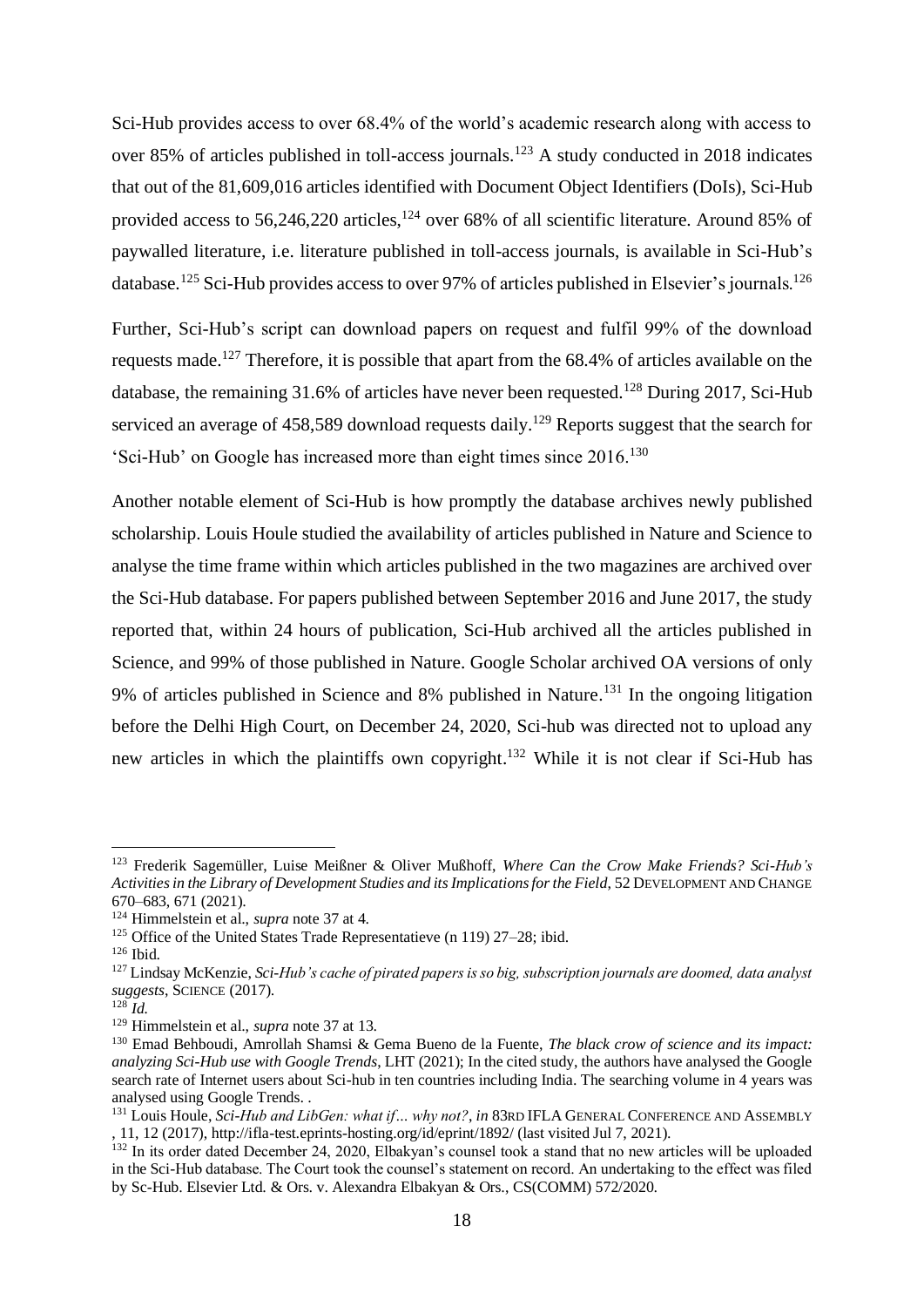complied with the order<sup>133</sup>, if complied with, it can potentially dilute the '*up to the minute'* nature of the database.

Where do Indian scholars and their scholarship fit in this rubric? The database provides access to over 91% of Indian scholarship, of which 18.46% of articles were available in some form of OA.<sup>134</sup> A study published in April 2020 reveals that out of 67,857 Indian publication records from 2016, 61,706 were available in the Sci-Hub database.<sup>135</sup> Another study from April 2021 examined a 2017 dataset provided by Sci-Hub containing metadata for almost 329 days to determine the download requests made by Indian scholars and researchers. Out of 150,875,861 download requests, 13,144,241 were from India. Sci-Hub serviced an average of 39,952 Indian download requests daily,  $136$  making India the third-largest user of the piratic website.<sup>137</sup>

#### <span id="page-20-0"></span>**2.2. Academic piracy: Civil Disobedience against persistent unfairness**

The Sci-Hub database operates in a *legal grey area,* and many countries continue to block its usage*.* <sup>138</sup> Despite such injunctions, many members of the academic community believe that it is not ethically incorrect to download pirated scholarship. When surveyed in 2017 at a United Kingdom Serials Group Conference, barely any delegates had individually blocked Sci-Hub or considered it should be blocked.<sup>139</sup> A similar survey with over  $11000$  respondents in 2016 revealed that 88% believed it is not wrong to download pirated papers.<sup>140</sup> Writing for The Guardian, George Monbiot noted that "*as a matter of principle, do not pay a penny to read an academic article. The ethical choice is to read the stolen material published by Sci-Hub*."<sup>141</sup> Some scholars have gone even further to argue that the goals of Sci-hub are altruistic and point

<sup>&</sup>lt;sup>133</sup> Sci-hub uploaded 24 million new articles on September 5, 2021. The plaintiffs initiated contempt proceedings against Sci-Hub for having violated the undertaking filed before the Court. Sci-Hub argued that the undertaking filed before the court expired on March 8, 2021, after which the court did not extend it any further. See order dated September 15, 2021 in IA 11925/2021 ibid.

<sup>134</sup>Vivek Kumar Singh, Satya Swarup Srichandan & Sujit Bhattacharya, *What do Indian Researchers download from Sci-Hub?*, ARXIV:2103.16783 [CS] 11, 9 (2021).

<sup>135</sup> Singh, Piryani, and Srichandan, *supra* note 96 at 524.

<sup>136</sup> Singh, Srichandan, and Bhattacharya, *supra* note 134 at 2.

<sup>137</sup> *Id.* at 7.

<sup>138</sup> USA: Elsevier Inc. v. Sci-Hub, 2017 U.S. Dist. LEXIS 147462; Quirin Schiermeier, *US court grants Elsevier millions in damages from Sci-Hub*, NATURE, June 22, 2017; Sweden: The Wire Staff, *Elsevier Forces ISP to Block Access to Sci-Hub, ISP Blocks Elsevier as Well*, THE WIRE (2018); Belgium: Scientific publishing houses win copyright case against ISPs, HOYNG ROKH MONEGIER (2019); Russia: Dalmeet Singh Chawla, *Sci-Hub blocked in Russia following ruling by Moscow court*, CHEMISTRY WORLD (2018).

<sup>139</sup> Green, *supra* note 31 at 325.

<sup>140</sup> John Travis, *In survey, most give thumbs-up to pirated papers*, SCIENCE (2016).

<sup>141</sup> George Monbiot, *Scientific publishing is a rip-off. We fund the research – it should be free | George Monbiot*, THE GUARDIAN, September 13, 2018.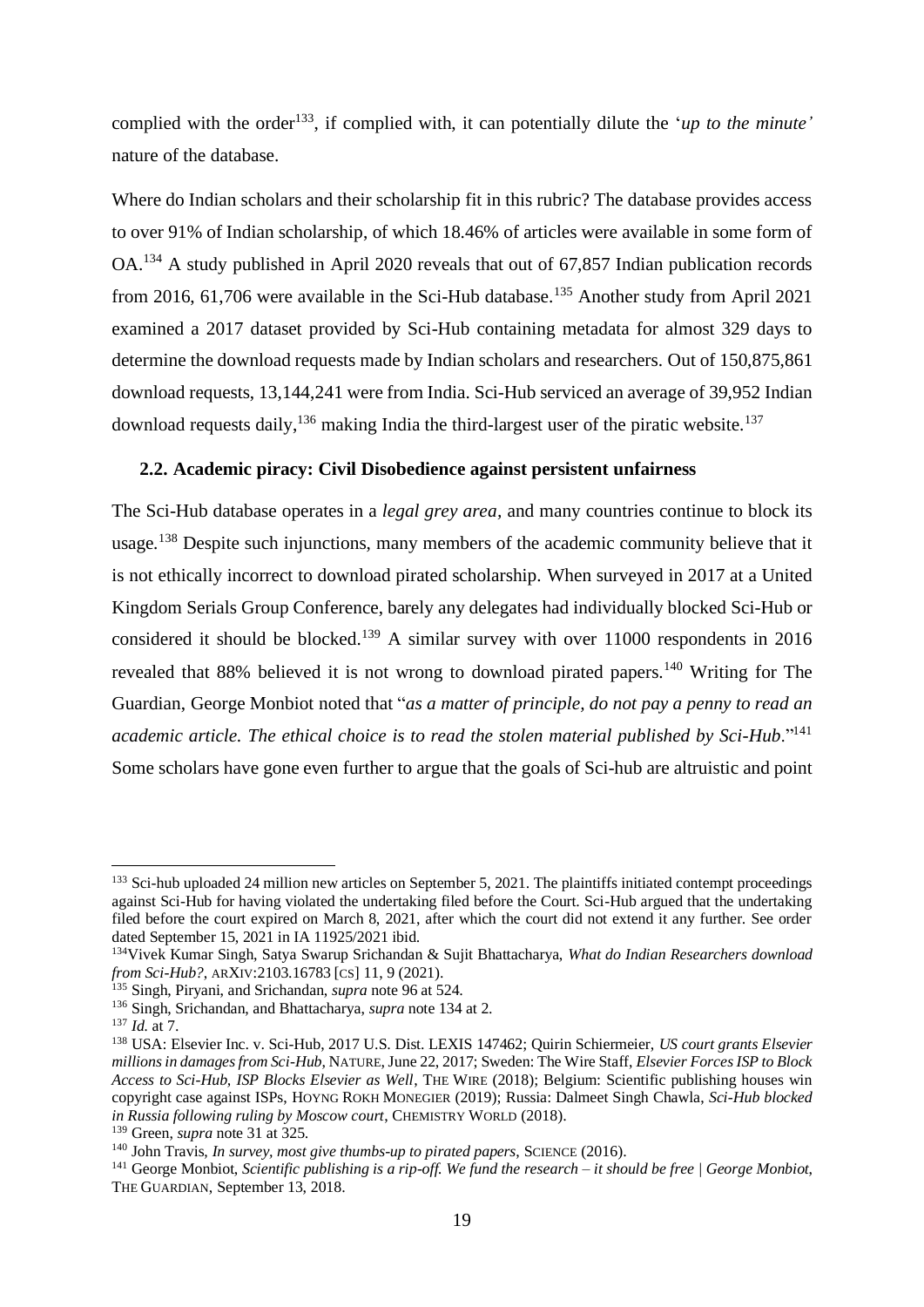to the implosion of the present-day academic publishing models.<sup>142</sup> Dr. Bohannon sums up this scholarly debate when he says that Sci-Hub is *"an awe-inspiring act of altruism or a massive criminal enterprise, depending on whom you ask."* <sup>143</sup> This section seeks to explore some normative justifications on the use of the Sci-Hub database.

Academic publishing is essentially a cooperative arrangement between authors, publishers and libraries.<sup>144</sup> Cooperative arrangements are premised on fairness principles, and the participating parties should equally bear the benefits and burdens in such an arrangement.<sup>145</sup> Publishers' activities, such as forcing libraries into "*Big Deal*" licensing agreements by clubbing highimpact and low-impact serials,<sup>146</sup> including non-disclosure agreements that allow pricediscrimination,<sup>147</sup> create a perceived lack of fairness in the dealings of academic publishers. Further, the inputs provided by authors, their institutes and the public (as funders of public research) in creating academic scholarship far outweigh the value additions by academic publishers. Despite what Deutsche Bank referred to as "*relatively little*" value addition, 148 publishers and journals extract exorbitant monetary compensations and, in doing so, reduce the circulation and access to research.<sup>149</sup>

Apart from disregarding the cooperative nature of their agreements, the academic publishing industry works on a '*double appropriation*' basis. Without recompensating the producers of the knowledge, the publishers often claim intellectual property rights on the knowledge produced by researchers. This same knowledge is then sold back to libraries at "*massively inflated*" prices back, so the producers can again employ this knowledge to create further

<sup>149</sup> James, *supra* note 144 at 2.

<sup>142</sup> Llarina González-Solar & Viviana Fernández-Marcial, *Sci-Hub, a challenge for academic and research libraries*, 28 EPI, 4–5 (2019); Aniruddha Malpani, *The Robin Hood dilemma: Is it ethical to use "unethical" means to achieve something good?*, 05 IJME 170–171, 171 (2020).

<sup>143</sup> John Bohannon, *The frustrated science student behind Sci-Hub*, SCIENCE | AAAS (2016).

<sup>144</sup> Jack E. James, *Pirate open access as electronic civil disobedience: Is it ethical to breach the paywalls of monetized academic publishing?*, 71 JOURNAL OF THE ASSOCIATION FOR INFORMATION SCIENCE AND TECHNOLOGY 1500–1504, 2 (2020).

<sup>&</sup>lt;sup>145</sup> JOHN RAWLS, A THEORY OF JUSTICE 3–5 (Revised Edition ed. 1999).

<sup>&</sup>lt;sup>146</sup> The term "Big Deal" was coined by Kenneth Frazier in 2001. It refers to a "comprehensive licensing agreement in which library or library consortium agrees to buy electronic access to all or a large portion of a publisher's journals for a cost basedon expenditures for journals already subscribed to by the institution(s) plus an access fee." Kenneth Frazier, *What's the Big Deal?*, 48 THE SERIALS LIBRARIAN 49–59 (2005).

<sup>147</sup> David Solomon, Mikael Laakso & Bo-Christer Björk, *Converting Scholarly Journals to Open Access: A Review of Approaches and Experiences*, 27 COPYRIGHT, FAIR USE, SCHOLARLY COMMUNICATION, ETC., 95- 99,155 (2016).

<sup>148</sup> Beverungen, Böhm, and Land, *supra* note 2 at 931–932 Although, REL "adds relatively little value to the publishing process", it has clearly been very successfuly in extracting value from this process. This combination of a negligible contribution to value on the part of publishers with exceptionally high profit rates is possible because of a double appropriation at the heart of the business model.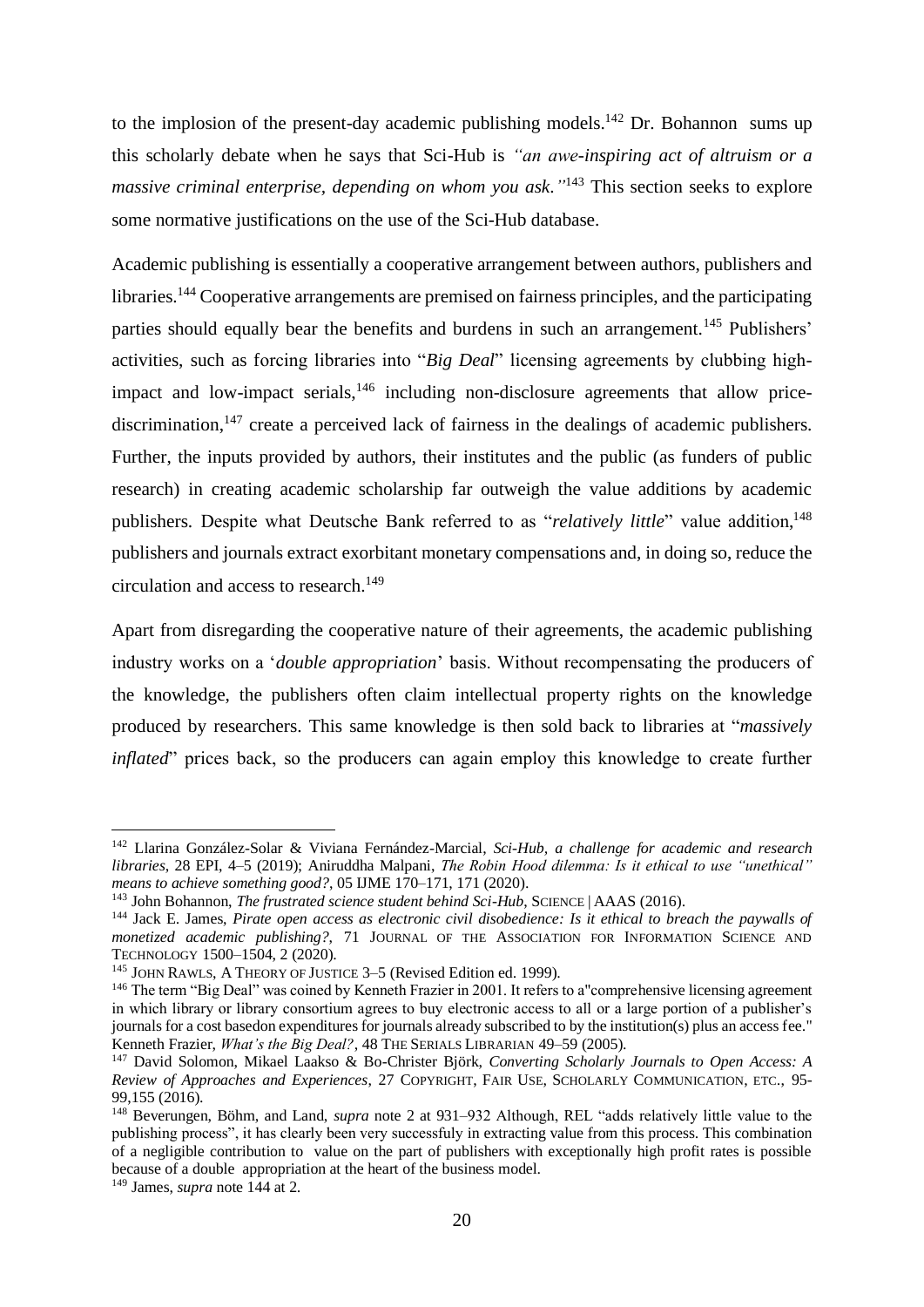research.<sup>150</sup> This and similar practices by academic publishers result in frustration within the academic community, which then perceives Sci-Hub Hub (by extension, academic piracy) as a symptom of an exploitative business model rather than a legal pariah.<sup>151</sup>

Prof. Ramon Lobato reimagines the copyright system and identifies six different forms of piracy, one of which is *piracy as access.*<sup>152</sup> This unique form of privacy is motivated by "*accessibility and economic factors and inspires copyright disobedience due to its capacity to disseminate knowledge culture and capital."* <sup>153</sup> Viewing Sci-Hub as a medium of *piracy as access* allows its normative classification to transcend from a mere violation of copyright law to a necessary form of civil disobedience.

Some scholars,<sup>154</sup> including Elbakyan herself,<sup>155</sup> view Sci-Hub as a medium of protesting against copyright law and civil disobedience. For the sake of the present study, '*civil disobedience*' should be interpreted to mean: "*a public, non-violent, conscientious yet political act contrary to law usually done with the aim of bringing about a change in the law or policies of the government. By acting in this way, one addresses the sense of injustice of the majority of the community and declares that in one's considered opinion, the principles of social cooperation amount the free and equal men are not being respected.*" <sup>156</sup> The Internet, for example, provides an interesting avenue for civil disobedience movements.

Alexandra Elbakyan views Sci-Hub as a vessel for a global overhaul of the academic publishing industry. Sci-Hub is supposed to underline the unfair business models of academic publishers and ensure that knowledge is within reach of the general population.<sup>157</sup> Such motivations arguably align Elbakyan with the more significant OA movement. However, the advocates of the OA movement have continuously ignored the impact of pirate OA in achieving the goals of their movement.<sup>158</sup> Such ignorance or pre-emptive rejection of pirate OA ignores

<sup>150</sup> Beverungen, Böhm, and Land, *supra* note 2 at 932.

<sup>151</sup> Siler, *supra* note 21 at 91, 92.

 $152$  The other forms of piracy are: 1] piracy as theft, 2) piracy as free enterprise, 3) piracy as free speech, 4) piracy authorship and 5) piracy as resistance; Ramon Lobato, 'The Six Faces of Piracy: Global Media Distribution from Below' in RC Sickel (ed), *Business of Entertainment*, vol 1 (Greenwood Publishing Group 2008] 29–32. <sup>153</sup> *Id.*

<sup>154</sup> Bodó, Antal, and Puha, *supra* note 110 at 2.

<sup>155</sup> Marcus Banks, *What Sci-Hub Is and Why It Matters*, 47 AMERICAN LIBRARIES 46–49, 46 (2016).

<sup>156</sup> RAWLS, *supra* note 145 at 320.

<sup>157</sup> Alexandra Elbakyan & Aras Bozkurt, *A Critical Conversation with Alexandra Elbakyan: Is she the Pirate Queen, Robin Hood, a Scholarly Activist, or a Butterfly Flapping its Wings?*, 16 ASIAN JOURNAL OF DISTANCE EDUCATION 111–118, 113–117 (2021).

<sup>158</sup> Also see: Piwowar et al., *supra* note 57 In assessing the growing relevance of the OA movement, the authors did not even consider the relevance of academic piracy.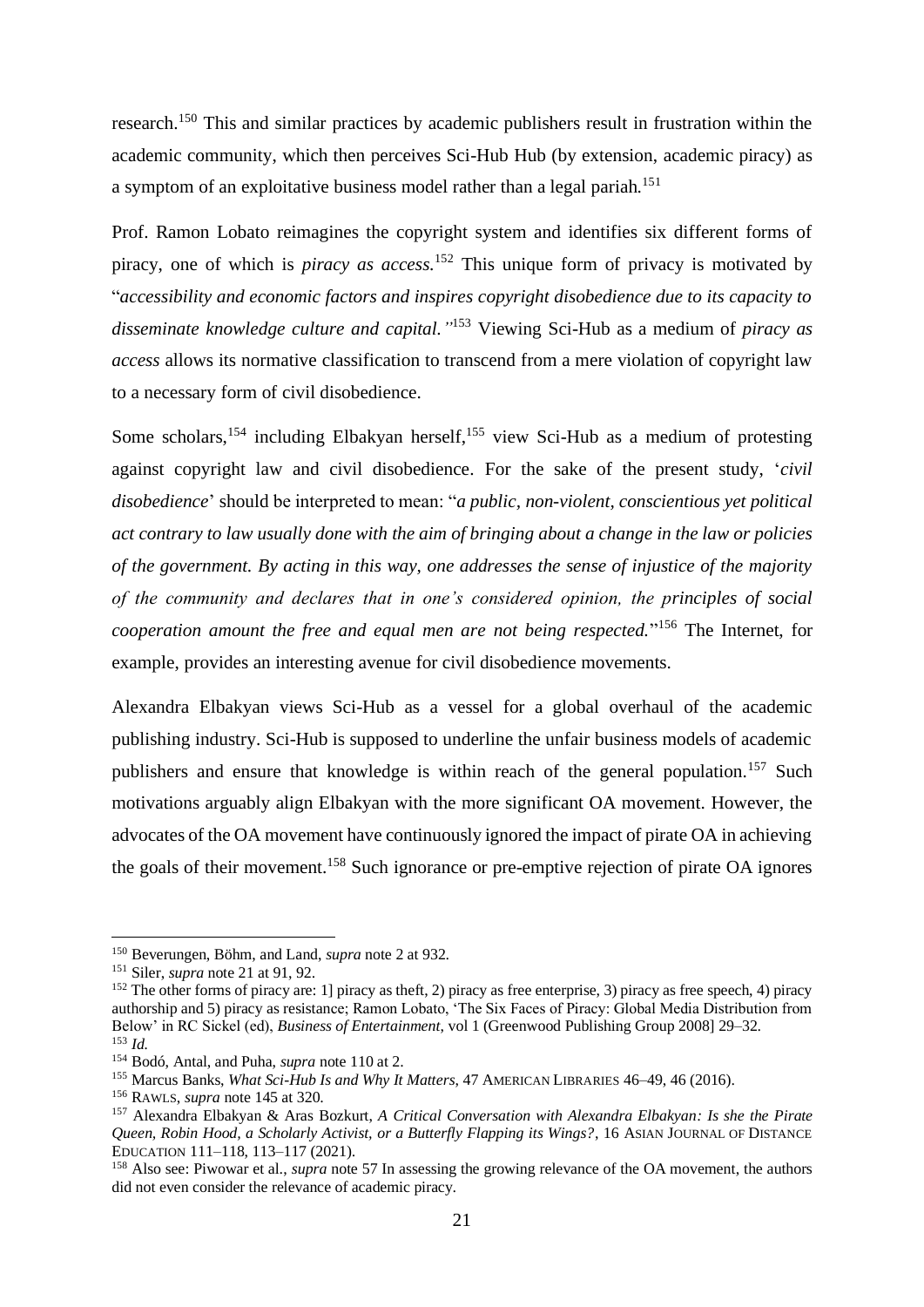the ability of the citizens of a democratic society to protest against the perceived unfairness of legal convention through civil disobedience.<sup>159</sup>

Despite there being two roads to OA: green road and gold road, over 70% of academic literature remains paywalled.<sup>160</sup> Therefore, when George Monbiot argues that the *ethically responsible*  manner of accessing academic scholarship is through shadow libraries,<sup>161</sup> he is arguing in favour of a conscientious citizens' moral duty to protest the encumbrances placed by the business model of academic publishing and the relevant legal framework, which deters access to public-funded research. Academic piracy can therefore be interpreted as an act of civil disobedience against the perceived unfairness of this transaction, which eventually leads to the monetisation of knowledge.<sup>162</sup>

Given the interesting relationship that Sci-Hub shares with civil disobedience, it is important to understand what is the *unjust law* that Sci-Hub is revolting against. The next part of the paper deals with Copyright Law and its limitations and exemptions.

#### <span id="page-23-0"></span>**3. Copyright Law Exceptions: Navigating Fair Use and Fair Dealing**

Modern Copyright Law and its exceptions work within an elaborate system of regional, bilateral and international intellectual property treaties. The Berne Convention for the Treatment of Literary Works and Artistic Works, the Agreement on the Trade-Related Aspects of Intellectual Property Law, and the multitude of treaties negotiated under the aegis of the World Intellectual Property Organisation are some of the most important multilateral obligations responsible for the present iteration of Copyright Law.<sup>163</sup>

Copyright law is an intricate balance between creating an incentive structure for rewarding the authors' labour and encouraging a benefit structure for the society through a free flow of information and stimulation of new creations, ideas and inventions.<sup>164</sup> This bargain has been evident since the enactment of the first statute that regulated the copyright monopoly. Enacted in 1710, the Statute of Anne regulated the book trade in Great Britain. Section IV of the Act

<sup>159</sup> James, *supra* note 144 at 3.

<sup>160</sup> MABE, JOHNSON, AND WATKINSON, *supra* note 3 at 135–139.

<sup>161</sup> Monbiot, *supra* note 141.

<sup>162</sup> James, *supra* note 144 at 3,4.

<sup>163</sup> William F. Patry, *A Few Observations about the State of Copyright Law*, *in* COPYRIGHT USER RIGHTS: CONTRACTS AND THE EROSION OF PROPERTY 85, 36–37 (Pascale Chapdelaine ed., First edition ed. 2017).

<sup>164</sup> Dànielle Nicole DeVoss & James E. Porter, *Why Napster matters to writing: Filesharing as a new ethic of digital delivery*, 23 COMPUTERS AND COMPOSITION 178–210, 185 (2006).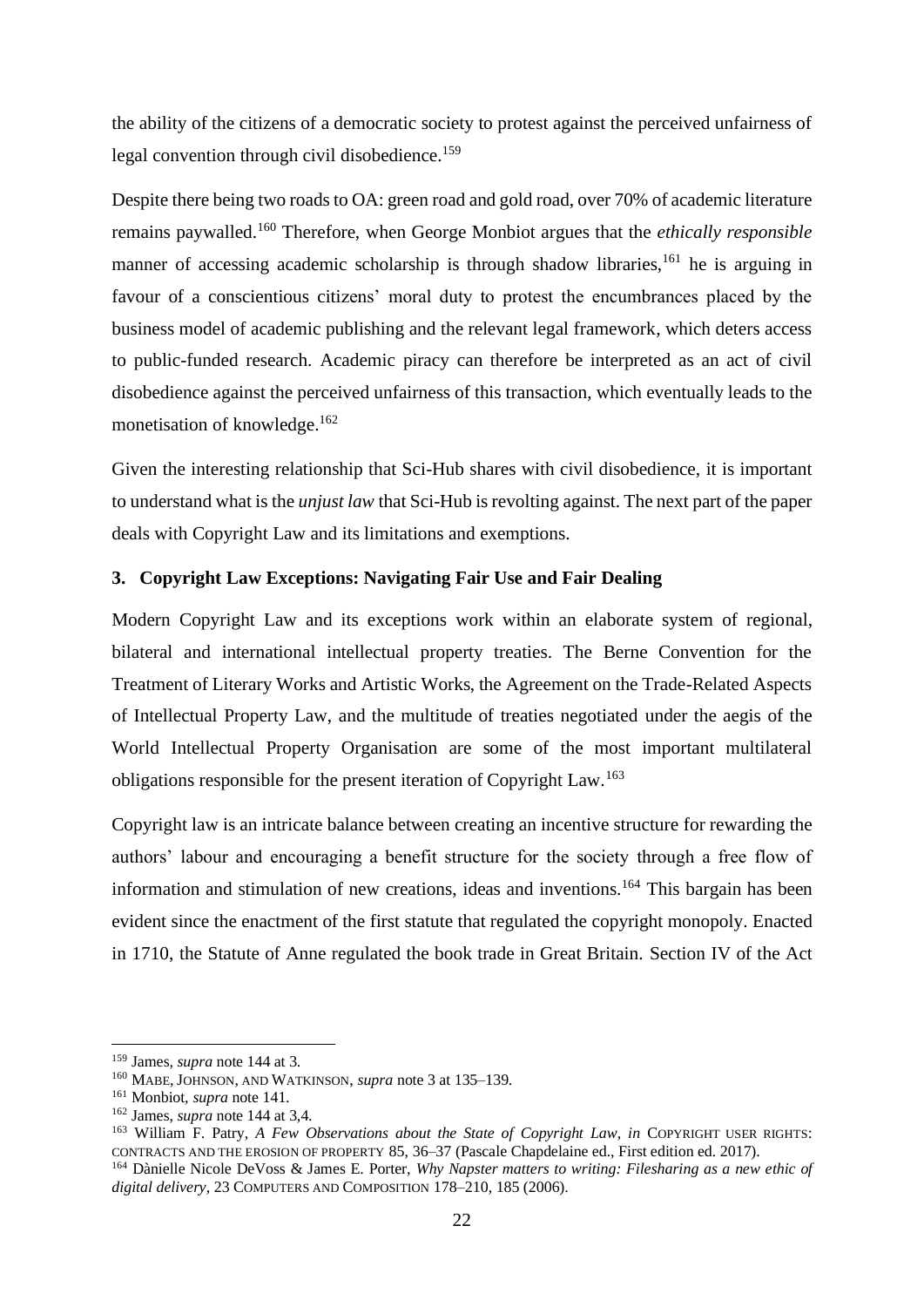provided a "*highly elaborate scheme for averting the monopolistic pricing of books*". <sup>165</sup> Justice O'Connor from the United States Supreme Court explained this bargain incorporated in modern copyright law as:<sup>166</sup>

*"The primary objective of Copyright is not to reward the labor of authors, but to promote the Progress of Science and useful Arts. To this end, Copyright assures authors the right to their original expression, but encourages others to build freely upon the ideas and information conveyed by a work. This result is neither unfair nor unfortunate. It is the means by which Copyright advances the progress of science and art. [Copyright law] ultimately serves the purpose of enriching the general public through access to creative works."*

The statutory monopoly granted by the Copyright Law is "*not an inevitable, divine, or natural right that confers on authors the absolute ownership of their creations*."<sup>167</sup> There are multiple qualifications to the scope of copyright protection, ranging from a limited monopoly term to a host of limitations and exceptions (L&E). L&Es are essentially carve-outs from the scope of copyright infringement. They allow the use of copyrighted material without the authorisation of the copyright holder.<sup>168</sup> L&Es form an integral part of the copyright law and function on the premise that "*creativity requires copying, often generously, and often without payment or permission.*" 169

In 1945, Professor Zechariah Chafee sought to answer, "W*hat it is that copyright is trying to achieve?*" <sup>170</sup> Answering the question, he identified six ideals formulated as desirable ends for the law of Copyright. Three of these ideals were affirmative and extended the rationale for protecting the works of a copyright owner. The other three were negative in so much as they limited the scope of protection.<sup>171</sup> The fourth ideal postulated that *the protection should not extend substantially beyond the purposes of protection.*<sup>172</sup> Prof. Chafee identified this ideal as

<sup>165</sup> Section 4, Copyright Act, 1710; William Cornish, *The Statute of Anne 1709–10: Its Historical Setting*, *in* GLOBAL COPYRIGHT 13696, 24 (2010).

<sup>166</sup> *Feist Publications Inc. v. Rural Telephone Service Co., 499 U.S. 340 (1991); Similar observations have been made by the Supreme Court of India in: M/S. Entertainment Network v. M/S. Super Cassettee Industries, 2008(37) PTC 353(SC) (2008).*

<sup>167</sup> Pierre N. Leval, *Toward a Fair Use Standard*, 103 HARVARD LAW REVIEW 1105–1136, 1107 (1990).

<sup>168</sup> Although, in some cases equitable payments may be required; See: Jane Ginsburg, *Fair Use for Free, or Permitted-but-Paid?*, 29 BERKELEY TECH. L. J. 1383, 1416–1425, 1432–1434 (2014).

<sup>169</sup> William F. Patry, *A Few Observations about the State of Copyright Law*, *in* COPYRIGHT LAW IN AN AGE OF LIMITATIONS AND EXCEPTIONS 85, 89 (Ruth L. Okediji ed., First paperback edition ed. 2018).

<sup>170</sup> Zechariah Chafee, *Reflections on the Law of Copyright: I*, 45 COLUMBIA LAW REVIEW 503–529, 503 (1945).

<sup>&</sup>lt;sup>171</sup> GILLIAN DAVIES, COPYRIGHT AND THE PUBLIC INTEREST 244-247 (2nd ed ed. 2002).

<sup>172</sup> Chafee, *supra* note 170 at 506–511.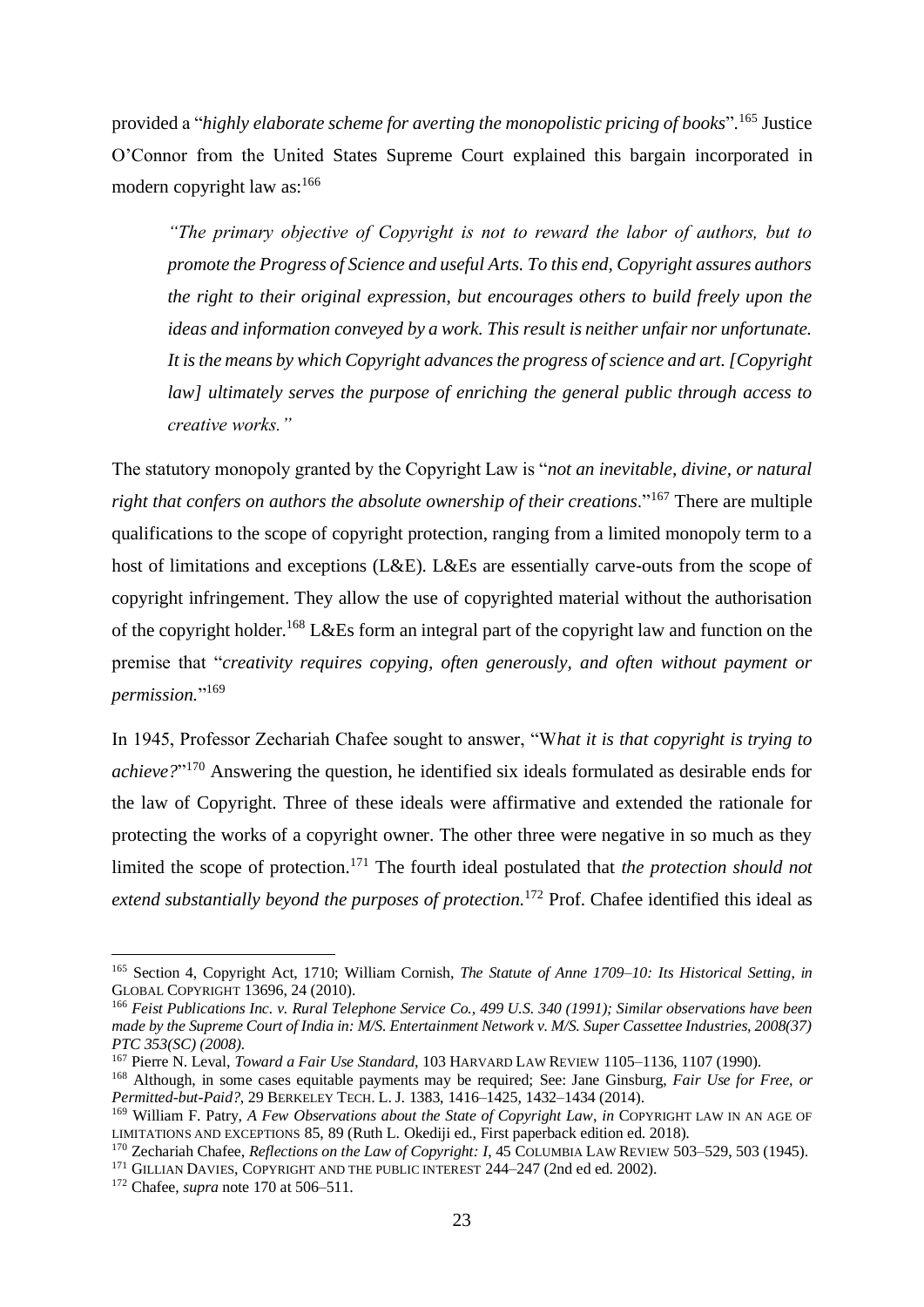the most important goal of copyright policy. The fifth ideal states that the protection afforded to the author *should not stifle independent creation by others*. <sup>173</sup> The premise of this ideal is that the very law that has been developed to reward an author's creativity should not suffocate the creativity of others.

However, Prof. Chafee's insistence on the relevance of L&Es does not reflect in the international copyright framework. Given the lack of coherent guidance on the manner and structure of L&Es on a supra-national treaty level, different countries have adopted different forms and approaches to  $L&Es.$ <sup>174</sup> The international copyright treaties and negotiations have failed to conclude international standards for L&Es to promote access and dissemination of copyrighted material.<sup>175</sup> While new rights and novel forms of protecting copyright eligible content dominate treaty obligations, the international copyright framework has failed to balance the growth of copyright protection and  $L&Es.176$  Most L $&Es$  that form part of the international treaty regime are merely permissive, i.e. they only provide that the member states *may* enact L&Es.<sup>177</sup> In its present iteration, this state of the international copyright regime contradicts the ideals of the copyright policy as advocated by Prof. Chafee.

While there is a considerable difference between the form of L&Es adopted by the different countries, they are developed within either of two models: Fair Use and Fair Dealing. The next section explains these two models in detail. Copyright regimes such as India follow the fair dealing approach, establish a list of enumerated exceptions, and regularly update them in line with the developments in copyright law.<sup>178</sup> Alternatively, other jurisdictions such as the United States of America follow the fair use approach and do not list any exceptions to copyright infringement. Rather, the Courts are called upon to interpret some factors that determine if the defendant's secondary use is fair.<sup>179</sup>

#### <span id="page-25-0"></span>**3.1. Fair Use, Fair Dealing and Public Interest**

<sup>173</sup> *Id.* at 511–514.

<sup>174</sup> Pamela Samuelson, *Justifications for Copyright Limitations and Exceptions*, *in* COPYRIGHT LAW IN AN AGE OF LIMITATIONS AND EXCEPTIONS 12, 24 (Ruth L. Okediji ed., First paperback edition ed. 2018).

<sup>175</sup> Patry, *supra* note 163 at 37.

<sup>176</sup> RUTH L. OKEDIJI, *The International Copyright System: Limitations, Exceptions and Public Interest Considerations for Developing Countries*, 2 (2006), https://unctad.org/system/files/officialdocument/iteipc200610\_en.pdf (last visited Jun 7, 2021).

<sup>177</sup> Daniel J Gervais, *Making Copyright Whole: A Principled Approach to Copyright Exceptions and Limitations*, 5 UNIVERSITY OF OTTAWA LAW & TECHNOLOGY JOURNAL 43, 51–53 (2008) Although, there are some instruments which provide complulsory exceptions; eg: Marrakesh Treaty to Facilitate Access to Published Works for Persons Who Are Blind, Visually Impaired, or Otherwise Print Disabled, 2013.

<sup>&</sup>lt;sup>178</sup> Section 52, Copyright Act, 1956.

<sup>&</sup>lt;sup>179</sup> 17 U.S.C. § 107 Copyright Act of 1976.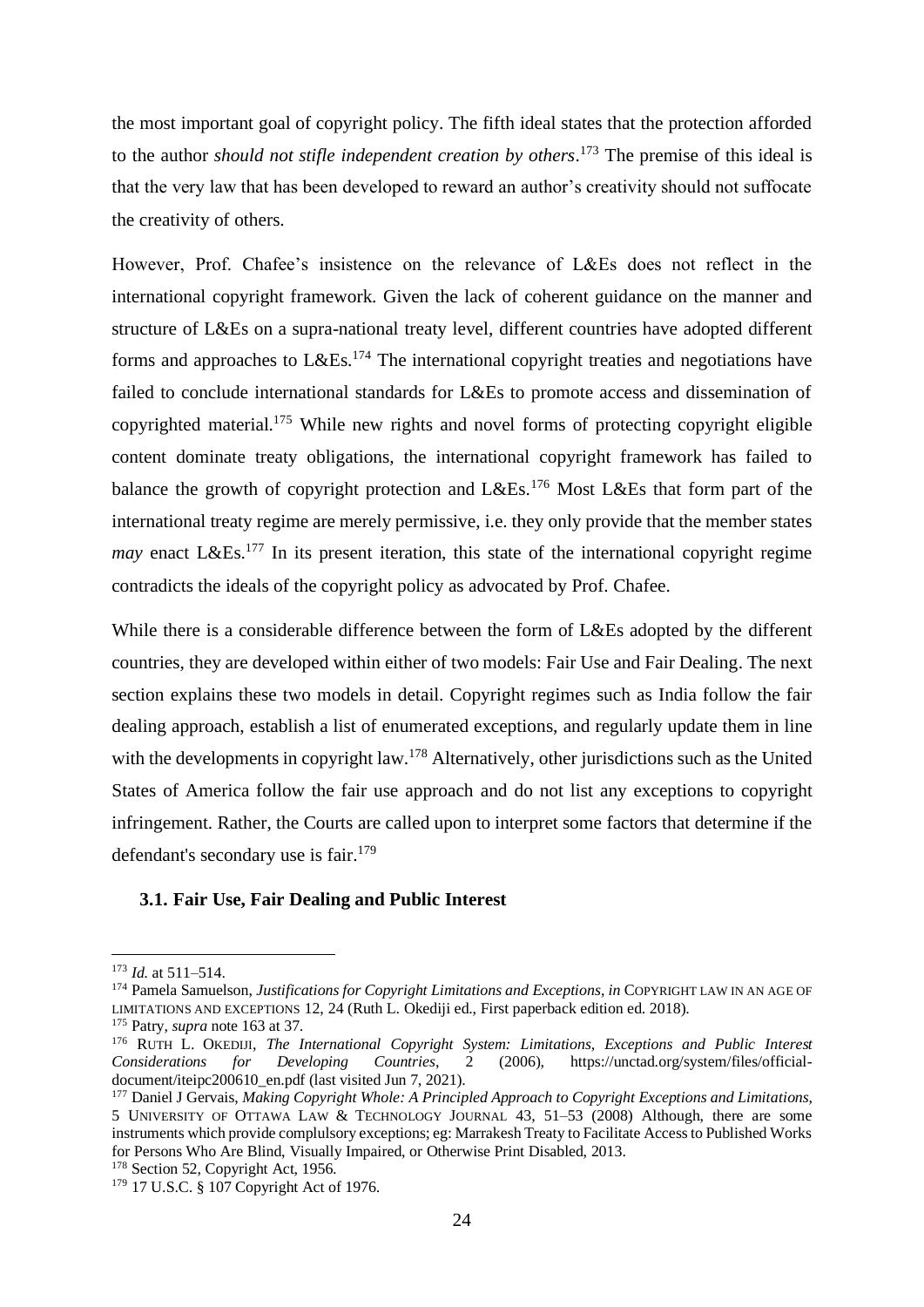#### 3.1.1. Fair Use Model: The American experience

<span id="page-26-0"></span>The doctrine of Fair use represents "*breathing space within the confines of copyright law.*" 180 The doctrine represents a countervailing policy concern that requires limiting the scope of the monopoly provided by copyright legislation. The idea of fair use is very expansive and is considered one of the most troublesome concepts of copyright law.<sup>181</sup> The bargain implicit in the fair use doctrine has been explained as "*any use that is deemed by the law to be "fair" typically creates some social, cultural, political benefit that outweighs any resulting harm to the copyright owner.*" 182

From the genesis of the idea of Copyright, some standard of fair use was considered necessary to promote science and useful arts.<sup>183</sup> The concept of fair use first appeared as *fair abridgement*  in English judicial decisions as early as  $1740$ .<sup>184</sup> The doctrine was later appropriated within American Copyright jurisprudence by Justice Story in *Folsom v. Marsh*, decided in 1841.<sup>185</sup> The case involved the letters of George Washington, which were published in a set entitled *The writings of George Washington*. The defendant used selections from the letters to compile a book entitled *The Life Story of Washington in the form of an Autobiography*. Justice Story, in his decision, declared that certain uses of a copyrighted work should be considered fair and should not attract any penalty under copyright infringement. While the defendant incurred liability for copyright infringement, *Folsom v. Marsh* articulated the possibility of *fair use of a copyrighted work* without attracting a penalty.

While the defendant was held liable for copyright infringement, the case articulated the possibility of using a copyrighted work fairly without attracting the penalty from copyright infringement.

Justice Story enunciated the fair use analysis to include: "*In short, we must often, in deciding questions of this sort, look at the nature and objects of the selection made, the quantity and* 

<sup>180</sup> *Campbell v. Acuff-Rose Music, Inc., 510 U.S. 569 (1994) (1994).*

<sup>181</sup> *Dellar v. Samuel Goldwyn, Inc., 104 F. 2d 661 (2d. Cir. 1939).*

<sup>&</sup>lt;sup>182</sup> LEE WILSON, FAIR USE, FREE USE, AND USE BY PERMISSION: HOW TO HANDLE COPYRIGHTS IN ALL MEDIA 67–69 (1st edition ed. 2005).

<sup>183</sup> CAMPBELL V. ACUFF-ROSE MUSIC, INC., *supra* note 180 at 574.

<sup>184</sup> Martine Courant Rife, *The fair use doctrine: History, application, and implications for (new media) writing teachers*, COMPUTERS AND COMPOSITION 154–178, 165–167 (2007).

<sup>185</sup> Mark Rose, *The Statute of Anne and authors' rights: Pope v. Curll (1741)*, *in* GLOBAL COPYRIGHT: THREE HUNDRED YEARS SINCE THE STATUTE OF ANNE, FROM 1710 TO CYBERSPACE , 76 (Lionel Bently, Uma Suthersanen, & Paul Torremans eds., 2010); There is some lliteraute which argues that the case of Folsom should not be viewed as the point of genesis of the fair use doctrine. See: Matthew Sag, *The Pre-History of Fair Use.*, 76 1371 43  $(2011).$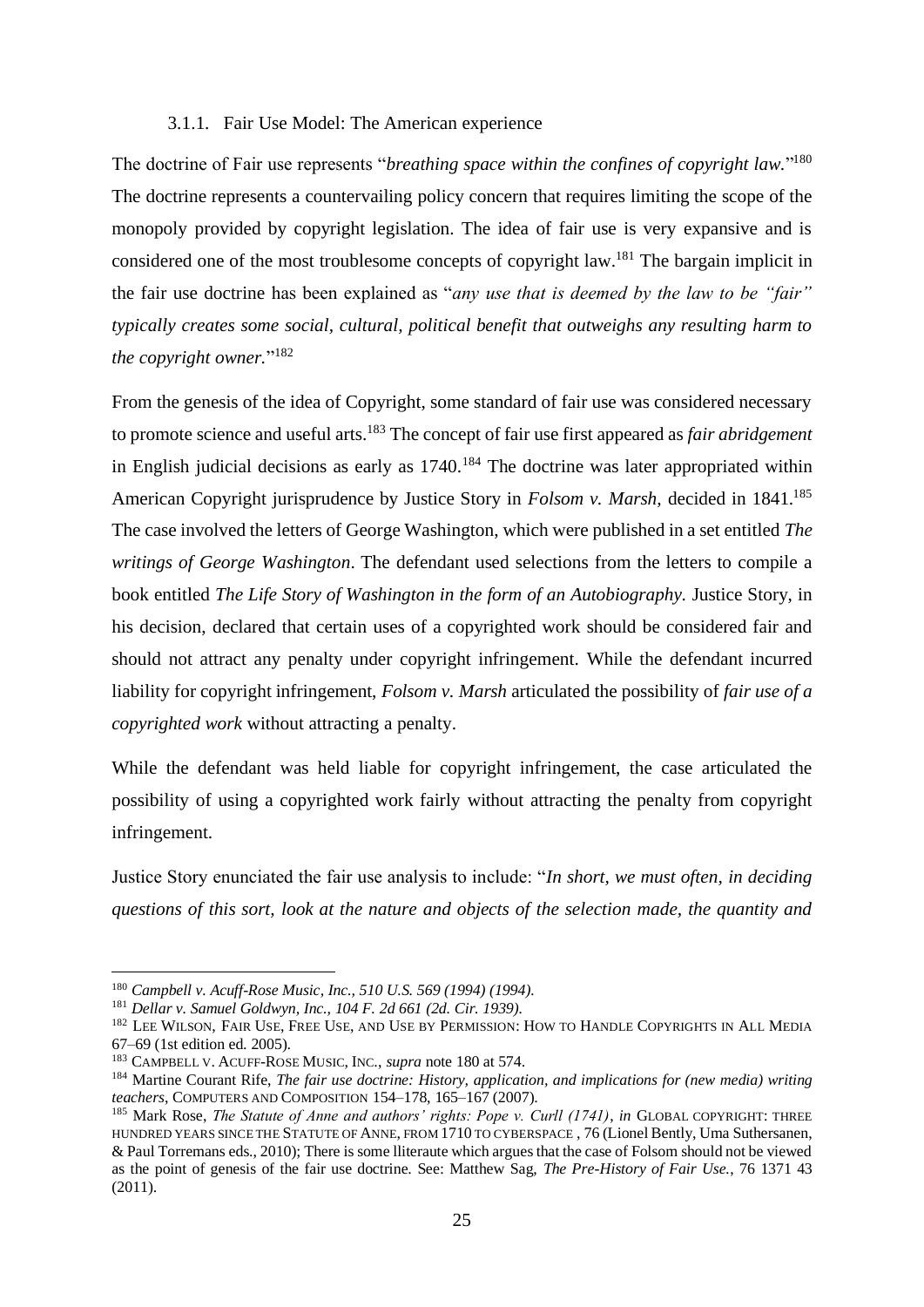*value of the materials used, and the degree in which the use may prejudice the sale, or diminish the profits, or superseded the objects, of the original work.*" <sup>186</sup> This enunciation assumes relevance in modern copyright law, and parallels can be drawn between Justice Story's opinion and the modern-day iteration of the fair use doctrine. Since 1841, the doctrine of fair use has witnessed overwhelming litigation and has become one of the most important limitations on the scope of copyright protection. In 1990 Justice Neval noted that "*Fair use should not be considered a bizarre, occasionally tolerated departure from the grand conception of the copyright monopoly. To the contrary, it is a necessary part of the overall design.*" 187

The inclusion of the fair use doctrine in copyright law can be interpreted as an acceptance of the principle that "*certain acts of copying are defensible when the public interest in permitting the fair use far outweighs the author's interest in copyright protection.*" <sup>188</sup> Amongst the many user actions protected within copyright law, displaying lower-resolution versions of copyrighted images by an internet search engine to direct the viewer to the copyright owner's original work,<sup>189</sup> creating a recording of a broadcast television show for viewing at a later time,<sup>190</sup> publication of copyrighted photographs by a newspaper to inform and entertain the readers.<sup>191</sup>

The framework Justice Story articulated in 1841 was codified in the American Copyright Statute as Section 107 in the Copyright Act of 1976. Section 107 requires a court to examine any secondary use by a Defendant on four pedestals. The results of such exploration are to be weighed together to determine if the secondary use is eligible for protection within the fair use doctrine.<sup>192</sup> These four factors are:<sup>193</sup>

1. **The purpose and character of the infringing use:** The first factor requires a comprehensive analysis of the infringing use. Determining the purpose of the secondary use requires an analysis of multiple aspects, including the commercial relevance of the

<sup>186</sup> Rose, *supra* note 185 at 76.

<sup>187</sup> Leval, *supra* note 167 at 1110.

<sup>188</sup> Benjamin Ely Marks, *Copyright Protection, Privacy Rights, and the Fair Use Doctrine: The Post-Salinger Decade Reconsidered*, 72 NYU LAW REVIEW 1376, 1377 (1997).

<sup>189</sup> Perfect 10, Inc. v. Amazon.com, Inc., 508 F.3d 1146, 16 1165 (9th Cir. 2007);; Kelly v. Arriba Soft Corp., 336 F.3d 811, 818‐22 17 (9th Cir. 2002).

<sup>190</sup> *Sony Corp. of Am. v. Universal City Studios, Inc., 464 U.S. 417, 104 S. Ct. 774 (1984).*

<sup>&</sup>lt;sup>191</sup> Nunez v. Caribbean 20 Int'l News Corp., 235 F.3d 18, 25 (1st Cir. 2000).

<sup>192</sup> CAMPBELL V. ACUFF-ROSE MUSIC, INC., *supra* note 180 at 18.

<sup>193</sup> Section 107(2); See: Barton Beebe, *An Empirical Study of U.S. Copyright Fair Use Opinions, 1978-2005*, 156 U. PA. L. REV. 549–624, 594–621 (2007); Also see: Barton Beebe, *An Empirical Study of U.S. Copyright Fair Use Opinions Updated, 1978-2019*, 10 NYU JIPTEL 1, 23–33 (2020).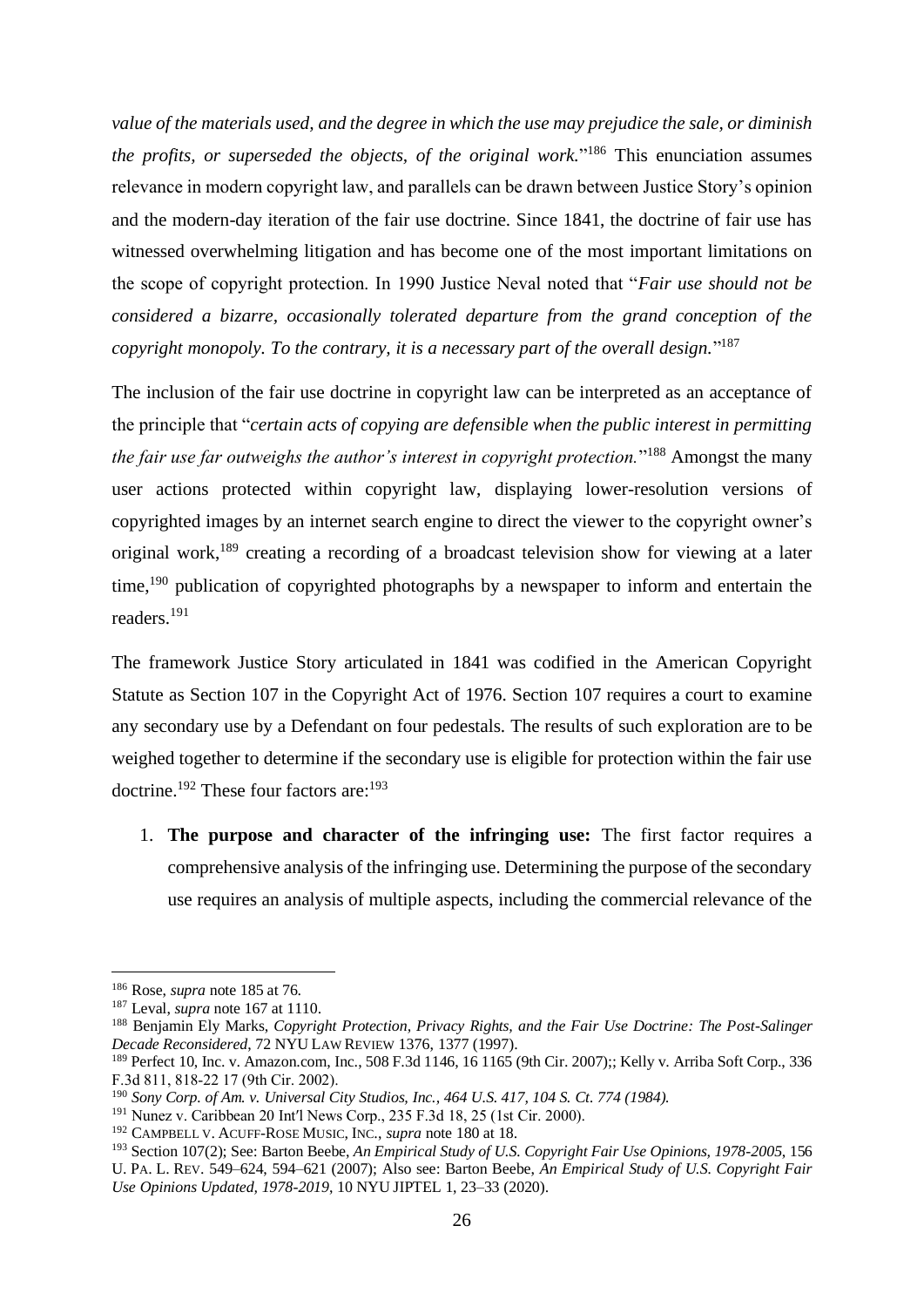secondary use.<sup>194</sup> To adjudge the character of the secondary use, the Court considers if the secondary work"*supersedes the objects or purpose of the original creation."*<sup>195</sup> If the secondary use qualifies as transformative or for an educational purpose, it is persuasive for a finding of fair use.<sup>196</sup>

- 2. **The nature of the copyrighted work:** Different works of Copyright deserve different levels of protection.<sup>197</sup> E.g., public policy dictates that factual works should be widely disseminated when compared to fictional works. Therefore, the secondary use of a factual work would be protected within fair use with relative ease compared to the secondary use of a creative or fictional work.<sup>198</sup>
- 3. **The portion used in relation to the copyrighted work as a whole**: The third-factor analyses *if the secondary use employs more copyrighted work than is necessary*. The analysis is both quantitative and qualitative. The nature and the purpose of the secondary use becomes very important when addressing the *sufficiency* of subsequent use.<sup>199</sup> Although, it is essential to mention that *there are no absolute rules regarding how much of a copyrighted work may be copied and still be considered fair use.*<sup>200</sup>
- 4. **The effect of the use upon the potential market for or value of copyrighted work**: The fourth factor considers the market harm caused by the secondary use and whether the *unrestricted and widespread* secondary use would have a substantial adverse effect on the market of the original work,<sup>201</sup> or usurps the market of the original work.<sup>202</sup> The primary analysis in the fourth factor is that the secondary use should not serve as a "*substitute for the original work*". 203

The United States Supreme Court, in *Campbell v. Acuff-Rose,* shifted the contours of the doctrine of fair use.<sup>204</sup> The Court held that the four factors have to be treated together, and a Court should not provide any preference to any one of the four factors. 205

<sup>194</sup> Basic Books, Inc. v. Kinko's Graphics Corporation, 758 F. Supp. 1522, S.D.N.Y, (1991).

<sup>195</sup> CAMPBELL V. ACUFF-ROSE MUSIC, INC., *supra* note 180 at 579.

<sup>196</sup> Kyle Richard, *Fair Use in the Information Age*, 25 RICHMOND JOURNAL OF LAW AND TECHNOLOGY 1, 14 (2018).

<sup>197</sup> See: Leval, *supra* note 167 at 1117.

<sup>198</sup> *Harper & Row Publishers, Inc. v. Nation Enterprises, 471 U.S. 539 (1985) 563.*

<sup>199</sup> CAMPBELL V. ACUFF-ROSE MUSIC, INC., *supra* note 180 at 586–587.

<sup>200</sup> Maxtone‐Graham v. Burtchaell, 803 F.2d 1253, 1263 (2d Cir.1986). 1263.

<sup>201</sup> CAMPBELL V. ACUFF-ROSE MUSIC, INC., *supra* note 180 at 590.

<sup>202</sup> *Nxivm Corp. v. Ross Institute, 364 F.3d 471 (2d Cir. 2004) 482.*

<sup>203</sup> CAMPBELL V. ACUFF-ROSE MUSIC, INC., *supra* note 180 at 591.

<sup>204</sup> Leval, *supra* note 167.

<sup>205</sup> CAMPBELL V. ACUFF-ROSE MUSIC, INC., *supra* note 180.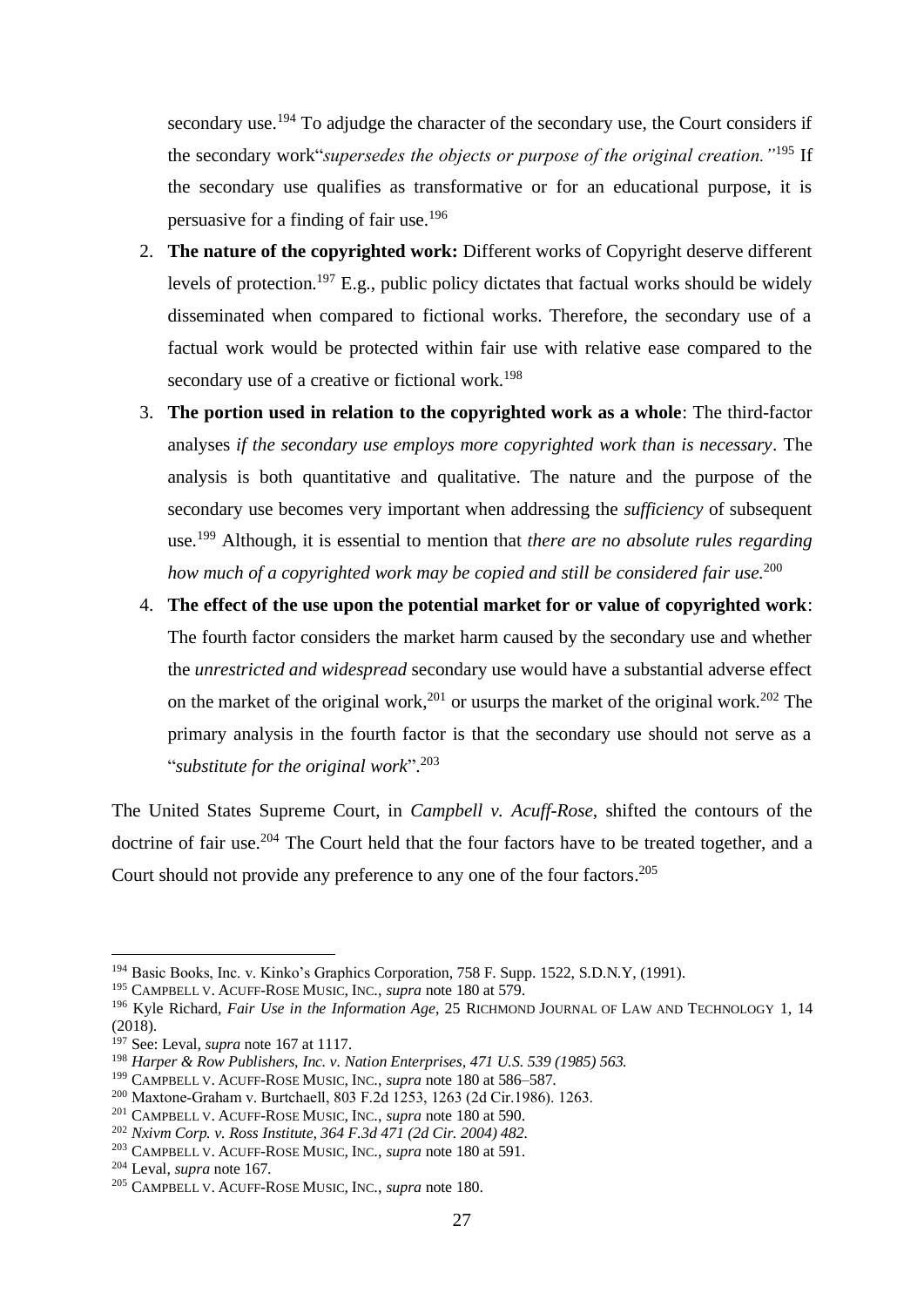Within the distinction between rules and standards, where, unlike rules, standards give vague guidelines to citizens and more discretion to the courts, the fair use doctrine is a standard and not a rule.<sup>206</sup> While enacting Section 107, Congress intended to retain adequate room for judicial interpretation of the limits of copyright protection and therefore, deliberately vague statutory guidelines were adopted.<sup>207</sup> No relative weights have been provided to the four factors, and any additional factors that a court deems relevant can be considered.<sup>208</sup>

#### 3.1.2. Fair Dealing Model: The Indian Movement

<span id="page-29-0"></span>Fair dealing doctrine developed from English judicial practice in the early nineteenth century and was first codified in the United Kingdom by the Copyright Act of  $1911$ <sup>209</sup> David Bradshaw traces the doctrine of fair dealing to *Cary v. Kearsley*, decided in 1802.<sup>210</sup> The facts of the case were that Plaintiff had published a book after surveying different roads. Defendant copied verbatim passages from Plaintiff's book. Lord Ellenborough instructed the jury to decide if what had been transmitted to the defendant's secondary work *"was fairly done with a view of compiling a useful book, for the benefit of the public…or taken colourable, merely with a view to steal the copyright of the plaintiff."*<sup>211</sup>

While the term "*fair dealing*" does not appear in the case of 1802, "*fairly doing*" and "*fairly adopting*" and "*using fairly*" are repeatedly used in the judgement. Bradshaw acknowledges that the judicial opinion in the case does not explicitly refer to the term "*fair dealing* " but argues that it is perhaps, "*merely a matter of historical fortuity that today the defence concept under discussion* (fair dealing) *has not become known as a doctrine of "fair do-es" or "fair adoption"*" <sup>212</sup> The term "*fair dealing*" did not appear in an English judicial opinion until the British Parliament codified in 1911.<sup>213</sup>

<sup>206</sup> Justin Hughes, *Fair Use and Its Politics – at Home and Abroad*, *in* COPYRIGHT LAW IN AN AGE OF LIMITATIONS AND EXCEPTIONS 234–274, 237–240 (Ruth L. Okediji ed., 2017).

<sup>207</sup> 1377–1378; S. REP. No. 473, 94th Cong., 1st Sess. 62 (1975); H.R. REP. NO. 1476, 94th Cong., Ist Sess. 66 (1975), reprinted in 1975 U.S.C.C.A.N. 5659, 5680.

<sup>208</sup> *Id.* at 1378; SONY CORP. OF AM. V. UNIVERSAL CITY STUDIOS, INC., *supra* note 191 at 78.

<sup>&</sup>lt;sup>209</sup> Section 2(1)(i), Copyright Act, 1911.

<sup>210</sup> Cary v. Kearsley, (1802) 4 Espinasse 168.; David Bradshaw, *Fair Dealing as a Defence to Copyright Infringement in UK Law: An Historical Excursion from 1802 to the Clockwork Orange Case 1993*, 10 DENNING LAW JOURNAL 65, 68 (1995).

<sup>211</sup> CARY V. KEARSLEY, *supra* note 210 at 171.

<sup>212</sup> Bradshaw, *supra* note 211 at 69.

<sup>213</sup> *Id.* at 71.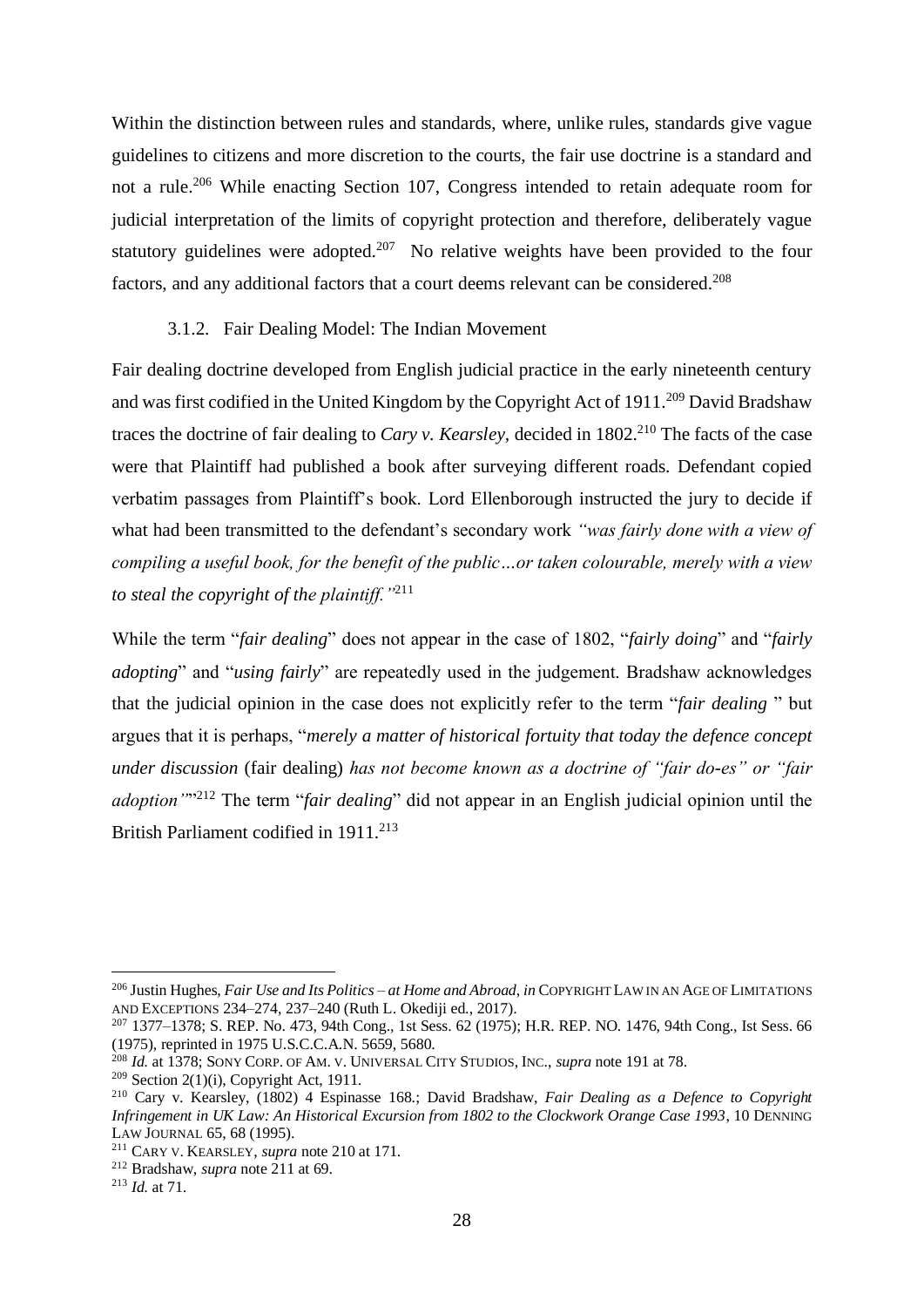Countries such as United Kingdom,<sup>214</sup> Canada,<sup>215</sup> Australia,<sup>216</sup> India<sup>217</sup> are the primary flagbearers of the fair dealing doctrine. The doctrine denotes certain acts as laid down under the statute, the commission of which do not attract any liability despite being covered within the scope of copyright infringement.<sup>218</sup> In contrast with the fair use approach, fair dealing is limited to the purposes explicitly listed in the relevant copyright statute. The exception assumes applicability when affirmative answers are returned for two questions: 1) is the use for one of the listed purposes; 2) if yes, is the use fair, considering the fairness factors.<sup>219</sup> The Courts have been very liberal in interpreting the contours of the first question, i.e. the purposes listed in the statutory text. Therefore, the first hurdle is cleared with relative ease. $220$ 

The fair dealing doctrine found relevance in Indian colonial copyright law as far back as 1842. The Bombay High Court, in *McMillan v. Khan Bahadur Shamsul Ulama Zaka* held that the English Law on Copyright would be applicable in India.<sup>221</sup> With the passage of the Copyright Act, 1914, again in colonial India, the fair dealing doctrine was statutorily introduced in Indian copyright legislation. 222

Presently, within the post-colonial Copyright Act, 1957, Section 52 shapes the exceptions and limitations to copyright infringement as affirmative defences. These defences can be divided into<sup>223</sup> Fair Dealing of works,<sup>224</sup> permitted reproductions,<sup>225</sup> permitted publication,<sup>226</sup> permitted performance and recitation, $227$  exceptions in respect to sound recording and cinematograph film<sup>228</sup>, exceptions for library use,<sup>229</sup> permitted use of artistic works,<sup>230</sup> reconstruction of work of architecture,  $231$  permitted use of computer and computer programmes,  $232$  permitted

<sup>214</sup> Section 29-30A, Copyright, Designs and Patents Act, 1988.

<sup>215</sup> Section 29-29.2, Copyright Act, 1985.

<sup>216</sup> Section 40-42, Copyright Act, 1968.

<sup>&</sup>lt;sup>217</sup> Section 52, Copyright Act, 1957.

<sup>218</sup> Narayan Prasad & Pravesh Aggarwal, *Facilitating Educational Needs in Digital Era: Adequacy of Fair Dealing Provisions of Indian Copyright Act in Question: Facilitating Educational Needs in Digital Era*, 18 WORLD INTELLECTUAL PROPERTY 150–163, 152 (2015).

<sup>219</sup> *Id.*

<sup>220</sup> LIONEL BENTLY & BRAD SHERMAN, INTELLECTUAL PROPERTY LAW 203 (3rd ed ed. 2008).

<sup>221</sup> *McMillan v. Khan Bahadur Shamsul Ulama Zaka, (1895) ILR Bom 557.*

<sup>&</sup>lt;sup>222</sup> Section 2(1)(i), Copyright Act, 1914.

<sup>223</sup> See: ALKA CHAWLA, P. N BHAGWATI, & INDIA, LAW OF COPYRIGHT: COMPARATIVE PERSPECTIVES (2013).

<sup>&</sup>lt;sup>224</sup> Section 52(1)(a), Copyright Act, 1957.

<sup>&</sup>lt;sup>225</sup> Section 52(1)(e), (f), (i), (m), (p), (q), Copyright Act, 1957.

<sup>&</sup>lt;sup>226</sup> Section 52(1)(h), (r), (s), (t), Copyright Act, 1957.

<sup>&</sup>lt;sup>227</sup> Section 52(1)(j), (za), Copyright Act, 1957.

<sup>&</sup>lt;sup>228</sup> Section 52(1)(k), (u), (y), Copyright Act, 1957.

<sup>&</sup>lt;sup>229</sup> Section 52(1)(n), (o), Copyright Act, 1957.

<sup>&</sup>lt;sup>230</sup> Section 52(1)(v), (w), Copyright Act, 1957.

<sup>&</sup>lt;sup>231</sup> Section 52(1)(x), Copyright Act, 1957.

<sup>&</sup>lt;sup>232</sup> Section 52(1)(b), (c), (aa), (ab), (ac), (ad), Copyright Act, 1957.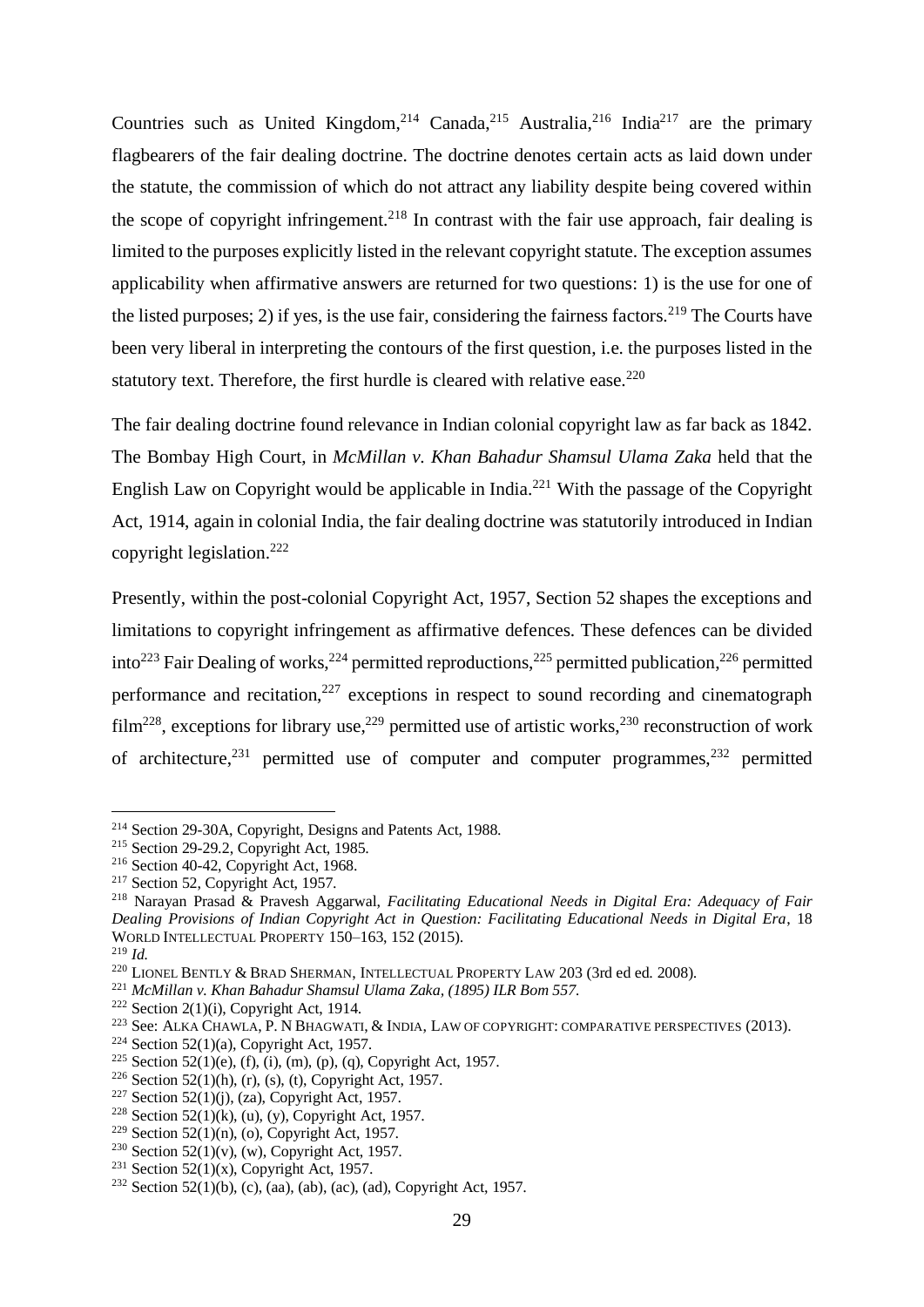broadcasting,<sup>233</sup> permitted use for persons with disability<sup>234</sup> and permitted importation of goods.<sup>235</sup> For the scope of the present study, the most important of these classifications is the 'fair dealing of works', which provides that fair dealing of any work for *private or personal use, including research*, shall not accrue any liability for copyright infringement.<sup>236</sup> Before interpreting the scope of this limitation, it is important to understand what constitutes "*fair dealing.*"

In terms of defining what constitutes fair dealing, a single-judge bench of the Delhi High Court in 2012 held that it is "*both inadvisable and impossible"* to define the precise limits of fair dealing.<sup>237</sup> The adjudication is essentially a question of degree and cannot be the subject of absolute determination.<sup>238</sup> Further, the latitude of interpretation available in the Indian iteration of the fair dealing doctrine is far more than the limits placed by the UK Fair Dealing doctrine.<sup>239</sup> Partial credit for such latitude can be given to the Indian Courts' reliance on the four-factor fair use test, as applicable in the American jurisprudence.<sup>240</sup>

There are two judgements from the Delhi High Court: *ICC Development v. New Delhi Television*<sup>241</sup> and *Rameshwari Photocopy case*<sup>242</sup>, which are of primary significance when dealing with the relevance of the four-factor test in a fair dealing assessment within the Copyright Act, 1957. In 2012, Justice Nandrajog in the *ICC Development case* opined that the four-factor test enshrined in Section 107 of the American Copyright Act helps determine fair dealing within Section  $52(1)(a)$  of the Indian Copyright Act.<sup>243</sup> Further elaborating his position in 2016, Justice Nandrajog, while deciding the *Rameshwari Photocopy case,* opined that the four-factor test is essential for the import of Section 52(1)(a), i.e. the fair dealing assessment is concerned. However, the rest of the provision, which enumerates other permitted acts.<sup>244</sup>

<sup>&</sup>lt;sup>233</sup> Section 52(1)(z), Copyright Act, 1957.

<sup>&</sup>lt;sup>234</sup> Section 52(1)(zb), Copyright Act, 1957.

<sup>&</sup>lt;sup>235</sup> Section 52(1)(zc), Copyright Act, 1957.

<sup>&</sup>lt;sup>236</sup> Section 52(1)(a)(i), Copyright Act, 1957.

<sup>237</sup> *ICC Development (International) Ltd v. New Delhi Television Ltd., (2012) 193 DLT 279 [17].*

<sup>238</sup> *Hubbard v. Vosper, (1972) 2 Q.B. 84. as cited in; Super Cassettes Industries Ltd. v. Hamar Television Network Pvt. Ltd. & Anr., (2011) 45 PTC 70.*

<sup>&</sup>lt;sup>239</sup> HARBIR SINGH, ANANTH PADMANABHAN & EZEKIEL J. EMANUEL, INDIA AS A PIONEER OF INNOVATION (2017).

<sup>240</sup> *Chancellor Masters & Scholars of The University of Oxford v. Narendera Publishing House and Ors., (2008) 38 PTC 385; Syndicate of the Press of the University of Cambridge v. B.D. Bhandari & Ors., (2011) 185 DLT 346 (DB).*

<sup>241</sup> ICC DEVELOPMENT (INTERNATIONAL) LTD V. NEW DELHI TELEVISION LTD., *supra* note 237.

<sup>242</sup> *The Chancellor, Masters & Scholars of University of Oxford & Ors. v. Rameshwari Photocopy Services & Ors., (2017) 69 PTC 123 31.*

<sup>243</sup> ICC DEVELOPMENT (INTERNATIONAL) LTD V. NEW DELHI TELEVISION LTD., *supra* note 237. <sup>244</sup> *Ibid* 227-238.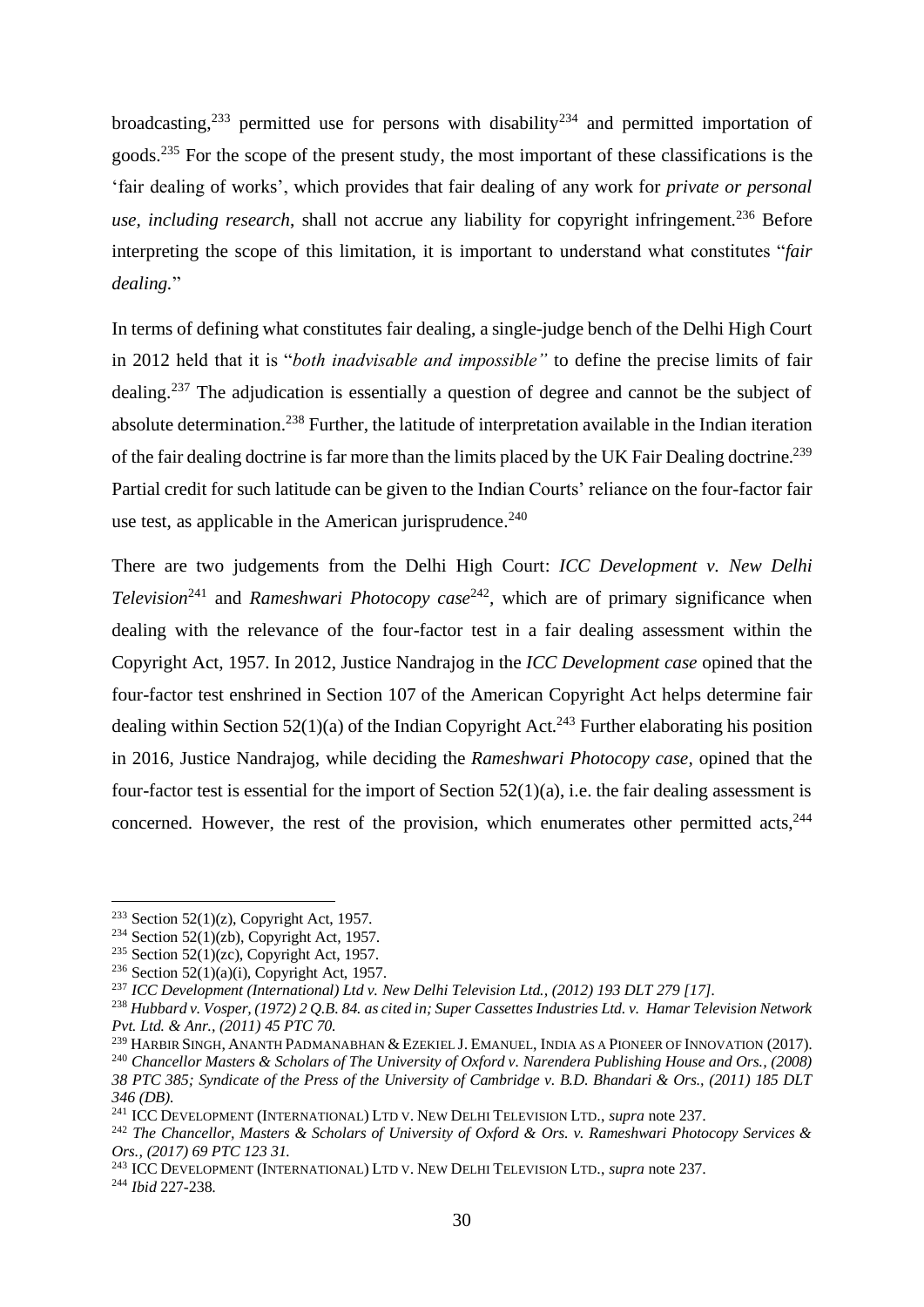cannot be held to the strict standard of the four-factor test and are only subject to a general idea of fairness. <sup>245</sup>

Over the years, the Courts have developed guidelines that educate the general idea of fairness. Some of these guidelines are:

- i. If the defendant's secondary use infringes the Copyright in the original work for commercial gains, the defence of fair dealing is not available, even if the secondary use is for research of private study.<sup>246</sup> However, the "*commercial nature of the secondary use cannot simpliciter make it unfair*." 247
- ii. Section 52, Copyright Act 1957, does not negatively prescribe what is infringement. The section seeks to promote "*private study, review or reporting of current events*". 248
- iii. Discerning whether the secondary use constitutes a fair use of copyrighted work, the standard employed should be that of a "*fair-minded*" and "*honest person*."<sup>249</sup>
- iv. In some circumstances, the public interest may be so overwhelming that courts would sometimes refrain from injuncting the verbatim use of the copyrighted work to convey a message to the public at large. $250$
- v. Public interest and the interests of the public need not be the same.<sup>251</sup>
- vi. Multiple factors, including the purpose of creation, the purpose of use, the intended commercial exploitation, are all relevant for the adjudication of fair dealing.<sup>252</sup>

Given that there are two alternate models of incorporating Limitations and Exceptions (L&Es) in copyright statutes, the manner and scope in which national statutes incorporate L&Es is very different. While fair dealing is arguably a more restrictive approach where protection is available only when the secondary use is for one of the listed purposes in a copyright statute, fair use provisions incorporate broad considerations that determine the applicability of the exception. However, even the fair use provision explicitly lists some exemplary purposes for which the exception has been designed.<sup>253</sup> One such purpose which appears in both fair use

<sup>&</sup>lt;sup>245</sup> THE CHANCELLOR, MASTERS & SCHOLARS OF UNIVERSITY OF OXFORD & ORS. V. RAMESHWARI PHOTOCOPY SERVICES & ORS., *supra* note 242 at 31; Also see: Anupriya Dhonchak, *Can User Rights under Section 52 of the Indian Copyright Act be Contractually waived*, 13 NALSAR STUDENT LAW REVIEW, 121–122 (2019).

<sup>246</sup> *Rupendra Kashyap v. Jiwan Publishing House, 1996 (38) DRJ 81.*

<sup>247</sup> *Super Cassettes Industries Limited v. Yashraj Films Private Limited, (2012) 49 PTC 1.*

<sup>248</sup> *Wiley Eastern Ltd. v. Indian Institute of Management, 61 (1996) DLT 281 (DB).*

<sup>249</sup> SUPER CASSETTES INDUSTRIES LTD. V. HAMAR TELEVISION NETWORK PVT. LTD. & ANR., *supra* note 238.

<sup>250</sup> SUPER CASSETTES INDUSTRIES LIMITED V. YASHRAJ FILMS PRIVATE LIMITED, *supra* note 247 at 81.

<sup>251</sup> *Id.*

<sup>252</sup> *ESPN Star Sports v. Global Broadcast News Ltd., (2013) 53 PTC 71 (DB).*

<sup>253</sup> The omnibus provision of Section 107 reads, "*for purposes such as criticism, comment, news reporting, teaching, scholarship, or research.*" Copyright Act of 1976, 17 U.S.C. § 107 (1994).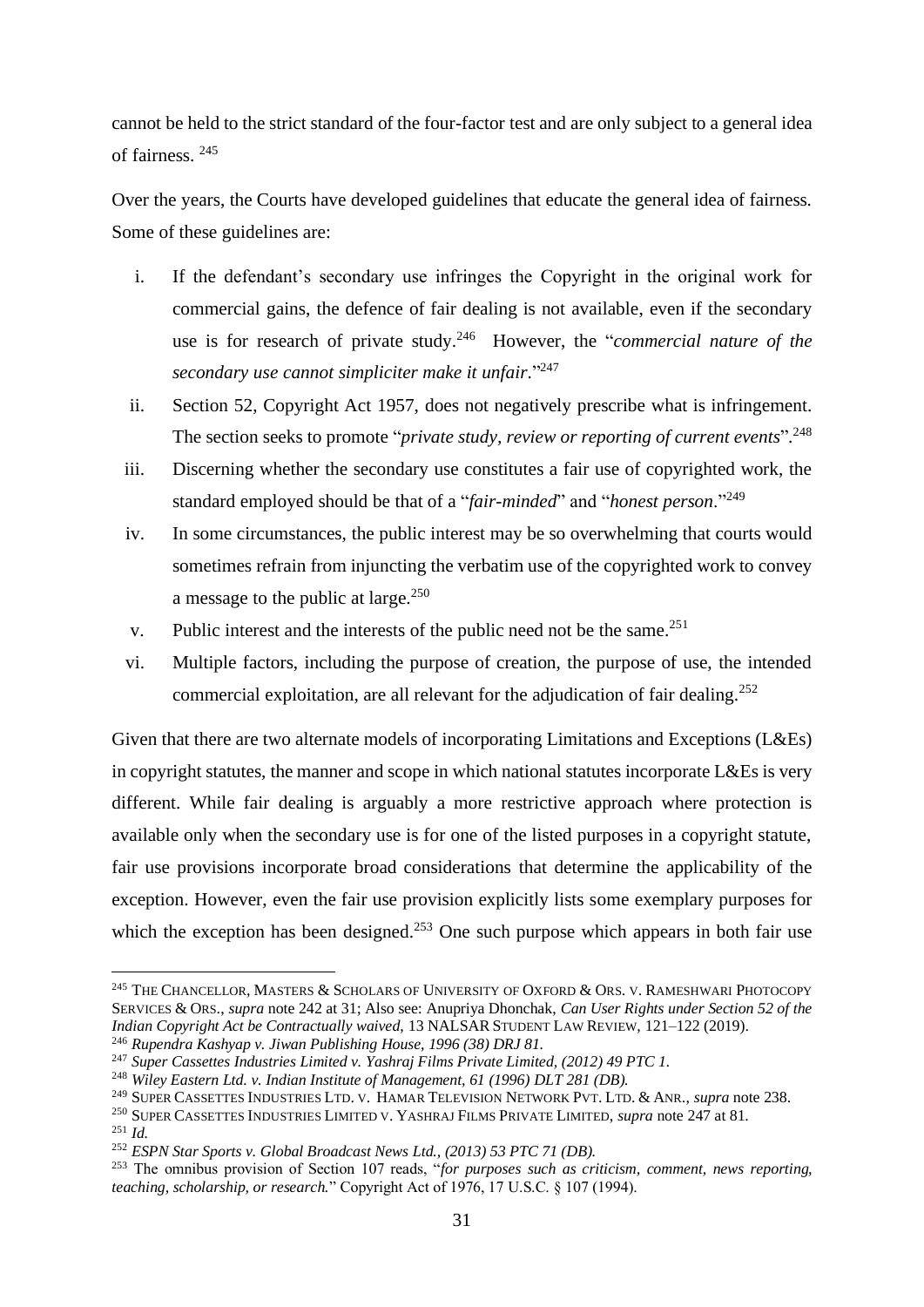and fair dealing provisions is '*research*.' The following section seeks to determine parameters for the right to research, its constitutional justifications and studies it as a Copyright Law exemption across various domestic copyright legislations.

#### <span id="page-33-0"></span>**3.2. Right to Research: Constitutional justification and exception to Copyright Law**

*Research* has been available as an exception to the English Copyright Law since 1956. Section 6 of the UK Copyright Act, 1956 excluded fair dealing with a literary, dramatic or musical work for research and private from the scope of infringement. In 1983, Justice Davies opined that fair dealing with any copyrighted work for research or private study would not constitute infringement.<sup>254</sup> In 2003, the Copyright and Related Rights Regulation limited the research exception of English Copyright Law to non-commercial purposes.<sup>255</sup> In its present iteration, the UK Copyright, Designs and Patents Act, 1988 excuses "*fair dealing with a work for the purposes of research for a non-commercial purpose…provided that it is accompanied with sufficient acknowledgement*."<sup>256</sup>

The High Court of England in 2007 provided some guidelines for differentiating between commercial and non-commercial research. In *The Controller of HM Stationery Office & Anr. v. Green AMPS Ltd.*,<sup>257</sup> the defendants gained unlicensed access to a mapping database made available only to universities and the public research communities.<sup>258</sup> The Court ruled that if the defendants' ultimate use of the research has commercial value, it will lose the protection provided within Section 29 of the Act of 1988, which embodies the UK fair dealing doctrine.<sup>259</sup>

In short, motivation determines whether research is commercial or not. Given the insistence on the purpose of the research, there can be situations where private research organisations generate non-commercial research while a public university's research may be considered commercial.<sup>260</sup> Similarly, an academic's research for publishing a book may be commercial and can lose the protection of the fair dealing doctrine.<sup>261</sup>

<sup>254</sup> Sillitoe v McGraw-Hill Book Company (U.K.) Ltd [1983] FSR 545.

 $255$  Section 9(a), The Copyright and Related Rights Regulations 2003.

<sup>256</sup> Section 29(1), Copyright, Designs and Patents Act, 1988.

<sup>&</sup>lt;sup>257</sup> The Controller of Her Majesty's Stationery Office, Ordinance Survey v. Green Amps Ltd., [2007] EWHC 2755(Ch).

<sup>&</sup>lt;sup>258</sup> Estelle Derclaye, *Of maps, Crown copyright, research and the environment*, 30 EUROPEAN INTELLECTUAL PROPERTY REVIEW 162, 162 (2008).

<sup>259</sup> THE CONTROLLER OF HER MAJESTY'S STATIONERY OFFICE, ORDINANCE SURVEY V. GREEN AMPS LTD., *supra* note 260 at 25; Derclaye, *supra* note 258 at 163.

<sup>260</sup> BENTLY AND SHERMAN, *supra* note 221 at 208.

<sup>261</sup> Derclaye, *supra* note 258.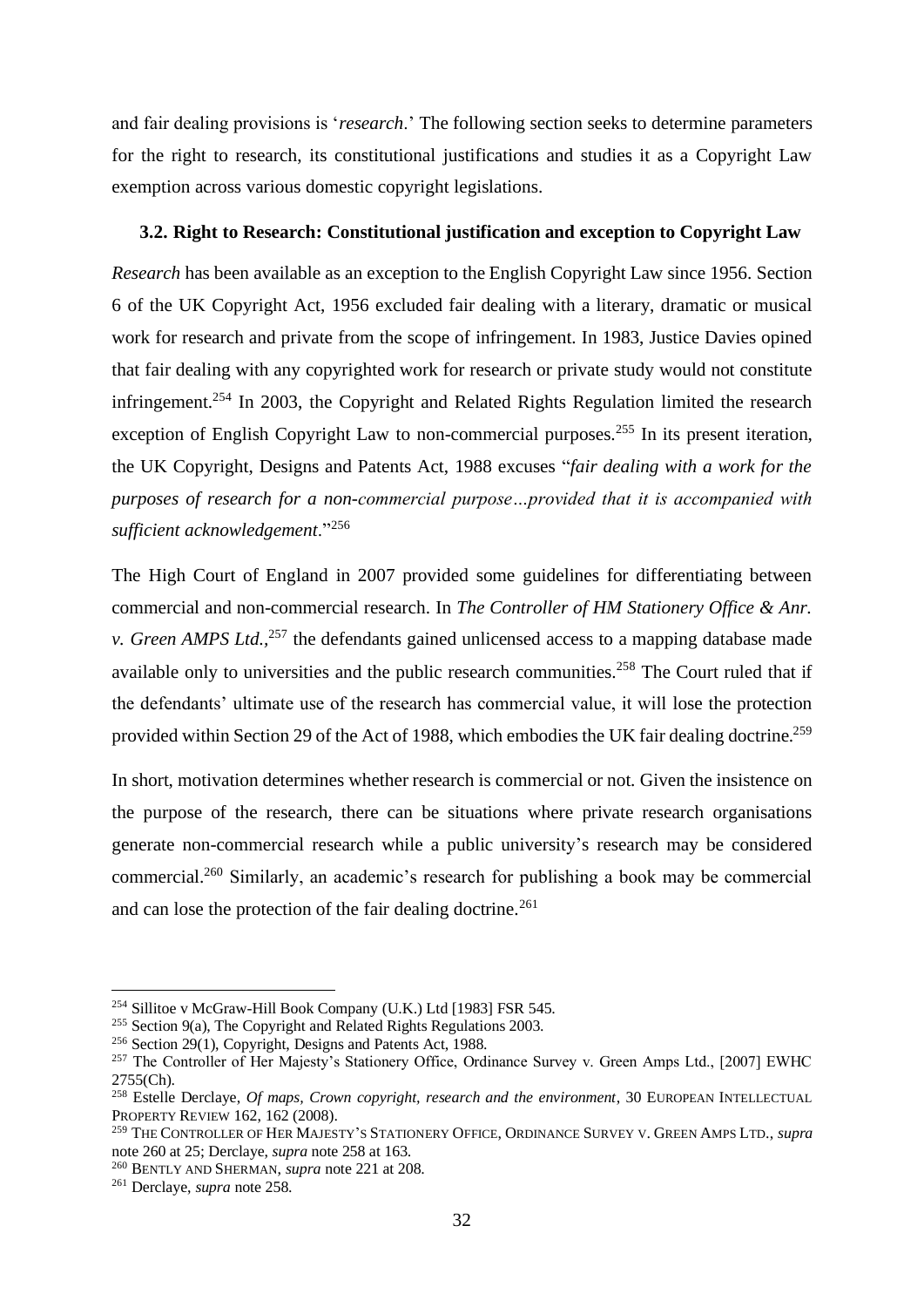The distinction between commercial and non-commercial research is far from clear. A researcher may eventually publish academic research as a book: at which point in its lifecycle would such research become commercial? Further, there potentially can be a difference between commercial and *for-profit* research. Lack of judicial and academic opinion on the issue means that the distinction will largely be decided on a case to case basis.<sup>262</sup>

Other countries have also witnessed litigation for determining the scope of the right to research as a copyright law exception. For example, in *CCH Canadian v. Law Society of Upper Canada*, <sup>263</sup> the Supreme Court of Canada gave a very broad reading to Canadian Copyright law's research and private study exception.<sup>264</sup> The Law Society of Canada operated a Great Library in Ontario, which offered a not-for-profit photocopying service to its members. Referring to the service provided by the library, the publishers initiated copyright infringement proceedings against the law society.

Similar to English copyright law, Canadian law also provides an exemption for research from the scope of copyright infringement.<sup>265</sup> Interpreting the scope of this exemption, the Canadian Supreme Court admitted that the library's activities were largely commercial in nature. However, the Court stated, "*research for the purpose of advising clients, giving opinions, arguing cases, preparing briefs and factums is nonetheless research*."<sup>266</sup> The term '*research'*  was interpreted very liberally to ensure that users' rights are not "*unduly constrained*" or "*limited to non-commercial or private contexts*."<sup>267</sup>

In Germany, the Copyright law provides that up to 15 % of a work can be reproduced, distributed or made available either to "*a limited circle of persons for their personal scientific research*" or to others to monitor the quality of scientific research.<sup>268</sup> Scientific researchers can also reproduce up to 75% of a work for personal scientific research.<sup>269</sup> The Delhi High Court explicitly omitted such quantitative restrictions on the Indian fair dealing doctrine. The Court opined that quantitative and qualitative restrictions are of no concern to a fair dealing

<sup>262</sup> BRITISH ACADEMY AND THE PUBLISHERS ASSOCIATION, *Joint Guidelines on Copyright and Academic Research - Guidelines for researchers and publishers in the Humanities and Social Sciences*, 18–20 (2008), https://www.thebritishacademy.ac.uk/publications/joint-guidelines-copyright-and-academic-research-guidelinesresearchers-and-publishers/ (last visited Jul 12, 2021).

<sup>263</sup> *CCH Canadian Ltd v. Law Society of Upper Canada* 2004 SCC 12 [2004].

<sup>&</sup>lt;sup>264</sup> Section 29, Copyright Act, 1985.

<sup>&</sup>lt;sup>265</sup> Section 29, Copyright Act, 1985

<sup>266</sup> CCH CANADIAN LTD V. LAW SOCIETY OF UPPER CANADA, *supra* note 263 at 51.

<sup>267</sup> *Id.*

<sup>268</sup> Section 60c(1), Act on Copyright and Related Rights, 1965.

<sup>&</sup>lt;sup>269</sup> Section  $60c(2)$ , Act on Copyright and Related Rights, 1965.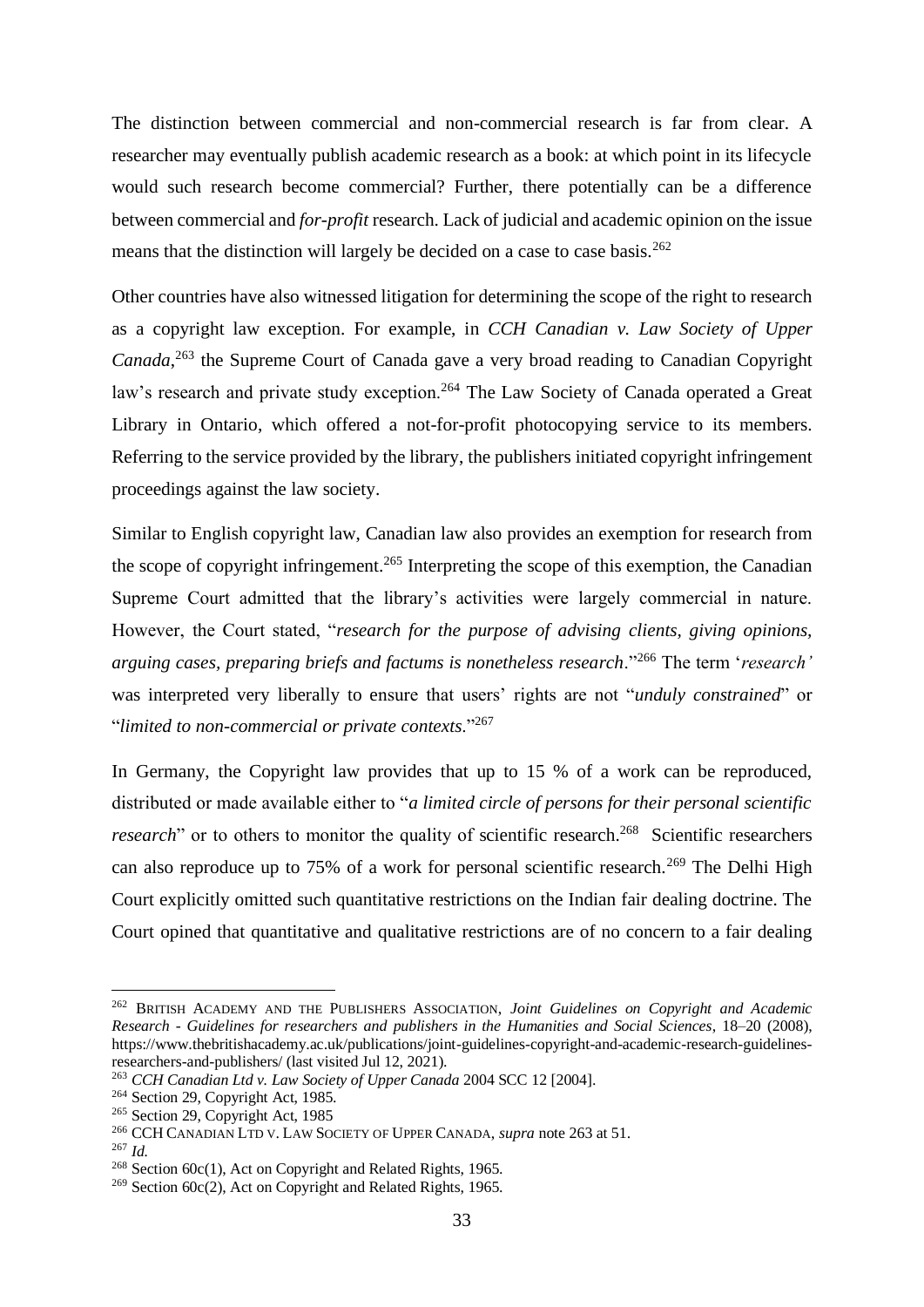assessment.<sup>270</sup> The German copyright law also permits text and data mining under specific conditions.<sup>271</sup> This exception was pioneered by Japan in  $2009^{272}$  and has since been adopted by U.K., $^{273}$  France<sup>274</sup> and the EU. The EU law on the subject is governed by the Copyright Single Market Directive, adopted in 2019. The directive provides two exceptions: One is unconditional and allows text and data mining for not-for-profit research.<sup>275</sup> The second promotes text and data mining for commercial purposes, subject to certain exceptions.<sup>276</sup>

Turning to the Indian law, the Indian Copyright Act creates a categorical exception for research. Any person can escape the incidence of copyright infringement liability during their research or private study if he deals with the copyrighted material fairly.<sup>277</sup> Section 52(1)(a)(i) of the Copyright Act, 1957 reads as follows:

*"52.(1) The following acts shall not constitute an infringement of Copyright, namely,-*

*(a) a fair dealing with any work, not being a computer programme, for the purposes of-*

*(i) private or personal use, including research;"*

The present iteration of the provision results from a substantial amendment from the Copyright (Amendment) Act, 1994, which substituted the term "*research or private study*" with "*private or personal use, including research.*" The 1994 amendment and the use of the term *includes*  raises a pertinent question: Is commercial and for-profit research protected within the Indian Fair Dealing doctrine?

It is an established principle of statutory interpretation that the use of the term '*include*s' in an interpretation clause extends the scope of the definition.<sup>278</sup> The usage of the term *includes* in statutory language often signifies the legislature's intent to "*enlarge the meaning of the words* 

 $^{270}$  The Chancellor, Masters & Scholars of University of Oxford & Ors. v. Rameshwari Photocopy SERVICES & ORS., *supra* note 243 at 30.

<sup>&</sup>lt;sup>271</sup> Section 60d, Act on Copyright and Related Rights, 1965 as amended by the Copyright Knowledge Society Act, 2018.

<sup>&</sup>lt;sup>272</sup> PAUL GOLDSTEIN & P. B. HUGENHOLTZ, INTERNATIONAL COPYRIGHT: PRINCIPLES, LAW, AND PRACTICE 358 (Fourth edition ed. 2019).

<sup>&</sup>lt;sup>273</sup> Section 29A, Copyright, Designs and Patents Act, 1988 as amended by The Copyright and Rights in [Performances \(Research, Education, Libraries and Archives\) Regulations 2014.](https://www.legislation.gov.uk/id/uksi/2014/1372)

<sup>274</sup> Art. L. 122-5(10), Intellectual Property Code as cited in GOLDSTEIN AND HUGENHOLTZ, *supra* note 272 at 358. <sup>275</sup> Article 3, E.U. Copyright in the Digital Single Market Directive, 2019.

<sup>276</sup> Article 4, E.U. Copyright in the Digital Single Market Directive, 2019.

<sup>277</sup> *Rupendra Kashyap v. Jiwan Publishing House, (1996) 16 PTC 439.*

<sup>&</sup>lt;sup>278</sup> GURU PRASANNA SINGH & A. K PATNAIK, PRINCIPLES OF STATUTORY INTERPRETATION: INCLUDING THE GENERAL CLAUSES ACT, 1897 WITH NOTES 72–77 (10 ed. 2016).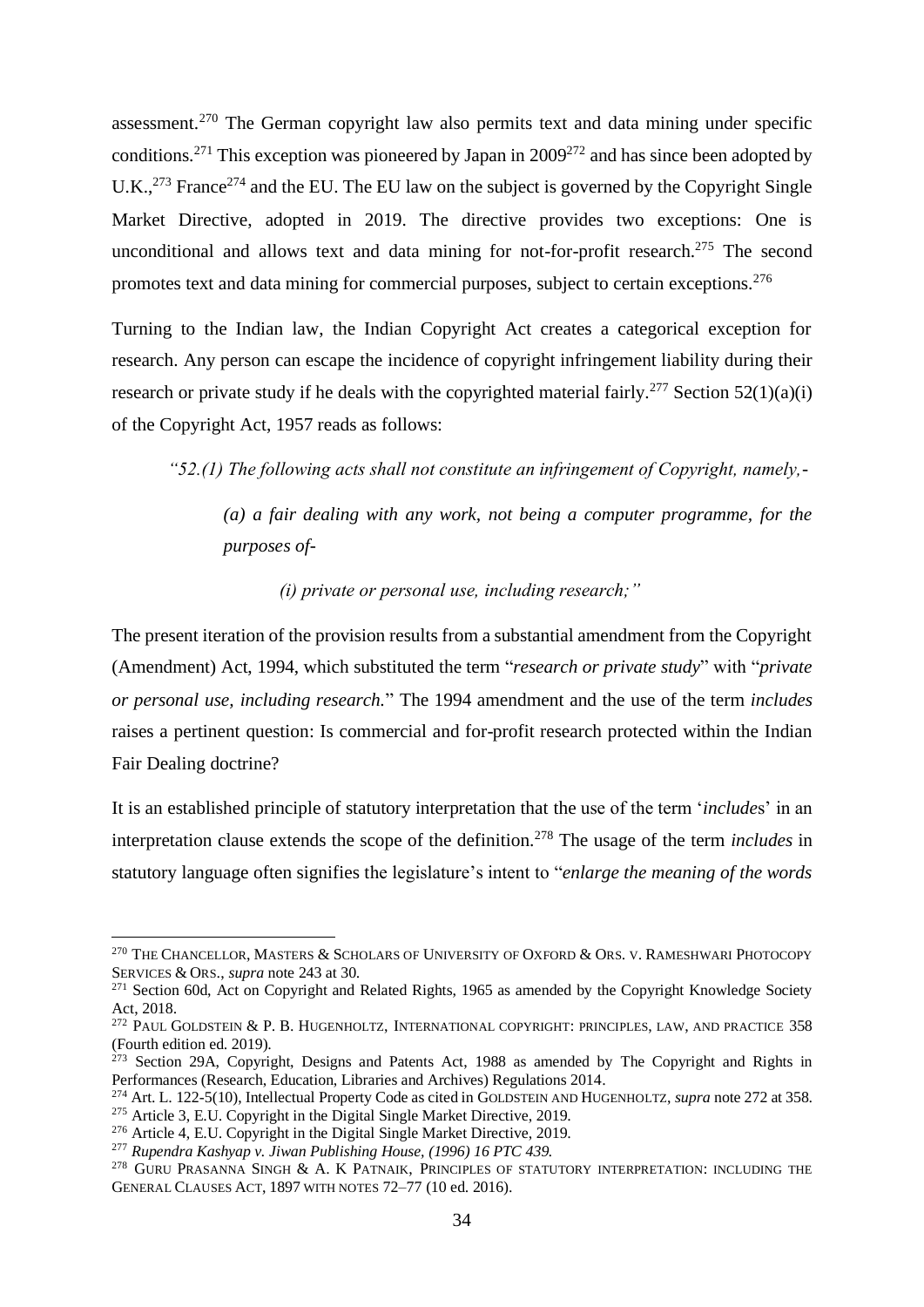*and phrases occurring in the body of the statute."* <sup>279</sup> In the case of *S.M James*, the Patna High Court pointed out that the word *including* is a term of extension and adds to the subject matter already comprised in the definition.<sup>280</sup> The Supreme Court of India in 2009 clarified that inclusive definitions are used:

"*(1) to enlarge the meaning of words or phrases so as to taken in the ordinary, popular and natural sense of the words and also the sense which the statute wishes to attribute to it, 2) to include meaning about which there might be some dispute, 3) to bring under one nomenclature all transactions possessing certain similar features but going under different names.*" 281

Apart from the established meaning of inclusive definitions, there are constitutional justifications for providing a broad interpretation to Section  $52(1)(a)(i)$ , Copyright Act, 1957. The exception can be interpreted as a statutory recognition of the right to research. Despite the lack of explicit legislative recognition, the right to research arguably has a constitutional basis. The freedom of speech and expression and the right to life and personal liberty, enshrined respectively in Article 19(1)(a) and Article 21 of the Constitution of India, can be interpreted to encompass a right to research.

In 1966, a full bench of the Delhi High Court expanded the scope of Article 21 to include "*a right to acquire useful knowledge,"* which in the opinion of the Court. was "*necessary for the* orderly pursuit of happiness by free men."<sup>282</sup> The Supreme Court of India in 1980 opined that the ambit of Article 21 includes the provision for facilities of "*reading, writing and expressing oneself in diverse forms.*" <sup>283</sup> Again in 1997, the Supreme Court of India included "*social, cultural and intellectual*" fulfilments as a part of the right to life.<sup>284</sup> Such a broad conception of Article 21 would include knowledge acquisition by scientists/academics and researchers and could therefore be understood to harbour the constitutional protection of "*right to research.*"

This interpretation is consistent with the opinion of Prof. Robertson, who argued that a broad conception of the term liberty, as used in the Fourteenth Amendment of the American Constitution, could incorporate a right to research.<sup>285</sup> In making the argument, reliance was

<sup>279</sup> *Id.* at 174.

<sup>280</sup> *S M James and another v. Dr. Abdul Khair, AIR 1941 Pat. 242.*

<sup>281</sup> *Karnataka Power & Anr. v. Ashok Iron Works, (2009) 1 SCC 240 16.*

<sup>282</sup> *Rabinder Nath Malik v. The Regional Passport Officer, New Delhi, AIR 1967 Del 1 (FB) 24, 25.*

<sup>283</sup> *Francis Coralie Mullin v. The Administrator, Union Territory of Delhi, 1981 AIR 746 8.*

<sup>284</sup> Samatha v. State of UP, (1997) 8 SCC 191 247–248.

<sup>285</sup> John A. Robertson, *The Scientist's Rights to Research: A Constitutional Analysis*, 51 S. CAL. L. REV. 1203, 1212 (1977).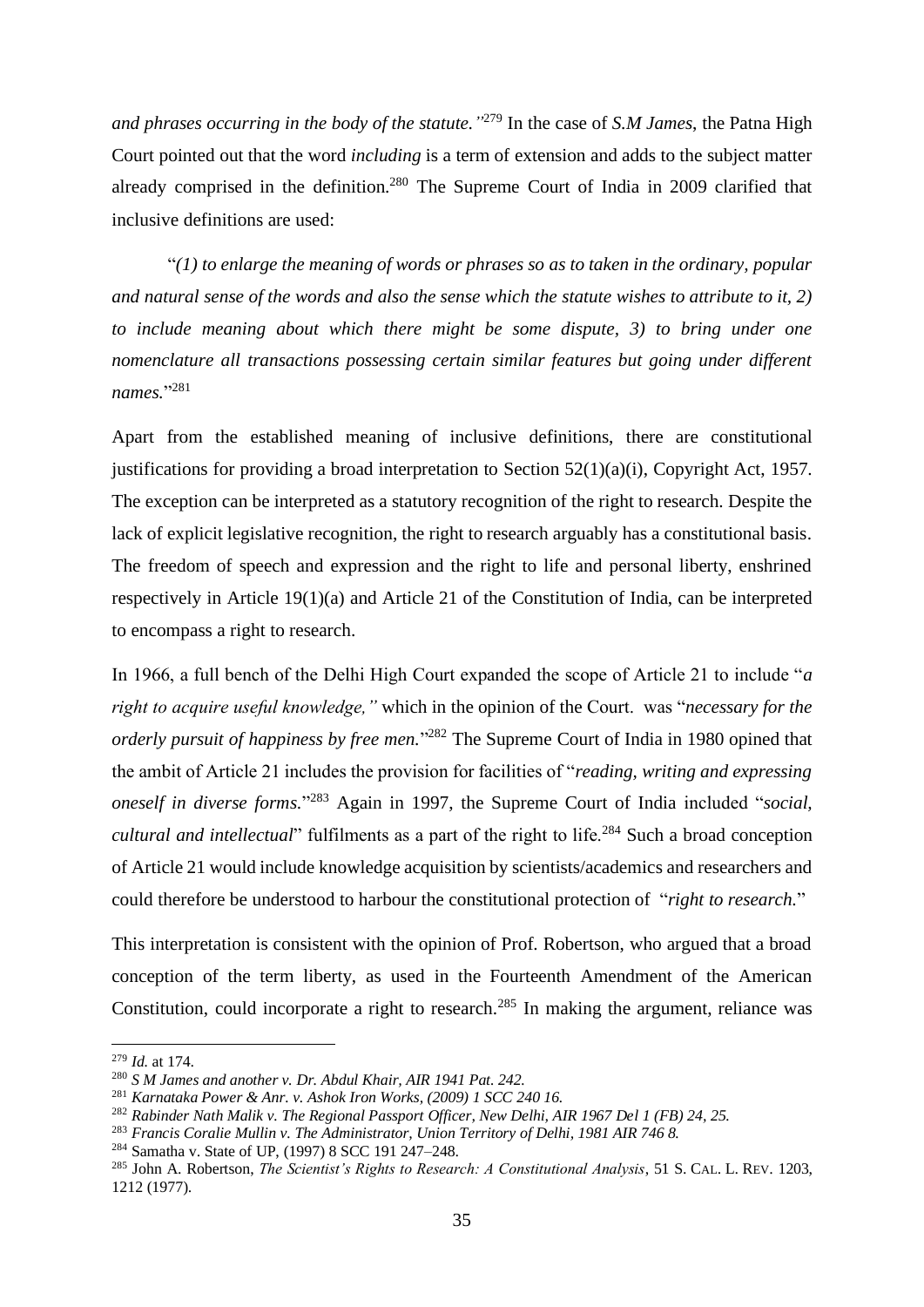placed on the decision of the United States Supreme Court in *Meyer v. Nebraska* where '*liberty,*' was held to include *the right to acquire useful knowledge.*" 286

Further, in *Wiley v. Indian Institute of Management,* the Delhi High Court held that the purpose of Section 52 in Indian Copyright law is to protect the freedom of speech and expressions, which is guaranteed by Article  $19(1)(a)$  of the Constitution of India.<sup>287</sup>

Hence, both the established interpretation of inclusive definitions and the constitutional basis of the right to research requires the Courts to interpret Section  $52(1)(a)(i)$  in its broadest possible enunciation. Therefore, a liberal interpretation of the fair dealing exception can protect both commercial and non-commercial research within the Indian context.

Having identified the guiding principles for the determination of fair dealing in Indian Copyright Law, the following part aims to understand the judicial appreciation of these principles. The next part discusses the two judgements where the Delhi High Court recognised the overwhelming needs of higher education and purposively interpreted copyright law.

#### <span id="page-37-0"></span>**4. Rameshwari Photocopy Case and a normative reading of fair dealing exceptions**

The Rameshwari Photocopy case is arguably one of the most important judicial decisions of the Indian copyright jurisprudence.<sup>288</sup> Five publishers, namely, Oxford University Press; Cambridge University Press, United Kingdom; Cambridge University Press, India Pvt. Ltd.; Taylor and Francis Group, U.K.; Taylor and Francis Books India, sued Delhi University, a major public university and a photocopy service provider within the campus, Rameshwari Photocopy, for copyright infringement. Support poured in favour of the defendants, with students across the country taking to the streets, demonstrating and conducting "*acts of civil disobedience targeted at the publishers.*" <sup>289</sup> Even Dr. Amartya Sen wrote a letter to the publishers expressing his distress on the plaintiffs' actions.<sup>290</sup> Professor Satish Deshpande

<sup>286</sup> *Meyer v. Nebraska, 262 U.S. 390 (1923).*

<sup>287</sup> WILEY EASTERN LTD. V. INDIAN INSTITUTE OF MANAGEMENT, *supra* note 249.

<sup>288</sup> See: Lawrence Liang, *Paternal and defiant access: copyright and the politics of access to knowledge in the Delhi University photocopy case*, 1 INDIAN LAW REVIEW 36–55, 50 (2017).

<sup>289</sup> *Id.* at 37.

<sup>290</sup> Amlan Mohanty, *Authors, Academics and Students Protest Publishers' Move in Delhi University Copyright Case*, SPICYIP, https://spicyip.com/2012/09/authors-academics-and-students-protest.html (last visited Jul 19, 2021).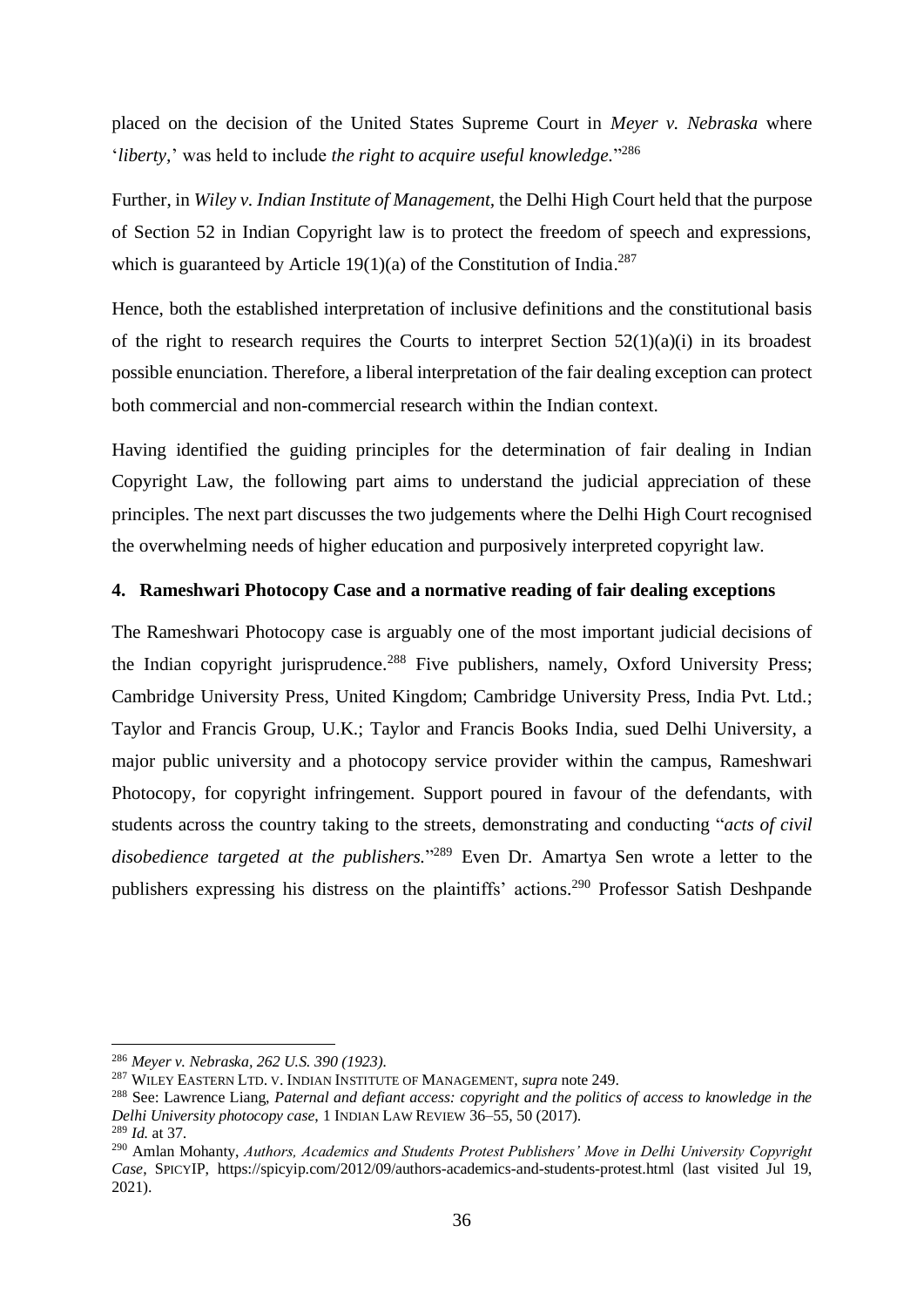successfully articulated the stakeholders' concerns when he argued that "*quality higher education is not compatible with an overzealous copyright system.*" 291

The Delhi University had authorised a photocopy shop on the university campus to prepare and distribute course packs. These course packs were designed based on the course curriculum prescribed by the university faculty and contained extracts from the plaintiffs' copyrighted works. Five publishers initiated copyright infringement proceedings against the university and the photocopy service provider to restrain them from reproducing and distributing the copies of publishers' works and selling coursepacks. The plaintiffs claimed that the Delhi University has "*institutionalised infringement by prescribing chapter from the publications of the plaintiffs as part of the curriculum and permitting photocopy of the said chapter and sale thereof as course packs.*"<sup>292</sup> The defendants sought protection under Section 52(1)(i) of the Copyright Act, 1957, which protects the reproduction of a copyrighted work by a teacher or a pupil "*in the course of instruction.*"

In September 2016, a single-judge bench of the Delhi High Court ruled in favour of the defendants and opined that Section  $52(1)(i)$  protected the defendant's actions.<sup>293</sup> Justice Endlaw relied on the structural logic underlying the Copyright Act.<sup>294</sup> He held that the permitted uses of a copyrighted work mentioned in Section 52 should not be interpreted as exceptions to copyright monopoly. Rather, these acts were never a part of the copyright bargain and were never granted to the author of a copyrightable work.<sup>295</sup> The legislature has drafted the contents of Section 52 to be outside the scope of infringement. Interpreting thus, the Court expanded the ambit of Section 52 from mere limitations and exceptions to users' rights. Thus, the Court dismissed the petition because no question of copyright infringement arose in the present case.

The plaintiffs appealed against the single judge's decision before a Division Bench of the Delhi High Court, which delivered its judgement in December 2016.<sup>296</sup> The publishers had contended that the Court must employ the four-factor test for determining the scope of Section 52(1)(i).

<sup>291</sup> Satish Deshpande, *Copy-wrongs and the invisible subsidy*, THE INDIAN EXPRESS (2016), https://indianexpress.com/article/opinion/columns/delhi-high-court-judgement-banning-order-photocopyextracts-of-books-and-journals-3069347/ (last visited Jul 19, 2021).

<sup>292</sup> *Rajiv Sahai Endlaw, University of Oxford v. Rameshwari Photocopy Services, (2016) 160 DRJ (SN) 678 14.* <sup>293</sup> *Id*.

<sup>294</sup> Liang, *supra* note 289 at 42.

<sup>295</sup> ENDLAW, *supra* note 292 at 41.

<sup>&</sup>lt;sup>296</sup> THE CHANCELLOR, MASTERS & SCHOLARS OF UNIVERSITY OF OXFORD & ORS. V. RAMESHWARI PHOTOCOPY SERVICES & ORS., *supra* note 243.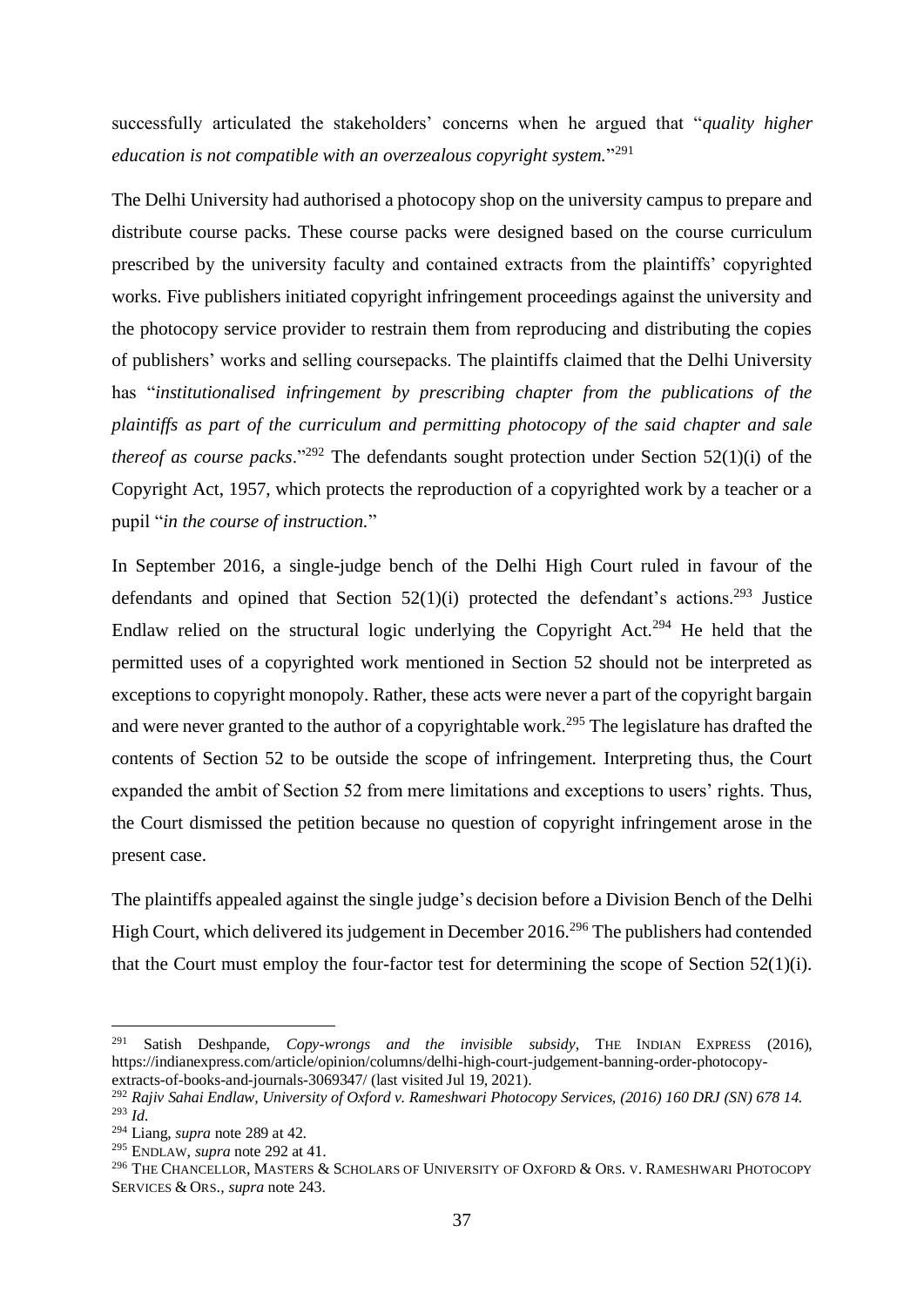Given the last two factors of the four-factor test require the quantum and the impact of the secondary use on the potential market to be taken into account, Plaintiffs' insistence to transplant the test into Indian law is self-explanatory. Neither the single judge nor the Division Bench agreed.<sup>297</sup> The Division Bench held that whenever somebody else utilises a person's result of labour, "*fair use must be read into the statute.*" <sup>298</sup> However, since the legislature, while permitting reproduction during the course of instruction, has not created an express limitation of fair use, "*only a general principle of fair use would be required to be read into the clause*," and not the four-factor test.<sup>299</sup> The general principle of fairness shall apply as long as the secondary use is justified for education. The Division Bench explicitly held that "*No qualitative or quantitative threshold* (on secondary copying) *can be read into the statute*." 300

The appellants/ publishers had argued that the respondents' manner of using the copyrighted material would adversely affect the appellant's potential market. The Court replied negatively. The Court asserted that the reproduction of an entire work as part of a literacy programme does not affect the potential market of the publisher as the beneficiaries of the literacy programme are not potential customers. Similarly, a student/pupil is not a potential customer for buying thirty/forty reference books. If course packs are not available, such a student will go to the library for accessing the books. The Court eventually held that it '*could well be argued that by producing more citizens with greater literacy and earning potential, in the long run, improved education expands the market for copyrighted materials.*' 301

The Court then turned to the interpretation of the phrase '*in the course of instruction*' from Section 52(1)(i), Copyright Act,  $1957^{302}$  The appellants had favoured a restrictive interpretation of the phrase. In their opinion, the phrase was limited to direct face-to-face interaction between the teacher and the student. Interpreting the phrase, the Court opined that using the word '*course'* means that the protection covers the entire process of education in a semester. Interpreting the phrase to give an expansive interpretation to the term '*instruction*' is

<sup>297</sup> *Id.* at 35; ENDLAW, *supra* note 292 at 43.

<sup>298</sup> THE CHANCELLOR, MASTERS & SCHOLARS OF UNIVERSITY OF OXFORD & ORS. V. RAMESHWARI PHOTOCOPY SERVICES & ORS., *supra* note 243 at 31.

<sup>299</sup> *Id.*

<sup>300</sup> *Id.* at 33.

<sup>301</sup> *Id.* at 36.

<sup>302</sup> *Id.* at 56–60; CHANCELLOR MASTERS & SCHOLARS OF THE UNIVERSITY OF OXFORD V. NARENDERA PUBLISHING HOUSE AND ORS., *supra* note 243 at 52–55.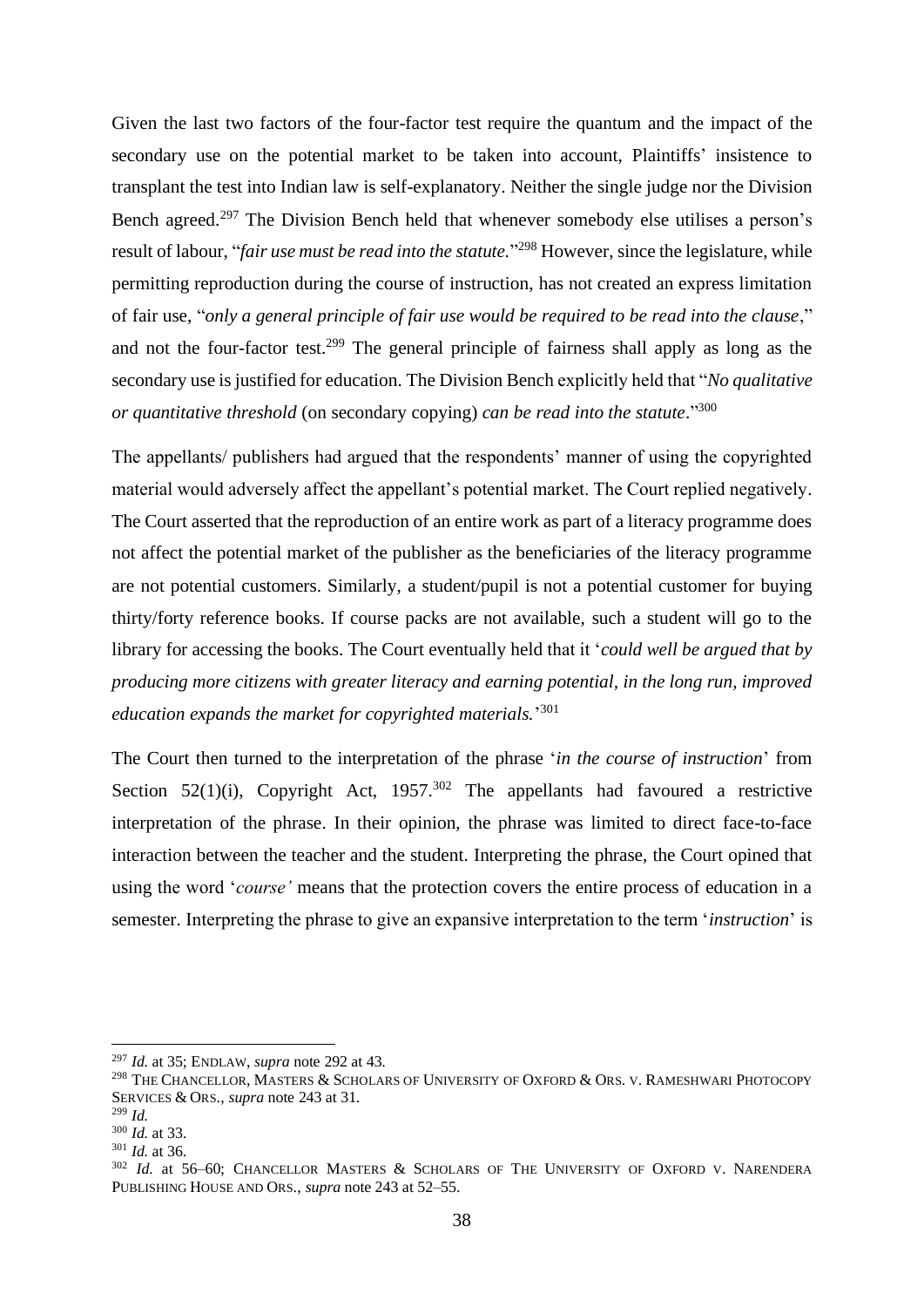possibly the most important part of the two judgements. The Division Bench relied on a judgement from the High Court of New Zealand<sup>303</sup> to come to this conclusion.<sup>304</sup>

When the appellants argued that the photocopy service provider acted as an intermediary, which cannot be protected, the Court opined that the argument concerning the use of an agency was irrelevant. The core of the activity, the division bench elaborated, was photocopying to impart education. It was irrelevant as to what was the arrangement between the teacher and the pupil.<sup>305</sup>

The Division Bench eventually remanded the issue to the Court of Justice Endlaw for a factspecific determination of whether 1) the coursepacks were necessary for instructional use by teachers and 2) complete photocopies of books found on the photocopy service provider's premises were permissible. At this stage, the publishers decided not to prefer an appeal to the Supreme Court and withdrew the suit.<sup>306</sup> Three publishers published a joint statement, where they acknowledged the importance of the course packs and decided to work with the stakeholders involved to understand and address their needs.<sup>307</sup>

### <span id="page-40-0"></span>**5. Retain the normative reading of Copyright Law: Sci-Hub as Fair Dealing in Indian Copyright Law**

In 2017 Prof. Lawrence Liang speculated that the pirate OA movement for academic articles would soon be subjected to judicial scrutiny. He believed that if the DU Photocopy judgements can be appreciated as examples of "*how the law can and indeed must respond to the real-world challenges of access to learning materials,*" then their precedential relevance would be interesting when piracy of academic literature is adjudged on the pedestal of Copyright Law.<sup>308</sup>

In December 2020, three academic publishers, Elsevier, Wiley and American Chemical Society, appeared before the commercial jurisdiction of the Delhi High Court and sued

[http://fdslive.oup.com/asiaed/News%20Items%20and%20Images/Joint%20Public%20Statement.pdf.](http://fdslive.oup.com/asiaed/News%20Items%20and%20Images/Joint%20Public%20Statement.pdf) <sup>308</sup> Liang, *supra* note 289 at 52.

<sup>303</sup> *Longman Group Ltd. v. Carrington Technical Institute Board of Governors, (1991) 2 NZLR 574.*

<sup>&</sup>lt;sup>304</sup> THE CHANCELLOR, MASTERS & SCHOLARS OF UNIVERSITY OF OXFORD & ORS. V. RAMESHWARI PHOTOCOPY SERVICES & ORS., *supra* note 243 at 40–50.

<sup>305</sup> *Id.* at 60.

<sup>&</sup>lt;sup>306</sup> The Chancellor, Master & Scholars of the University of Oxford & Ors. v. Rameshwari Photocopy Services & Anr., CS(OS) 2439/2012, Delhi High Court, order dated March 10, 2017; The Chancellor, Master & Scholars of the University of Oxford & Ors. v. Rameshwari Photocopy Services & Ors., RFA(OS) 81/2016, Delhi High Court, order dated March 30, 2017.

<sup>307</sup> Joint statement by Oxford University Press, Cambridge University Press and Taylor & Francis, March 9, 2017 available at:  $\overline{a}$  at:  $\overline{a}$  available at:  $\overline{a}$  at:  $\overline{a}$  at:  $\overline{a}$  at:  $\overline{a}$  at:  $\overline{a}$  at:  $\overline{a}$  at:  $\overline{a}$  at:  $\overline{a}$  at:  $\overline{a}$  at:  $\overline{a}$  at:  $\overline{a}$  at:  $\overline{a}$  at:  $\overline{a}$  at:  $\over$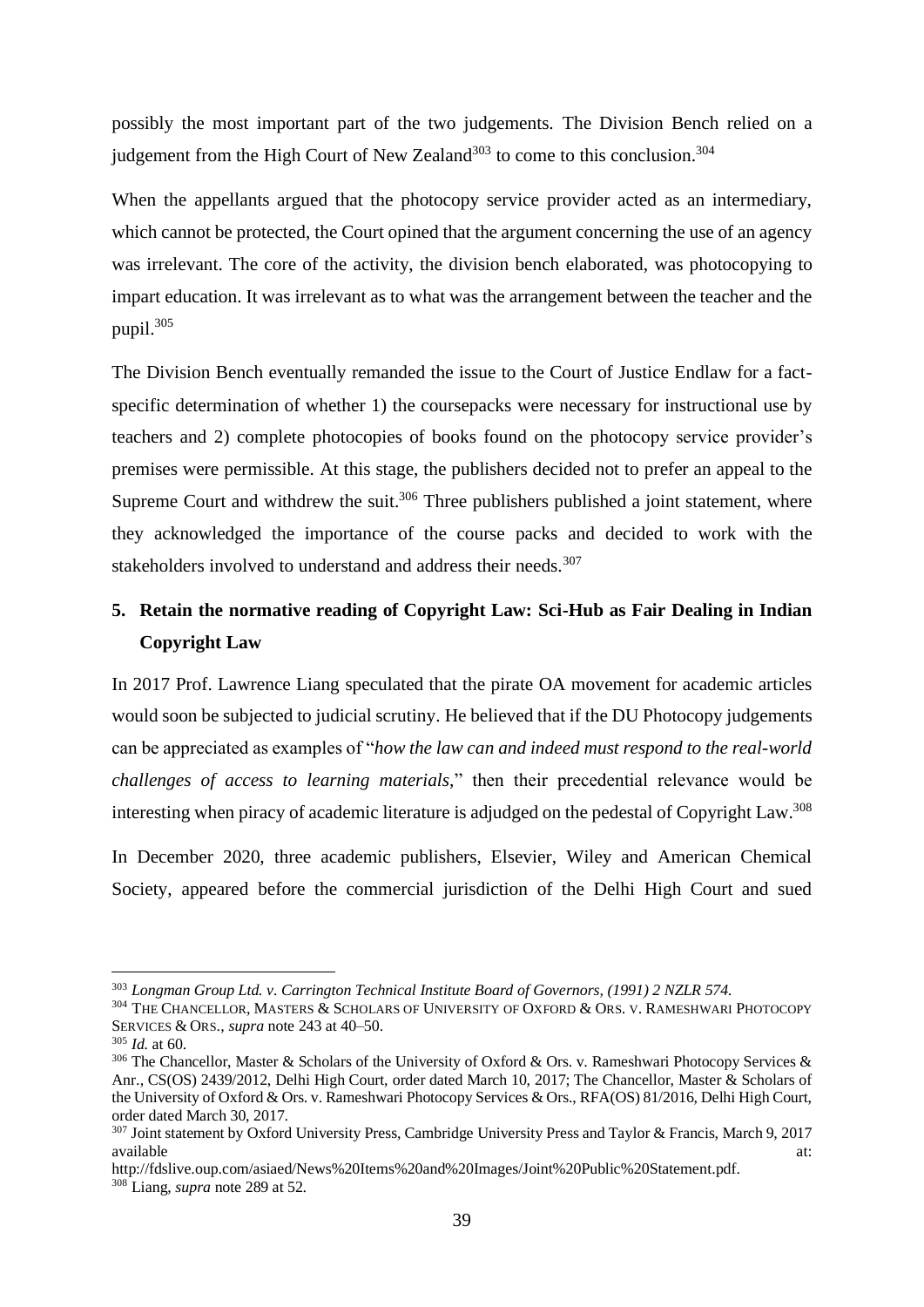Elbakyan and Libgen for copyright infringement.<sup>309</sup> When the case first came before the Delhi High Court, Justice Rajiv Shakdher directed the defendants not to upload any article, the copyright to which remains with the plaintiffs.<sup>310</sup> Similar to the DU Photocopy case, this infuriated a large segment of the academic community. With multiple blog articles $311$  and opinion pieces<sup>312</sup> published regularly, the issue became the subject of national academic and editorial comments.

Soon enough, nineteen academics and three organisations approached the Delhi High Court to intervene in the case. On January 6, 2021, Justice Midha admitted that the litigation in the case is an "*issue of public importance*" and allowed the parties to submit their intervention applications.<sup>313</sup> At the time of writing this paper, i.e. August 2021, the case is *sub-*judice before the Delhi High Court, and detailed arguments remain to be heard from both sides. The Sci-Hub litigation and the DU Photocopy case bear many similarities. Both the cases align with the larger Access to Knowledge movement and further the cause of higher education and academic research. Therefore, the purposive interpretation of Copyright Law as was favoured in the DU Photocopy case may considerably impact the Sci-Hub litigation.

The publishers' primary argument is that they hold the exclusive right to reproduce, issue copies for the public, and communicate the concerned work to the public.<sup>314</sup> Since the defendants have made Plaintiff's copyrighted works available on their website, without due authorisation, they are liable for copyright infringement.

Given the structure within which Sci-hub operates, it would not be difficult for the plaintiffs to establish copyright infringement within the terms of Section 51 of the Copyright Act, 1957. The primary contention in the case of Sci-Hub would be the interpretation of Section 52(1)(a)

<sup>313</sup> ELSEVIER LTD. & ORS. V. ALEXANDRA ELBAKYAN & ORS., *supra* note 132 order dated January 6, 2021.

<sup>309</sup> ELSEVIER LTD. & ORS. V. ALEXANDRA ELBAKYAN & ORS., *supra* note 132.

<sup>310</sup> *Id.* See order dated December 24, 2020. .

<sup>311</sup> Arunabh Saikia, *Why Indian researchers oppose efforts to have a pirate website banned*, SCROLL.IN (2020), https://scroll.in/article/982146/push-to-ban-sci-hub-pirate-website-will-blunt-indian-research-projects-warn-

academics (last visited May 15, 2021); Nitin Pai, *Why blocking Sci-Hub will actually hurt national interest*, THEPRINT (2020), https://theprint.in/opinion/why-blocking-sci-hub-will-hurt-national-interest/575577/ (last visited May 20, 2021); Prabir Purkayastha, *Elsevier and Wiley Declare War on Research Community in India*, THELEAFLET (2020), https://www.theleaflet.in/elsevier-and-wiley-declare-war-on-research-community-in-india/ (last visited May 20, 2021).

<sup>312</sup> Arul George Scaria, *Sci-Hub Case: The Court Should Protect Science From Greedy Academic Publishers*, THE WIRE, December 22, 2020, https://thewire.in/law/sci-hub-elsevier-delhi-high-court-access-medical-literaturescientific-publishing-access-inequity (last visited May 15, 2021); Rahul Siddharthan, *An anti-science lawsuit*, THE HINDU, December 24, 2020, https://www.thehindu.com/opinion/op-ed/an-anti-sciencelawsuit/article33405250.ece (last visited May 20, 2021).

<sup>&</sup>lt;sup>314</sup> These rights are accorded to the publishers vide a conjoint reading of Section 14 and Section 51 of the Copyright Act, 1957.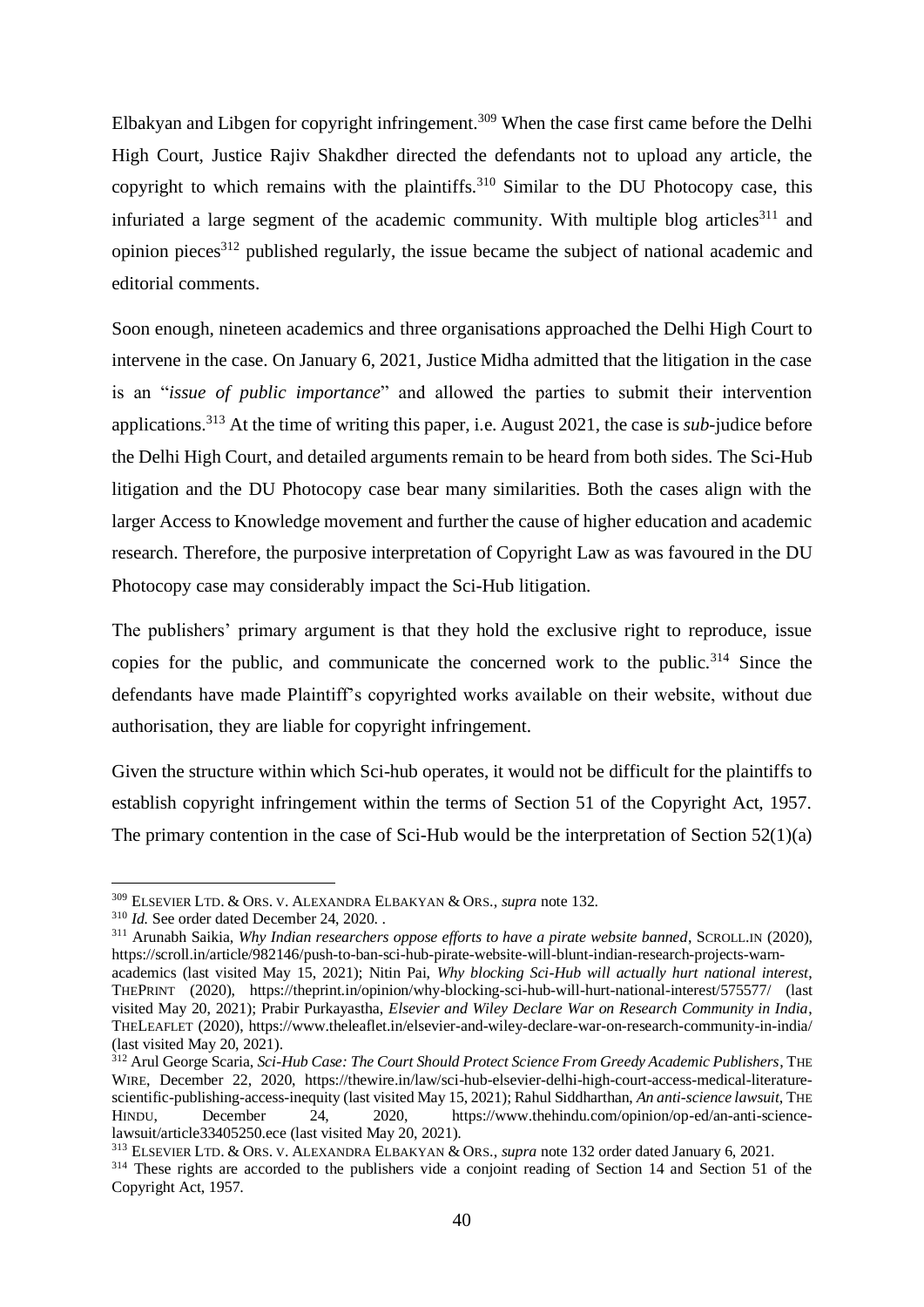of the Copyright Act, 1957.<sup>315</sup> As has been elaborated in Part 3.1.2, for application of the fair dealing doctrine, a Court has to appreciate two questions: 1) is the use for one of the listed purposes; 2) if yes, is the use fair, considering the fairness factors, both of which are discussed in detail in this part:

#### <span id="page-42-0"></span>**5.1. Sci-Hub supports and facilitates research?**

An important question, in this case, is to test whether the activities of Sci-Hub facilitate research and, in doing so, fall within the purview of the fair dealing exception.<sup>316</sup> Section  $52(1)(a)(i)$  of the Indian Copyright law reads:

"(a) a fair dealing with any work, not being a computer programme for the purposes of:

#### *(i) Private or personal use, including research;"*

Part 3.2 of the present study has already elaborated on the possible import of Section  $52(1)(a)(i)$ . This part of the paper seeks to investigate which activities would be protected by the use of the phrase "*for the purposes of research*" and examining if the provision covers the activities of Sci-Hub.

Interpreting Section  $52(1)(a)(i)$ , the Court can take a restrictive approach and limit the exception's applicability to only the person engaged in research. Such a construction can be fatal for the Sci-Hub litigation. Alternatively, the Court can liberally interpret the provision and extend the protection offered by the exception to third parties, the activities of whom *facilitate*  research.

The decision of the Supreme Court of India in *CGT v. P. Gheevarghese*<sup>317</sup> provides support for a liberal interpretation. In the *Gheevarghese case,* the income tax assessee claimed exception from the payment of gift tax under Section  $5(1)(\dot{x}iv)$  of the Indian Gift Tax Act, 1958<sup>318</sup>, which provides:

"5 (1) *Gift Tax shall not be charged under this Act in respect of gifts made by any person:*

*(xiv) in the course of carrying on a business, profession or vocation, to the extent to which the gift is proved to the satisfaction of the Gift Tax Officer to have been made bona fide for the purpose of such business, profession or vocation.*"

<sup>315</sup> Vandana Mahalwar, *On Copyright Protection*, 56 EPW 7–8, 7 (2015).

<sup>316</sup> *Id.*

<sup>317</sup> *CGT v P. Gheevarghese, Travancore Timbers and Products* (1972) 4 SCC 323.

<sup>&</sup>lt;sup>318</sup> The Act has subsequently been repealed with effect from October 1998.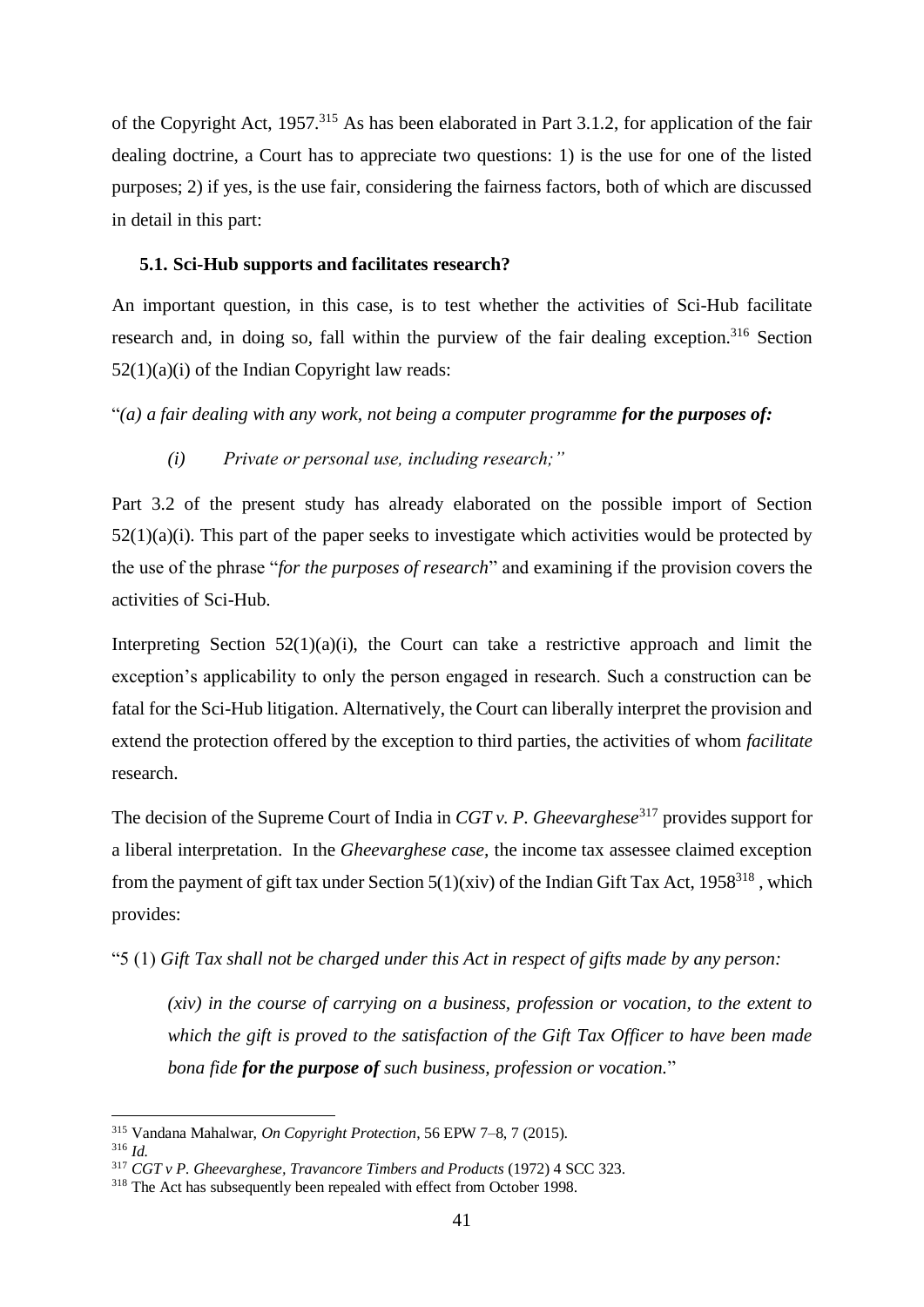In determining if the exemption claimed by the assessee is valid, the Supreme Court had to understand the import of the term "*for the purpose of.*" In doing so, the Court relied on Webster's New International Dictionary's definition: "*it is that which one sets before himself as an object to be attained; the end or aim to be kept in view of any plan, measure, exertion or operation.*" <sup>319</sup> The Court opined that the plan or design for being covered by the relevant provision must have a relationship or connection with the business. In other words, as long as the object of making the gift was related to business, the protection provided under Section Section 5(1)(xiv) of the Gift Tax Act, 1958 shall be applicable.

If the Supreme Court's view is applied to the Sci-Hub litigation, use of the phrase *for the purpose of* in Section 52(1)(a)(i) will assume applicability as long as the impugned activity has a relationship with research. As long as the object of secondary use is related to research, the fair dealing provision should assume relevance.

A second argument favouring a liberal interpretation is that Sci-Hub's activities are in consonance with the fundamental reason fair dealing has been included in Copyright Law. Copyright law, in itself, is premised on the promotion of creativity. The Copyright bargain grants a statutory monopoly limited by various L&Es, which recognise the competing need to ensure that the law of Copyright does not stifle the dissemination of information. The L&Es, coupled with a limited copyright term, guarantees "*not only a public pool of ideas and information but also a vibrant public domain in expression, from which an individual can draw as well as replenish.*" <sup>320</sup> The Courts can interpret L&Es to balance the copyright holders' exclusive rights and the possibly competing interest of enriching the public domain.<sup>321</sup>

As discussed in Part 3.2 of the present study, "*the basic purpose of Section 52 is to protect the freedom of expression under Article 19(1) of the Constitution of India- so that research, private study and criticism or review or reporting of current events could be protected.*" <sup>322</sup> As far back as 1965, the Jammu and Kashmir High Court had highlighted that "*under the guise of a copyright the authors cannot ask the court to close all the doors of research and scholarship and all frontiers of human knowledge.*" <sup>323</sup> The Courts can interpret such constitutional and

<sup>319</sup> CGT V. P. GHEEVARGHESE, TRAVANCORE TIMBERS AND PRODUCTS, *supra* note 317 at 6.

<sup>320</sup> *University of Cambridge v. B.D. Bhandari, (2011) 47 PTC 244 (DB) 105.*

<sup>321</sup> *Id.* at 105.

<sup>322</sup> WILEY EASTERN LTD. V. INDIAN INSTITUTE OF MANAGEMENT, *supra* note 249.

<sup>323</sup> *Romesh Chowdhry v. Kh. Ali Mohamad Nowsheri, AIR 1965 J&K 101 6.*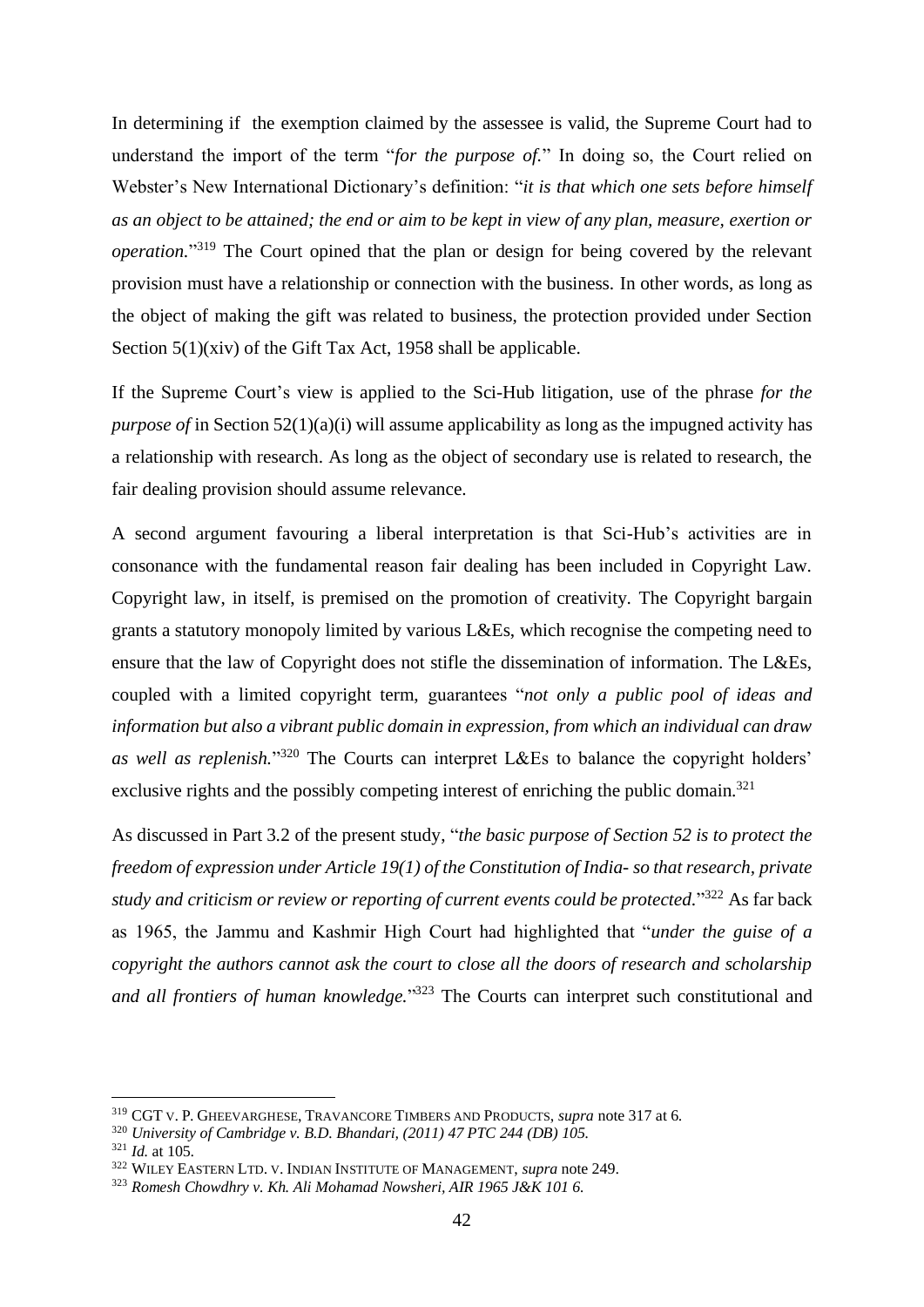public policy based justifications to liberally and purposively interpret Section 52 and ensure that a purely statutory right, i.e. Copyright, does not stifle academic and scientific research.

The Supreme Court and the High Courts have not appreciated a similar argument in a factual matrix comparable to the case of Sci-Hub. The only instance where Section  $52(1)(a)(i)$  has been substantively interpreted by an Indian appellate court is the 1996 case of *Jiwan Publishing House.*<sup>324</sup> Plaintiff therein had an exclusive license from the Central Board of Secondary Education to publish and reproduce the past year's question papers for Class  $10<sup>th</sup>$  and  $12<sup>th</sup>$ . The defendants published the subject question papers for commercial exploitation. When sued for copyright infringement, amongst other defences, the defendants sought refuge under Section  $52(1)(a)(i)$ . The Court relied on the commercial aspect of the defendants' business to hold that "*if a publisher publishes a book for commercial exploitation and in doing so infringes a*  Copyright, the defence under Section  $52(1)(a)(i)$  would not be available.<sup>3325</sup> Justice Lahoti's judgement in *Jiwam Publishing* heavily relies on the commercial aspect of the defendants' business,<sup>326</sup> which, as explained in the next part, looks to be absent from the business model of Sci-Hub.

#### <span id="page-44-0"></span>**5.2. Fairness of Secondary Use by Sci-Hub**

As far as Section 52(1)(a) is concerned, as explained in Part 3.1.2, fairness would be determined based on the four-factor test of fair use as incorporated in Section 107 of the American Copyright Act. This section deals with each of the four factors and examines whether the use of academic literature by Sci-Hub qualifies the fair use scrutiny:

#### 5.2.1. The purpose and character of the infringing

<span id="page-44-1"></span>On multiple occasions, Elbakyan has communicated her altruistic motivations behind creating and managing Sci-Hub.<sup>327</sup> In February 2021, an Indian news agency, The Wire, published an interview with Alexandra Elbakyan, where she further underlined her motivations: 328 "*Sci-*

<sup>324</sup> RUPENDRA KASHYAP V. JIWAN PUBLISHING HOUSE, *supra* note 278.

<sup>325</sup> RUPENDRA KASHYAP V. JIWAN PUBLISHING HOUSE, *supra* note 247 at 21.

<sup>326</sup> SUPER CASSETTES INDUSTRIES LTD. V. HAMAR TELEVISION NETWORK PVT. LTD. & ANR., *supra* note 239.

<sup>327</sup> Example: Elbakyan and Bozkurt, *supra* note 157; Simon Oxenham, *Meet the Robin Hood of Science, Alexandra Elbakyan*, THE BIG THINK, February 9, 2016, https://bigthink.com/neurobonkers/a-pirate-bay-for-science (last visited May 9, 2021).

<sup>328</sup> Sidharth Singh, *An Interview With Sci-Hub's Alexandra Elbakyan on the Delhi HC Case*, THE WIRE SCIENCE (2021), https://science.thewire.in/the-sciences/interview-alexandra-elbakyan-sci-hub-elsevier-academicpublishing-open-access/ (last visited May 21, 2021).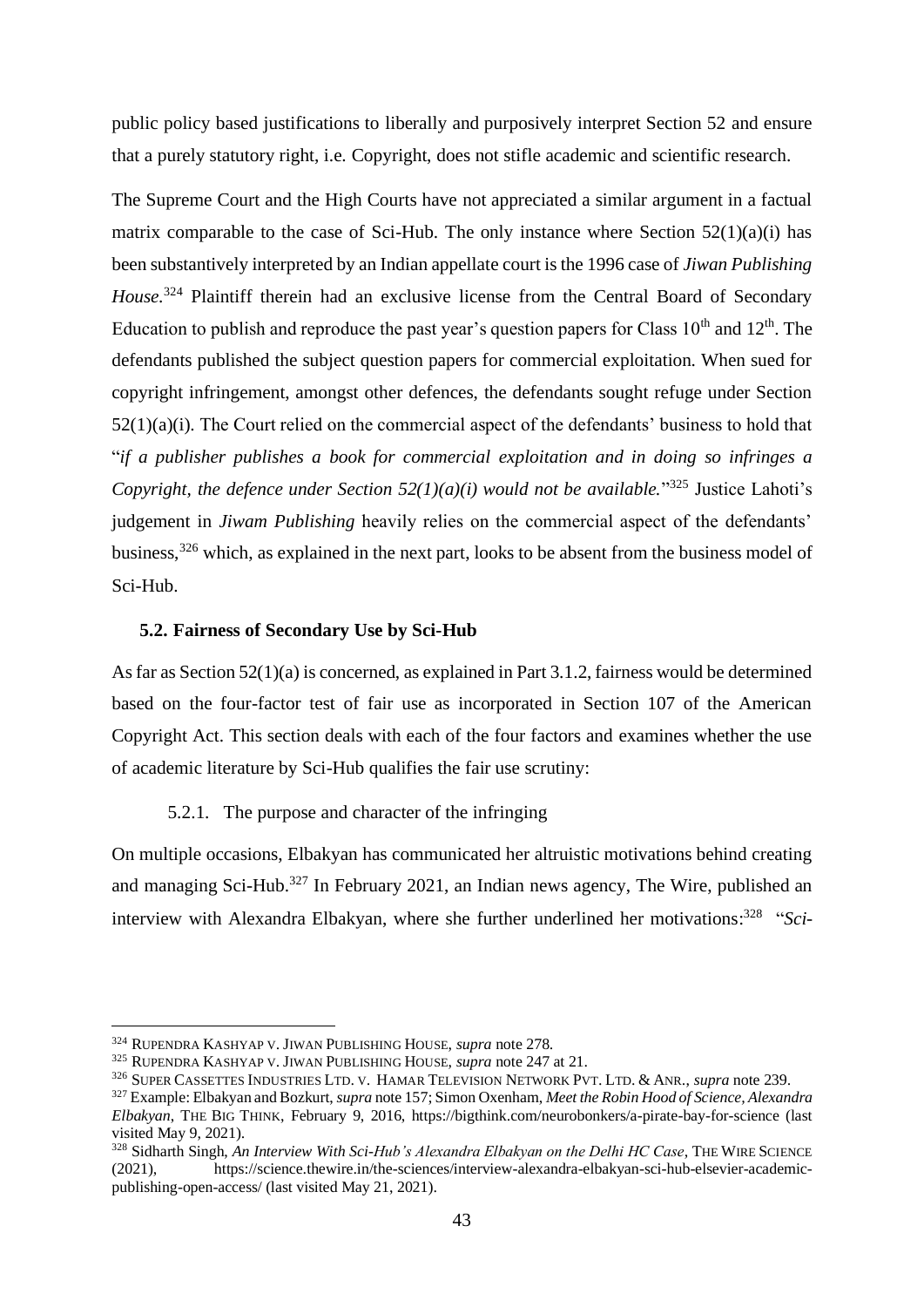*Hub's view is that science should not be controlled by a few big companies but it should be a dynamic network of learned societies."*

As understood, Sci-Hub does not intend to build an archive of the world's scholarly literature. Their sole motivation seems to be the removal of paywalls and providing free access to scientific literature.<sup>329</sup> This position is underlined by the fact that in 2015, Sci-Hub deactivated the archiving of several journals that "*exemplify openness.*" <sup>330</sup> Therefore, it may not be difficult to argue that the purpose of the secondary use by Sci-Hub is facilitating research and democratising the availability of academic scholarship.

The next question that needs to be addressed is whether the Sci-Hub' business model is commercial? Sci-Hub primarily works on donations and does not profit from the access it provides.<sup>331</sup> It does not charge its users for accessing research literature. Till 2013 Sci-Hub accepted donations over payment gateways such as PayPal. Although, after Elsevier sent a notice to PayPal, Sci-Hub turned to BitCoin.<sup>332</sup> Reports suggest that up to 2018, Sci-Hub received over 1232 donations totalling 94.494 bitcoins.<sup>333</sup> However, Sci-Hub may be accepting donations to unrevealed bitcoin addresses, and the overall value of donations can be much higher than the anticipated value.<sup>334</sup>

Irrespective of the donations received by Sci-Hub, it has been widely accepted that Sci-Hub does not generate any profits from its services.<sup>335</sup> Therefore, an argument can be made that Sci-Hub's activities qualify as non-commercial educational use. Coming to the character of Sci-Hub's activities, it is difficult to argue that Sci-Hub's secondary use is transformative. However, judicial precedent favours fair use in the case of non-commercial secondary use for educational and informational purposes.<sup>336</sup>

<span id="page-45-0"></span>5.2.2. The nature of the copyrighted work:

<sup>329</sup> *Id.*

<sup>330</sup> Himmelstein et al., *supra* note 37 at 12.

<sup>&</sup>lt;sup>331</sup> Singh, Srichandan, and Bhattacharya, *supra* note 134 at 8–11.<br><sup>332</sup> Ian Graber-Stiehl. *Science's pirate queen*.

<sup>332</sup> Ian Graber-Stiehl, *Science's pirate queen*, THE VERGE, February 8, 2018, https://www.theverge.com/2018/2/8/16985666/alexandra-elbakyan-sci-hub-open-access-science-papers-lawsuit (last visited May 8, 2021); admin, *Blackballed by PayPal, Scientific-Paper Pirate Takes Bitcoin Donations*, BITCOIN LEVELS (2020), https://timesnews.in/blackballed-by-paypal-scientific-paper-pirate-takes-bitcoindonations/ (last visited Jul 21, 2021).

<sup>333</sup> Himmelstein et al., *supra* note 37 at 12.

<sup>334</sup> *Id.*

<sup>335</sup> Malpani, *supra* note 142 at 171.

<sup>336</sup> Cambridge Univ. Press v. Patton, 769 F.3d 1232 1283 (2014); See: Brandon Butler, *Transformative Teaching and Educational Fair Use after Georgia State*, 48 CONNECTICUT LAW REVIEW 473, 509–514 (2015).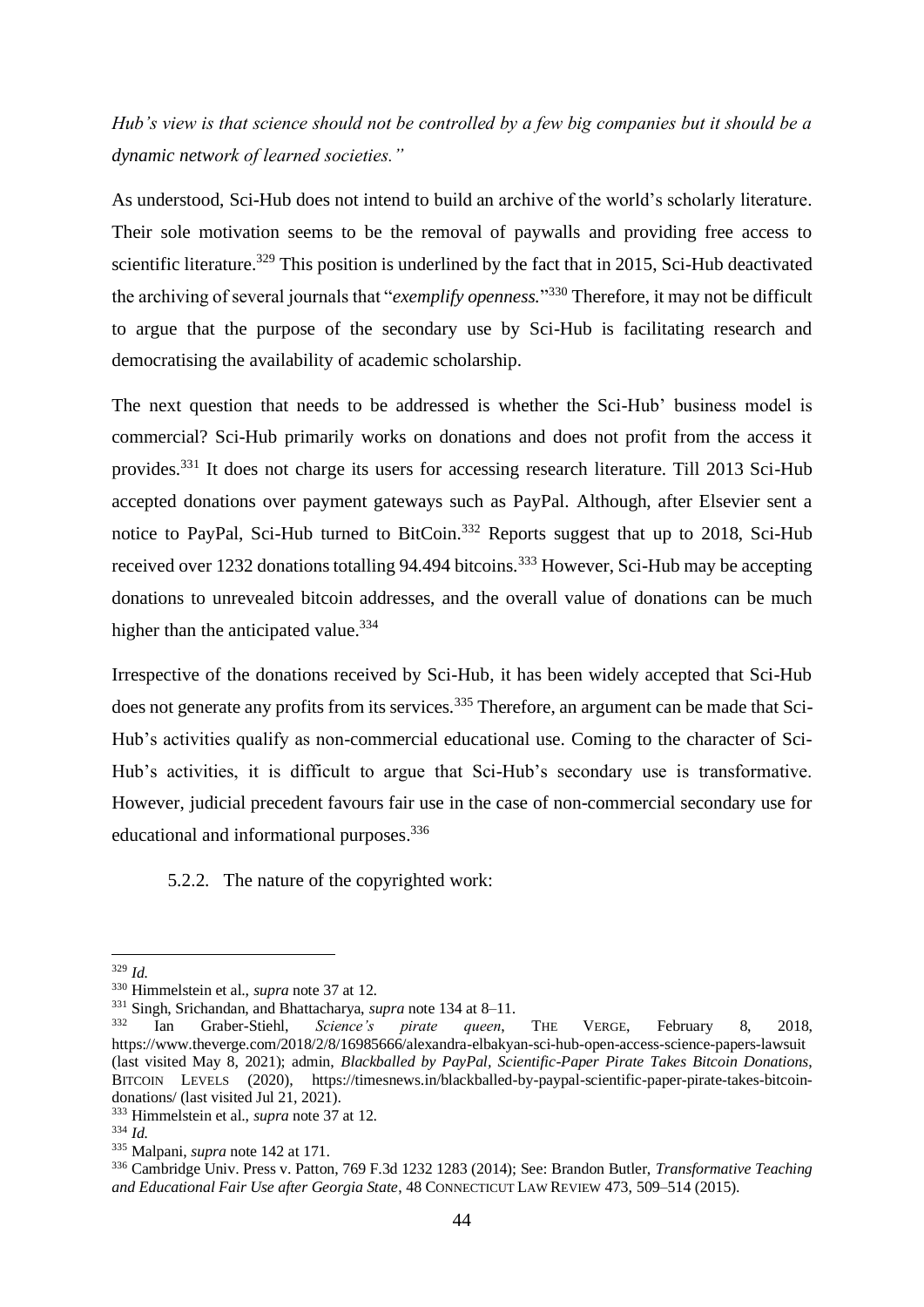The second factor for assessing fair use does not weigh in as significantly as the other three factors.<sup>337</sup> The second fair use factor requires a Court to recognise that "*some works are closer to the core of intended copyright protection than others, with the consequence that fair use is*  more difficult to establish when the former works are copied."<sup>338</sup> A Court should assess the second factor based on *"the originality and creativity of the work and its value to the public."*<sup>339</sup> Examination of this factor becomes difficult as there are no bright-line rules for determining which end of the spectrum is occupied by academic and scholarly literature.<sup>340</sup>

In the US, the District Court for the Northern District of Georgia in *Cambridge University Press v. Becker* attempted to *rulify*<sup>341</sup> the fair use analysis. In reference to the second factor, the Court summarily held that the books copied to create the electronic reserve were informational and factual rather than creative.<sup>342</sup> This attempt to *rulify* the fair use analysis was obstructed by the Court of Appeals by the Eleventh Circuit,<sup>343</sup> which disagreed and opined that without individual examination of the subject books, the Court could not make such a summary judgement.<sup>344</sup> The Court of Appeals held:

"*where the excerpts of Plaintiffs' works contained evaluative, analytical, or subjectively descriptive material that surpasses the bare facts necessary to communicate information, or derives from the author's experiences or opinions, the District Court should have held that the second factor was neutral, or even weighed [a](https://advance.lexis.com/document/documentlink/?pdmfid=1516831&crid=af4c72a9-5f8f-44b4-bb77-8c52c458d943&pddocfullpath=%2Fshared%2Fdocument%2Fcases%2Furn%3AcontentItem%3A5KKT-WSP1-F04D-21JG-00000-00&pdcontentcomponentid=6421&pddoctitle=Cambridge+Univ.+Press+v.+Becker%2C+2016+U.S.+Dist.+LEXIS+118793+(N.D.+Ga.%2C+Mar.+31%2C+2016)&pdproductcontenttypeid=urn%3Apct%3A30&pdiskwicview=false&ecomp=Jswvk&prid=c8e04865-3745-4ce4-b247-c008b5ec663a)gainst fair use in cases of excerpts that were dominated by such material*." 345

The Court of Appeals eventually remanded the case back to the District Court. After individual examination, the District Court opined that the scholarly books and literature only incorporate

<sup>337</sup> 4 NIMMER ON COPYRIGHT, 13.05 (Melville B. Nimmer & David Nimmer eds., 1963).

<sup>338</sup> CAMPBELL V. ACUFF-ROSE MUSIC, INC., *supra* note 180 at 1175.

<sup>339</sup> CAMBRIDGE UNIV. PRESS V. PATTON, *supra* note 336 at 1289.

<sup>&</sup>lt;sup>340</sup> A comparison of Princeton Univ. Press v. Mich. Document Servs., 99 F.3d 1381 (1996) ("[T]he excerpts copied for the coursepacks contained creative material, or 'expression;' it was certainly not telephone book listings that the defendants were reproducing. This factor . . . cuts against a finding of fair use."); and Basic Books, Inc. v. Kinko's Graphics Corp., 758 F. Supp. 1522 (1991) ("The books infringed in suit were factual in nature. This factor weighs in favor of defendant.") reveals that no bright line rules can be accepted ; This position has been ratified by the Court in CAMBRIDGE UNIV. PRESS V. PATTON, *supra* note 336 at 1269.

<sup>&</sup>lt;sup>341</sup> Rulification broadly means converting the flexible, case specific deliberation 'standards' to 'rules' and adopting uniformity, predictability and low decision costs at the expense of rigidity and inflexibility; For details see: Michael Coenen, *Rules against Rulification*, 124 YALE L.J. 644 (2014).

<sup>342</sup> *Cambridge Univ Press v Becker* 863 F. Supp. 2d 1190, 1242 (N.D. Ga. 2012).

<sup>&</sup>lt;sup>343</sup> For a detailed assessment of the Court's argument and it's criticism, see: Niva Elkin-Koren and Orit Afori, 'Rulifying Fair Use' (2017) 59 Arizona Law Review 161, 186–199.

<sup>344</sup> CAMBRIDGE UNIV. PRESS V. PATTON, *supra* note 336 at 1270.

<sup>345</sup> *Id.* at 1270.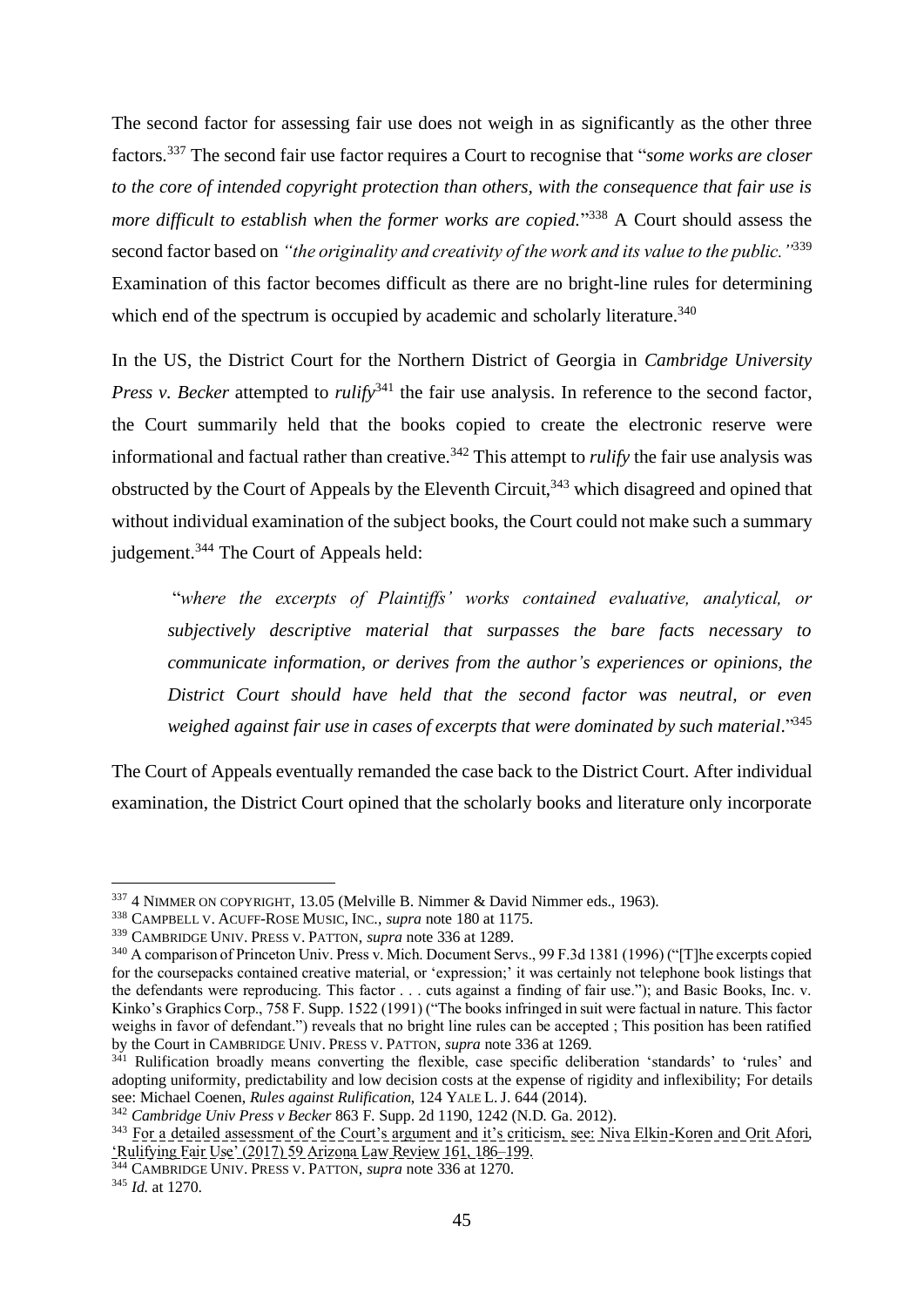weak copyright.<sup>346</sup> A similar judgement can be traced back to 1992, where the Court treated scholarly articles as factual, meaning they are farther from the core of intended copyright protection, which favours fair use.<sup>347</sup>

This route of individual examination poses a problem for the Sci-Hub case. If a summary ruling on the nature of Sci-Hub's database is not possible, an exercise by the Court to determine the nature of each of the  $56,246,220$  articles<sup>348</sup> may not be possible either.

Therefore, it is safe to argue that some bright-line rule shall have to be devised and espoused by the Court for determining the second factor. Such bright-line rule should rely on judicial precedent, which argues that scholarly literature is more factual than creative, which may favour Sci-Hub in the present case. If such a bright-line approach is not favoured, the Court should declare that the factor is neutral, in which case the factor would not favour either party in the fair use analysis.

5.2.3. The portion used in relation to the copyrighted work as a whole:

<span id="page-47-0"></span>There is no denying that Sci-Hub, for its secondary use, has appropriated the entirety of the publishers' copyrighted material. However, it is not necessary that such copying will inevitably invite a copyright penalty.<sup>349</sup> For substantiating this position, reference can be made to two particular American judicial controversies, both originating from a similar set of facts.<sup>350</sup>

The first controversy relates to the *HathiTrust Digital Library.* In 2004, a group of universities allowed Google to create digital copies of copyrighted books available in their libraries for public use. The universities came together to create HathiTrust, and the digital library was known as HathiTrust Digital Library. The Trust permitted three uses of the copyrighted work: 1) full-text searchability of books, 2) access for people with certified print disabilities, and 3) preservation. When the authors' association sued the Trust, the District Court for the Southern

<sup>346</sup> *Cambridge Univ. Press v. Becker, 371 F. Supp. 3d 1218 (2016).*

<sup>347</sup> Am. Geophysical Union v. Texaco, Inc., 802 F. Supp. 1, 16 (S.D.N.Y. 1992), aff'd, 60 F.3d 913 (2d Cir. 1994), However, the Plaintiff prevalied based on other factors. .

<sup>348</sup> Himmelstein et al., *supra* note 37 at 4.

<sup>349</sup> Swatch Group Mgmt. Servs. v. Bloomberg L.P., 756 F.3d 73 (2d Cir. 2014); Wendy J. Gordon, *The Fair Use Doctrine: Markets, Market Failure and Rights of Use*, *in* HANDBOOK ON THE ECONOMICS OF COPYRIGHT: A GUIDE FOR STUDENTS AND TEACHERS 77, 82 (Richard Watt ed., 2014).

<sup>350</sup> For details see: Matthew Rimmer, *The Foxfire of Fair Use: The Google Books Litigation and the Future of Copyright Laws*, *in* OXFORD RESEARCH ENCYCLOPEDIA OF COMMUNICATION (2017); Argyri Panezi, *The Role of Judges in Deciding the Future of Digital Libraries*, 17 GLOBAL JURIST (2017), https://www.degruyter.com/document/doi/10.1515/gj-2015-0025/html (last visited Sep 22, 2021).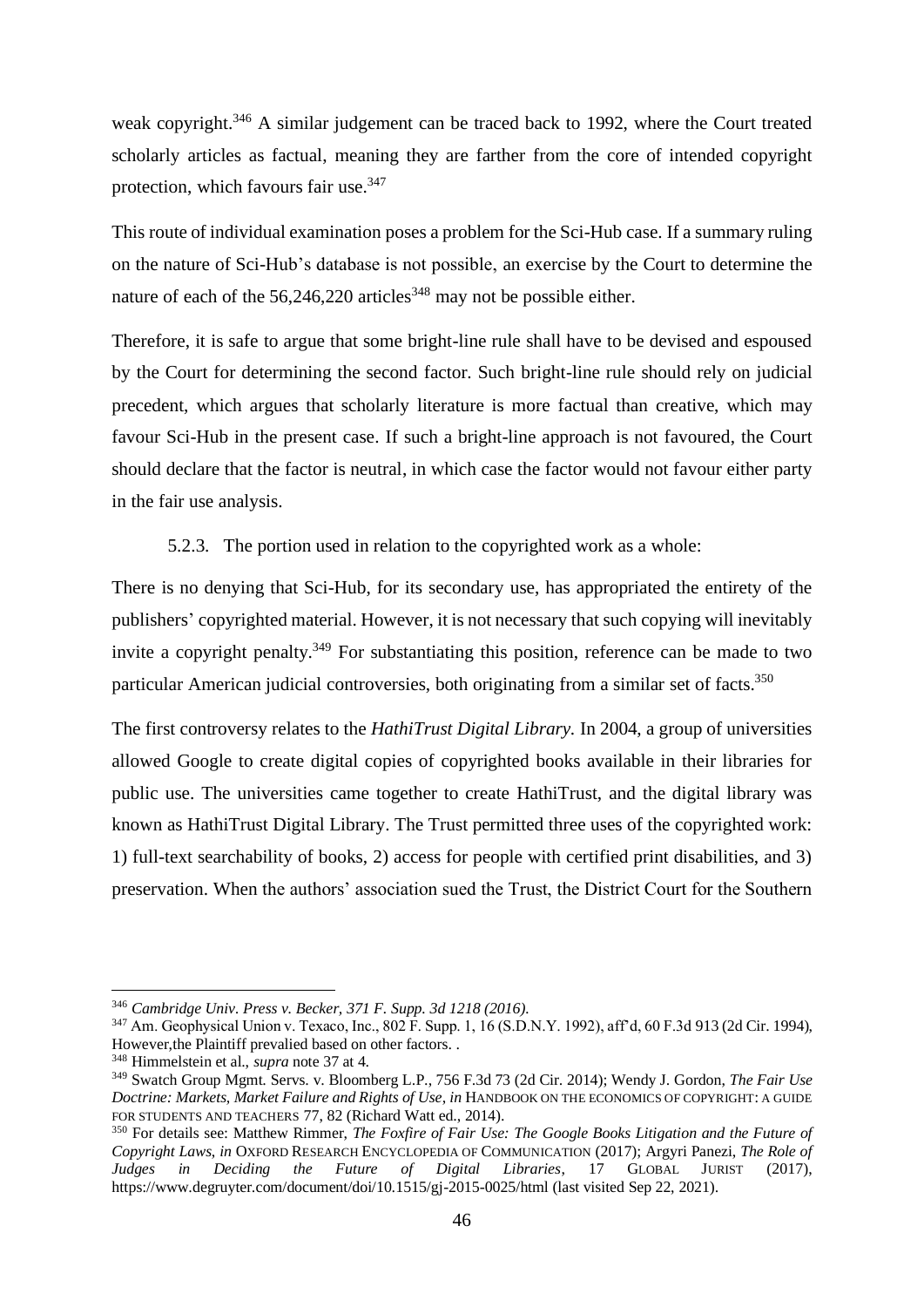District of New York<sup>351</sup> and the Court of Appeals for the Second Circuit<sup>352</sup> returned a finding of fair use.

*Authors Guild v. Google, Inc*., the second controversy, also involves the same secondary use, i.e. creating a digital library. After delivering digital copies to partner libraries, Google created an electronic database, which allowed readers to view full texts of publicly available books and view snippets of copyrighted books. The database also allowed search functionality in the books. When sued by the Plaintiffs, the District Court of the Southern District of New York<sup>353</sup> and the Court of Appeals for the Second Circuit<sup>354</sup> returned a finding of fair use favouring the Google Books project. In April 2016, the Supreme Court of the United States sided with the Court of Appeals and dismissed an appeal from the judgement.<sup>355</sup>

In both *HathiTrust* and *Google Books,* the hierarchy of judicial opinion discussed the public importance of the Defendants' secondary use.<sup>356</sup> In both the controversies, the Courts returned a favourable finding of fair use despite a complete appropriation of copyrighted material.

The authors admit that the secondary use in the two controversies was substantially different from the use of copyrighted material by Sci-Hub. However, what is important is that, when public interest dictates, a complete appropriation of the copyrighted material cannot be the singular yardstick to determine a fair use analysis. Therefore, if interpreted liberally, this factor can continue to remain neutral.

5.2.4. The effect of the use upon the potential market for or value of copyrighted work:

<span id="page-48-0"></span>Nimmer on Copyright argues that the analysis under the fourth factor essentially balances "*between the benefit the public will derive if the use is permitted and the personal gain the copyright owner will receive if the use is denied."* <sup>357</sup> Public benefit compensates for the adverse monetary effect of a secondary use on a Plaintiff's copyrighted material. In this

<sup>351</sup> *Authors Guild v. HathiTrust, 902 F. Supp. 2d 445 (S.D.N.Y. 2012).*

<sup>352</sup> *Authors Guild, Inc. v. Hathitrust, 755 F.3d 87 (2d Cir. 2014).*

<sup>353</sup> *Authors Guild v. Google, Inc., 954 F. Supp. 2d 282, 289 (S.D.N.Y. 2013).*

<sup>354</sup> *Authors Guild v. Google, Inc., 804 F.3d 202 (2d Cir. 2015).*

<sup>355</sup> Adam Liptak & Alexandra Alter, *Challenge to Google Books Is Declined by Supreme Court*, THE NEW YORK TIMES, April 18, 2016, https://www.nytimes.com/2016/04/19/technology/google-books-case.html (last visited Jul 22, 2021); Panezi, *supra* note 350.

<sup>356</sup> Haochen Sun, *Copyright Law as an Engine of Public Interest*, 16 NORTHWESTERN JOURNAL OF TECHNOLOGY AND INTELLECTUAL PROPERTY 123, 127–130, 137, 138 (2019).

<sup>357</sup> 4 NIMMER ON COPYRIGHT, *supra* note 338 at 13.05.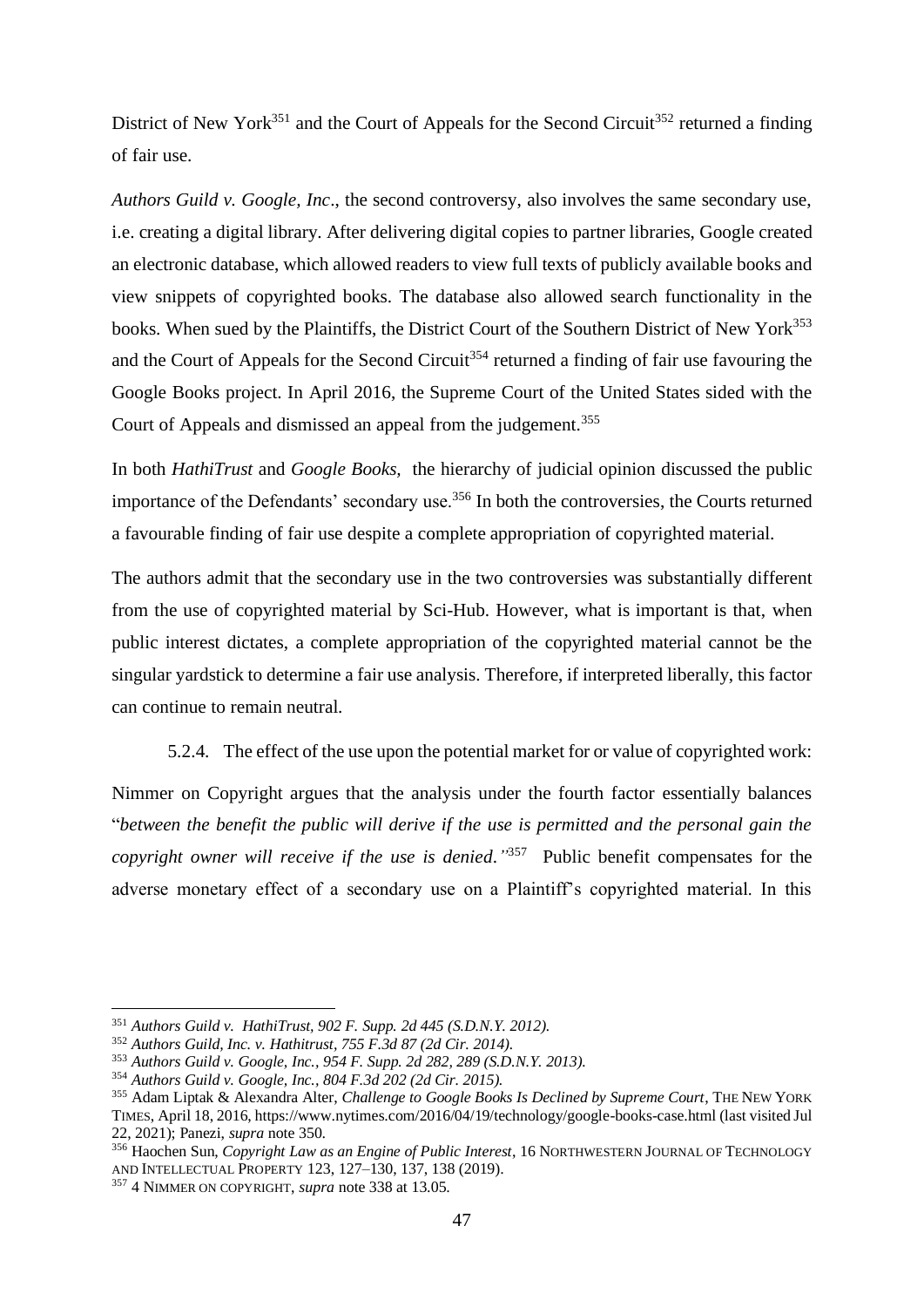analysis, the Court should not be concerned with the impact of a Defendant's work who has only copied the non-copyrightable factual material from the Plaintiff's work.<sup>358</sup>

Both Justice Endlaw and the Division Bench of the Delhi HC dealt with the implications of photocopying of the Plaintiff's copyrighted works on their potential market. Justice Endlaw argued that if photocopy services were not available, the students would have to spend long hours in the library and make notes from the prescribed readings. He argued that "*the students can never be expected to buy all the books, different portions whereof are prescribed as suggested reading and can never be said to be the potential customers of the plaintiffs."* <sup>359</sup> The Division Bench observed that a student could not be a potential customer for the reference books or the suggested readings for a semester. For reference, a student would visit the library which houses the books rather than buying the said books. $360$ 

In academic publishing, it is no secret that the primary consumers are academic libraries.<sup>361</sup> The business for academic journals is not predicated on sales to individual researchers.<sup>362</sup> A report published in 2018 concludes that personal subscriptions account for less than 3% of journal publishing revenues.<sup>363</sup>

The price of individual journal articles further supports this hypothesis. For example, in preparing the present study, the authors have used 176 journal articles and book chapters. If we can rely on statistics, 20% of articles were available via OA.<sup>364</sup> Placing the price of each journal article/book chapter at a conservative 30\$, the authors would have spent approximately 4224\$ in preparing this research which would translate to Indian Rupees ₹313,492. Despite being backed by one of the well-funded management universities globally, the authors cannot imagine having borne this price from their research grant. In simpler terms, this study would not have been possible without the support of the university's library, which provided access to most of the cited and referred literature, either through subscription or via inter-library loans.

<sup>&</sup>lt;sup>358</sup> *Id.* "Only the impact of the use in defendant's work of material that is protected by plaintiff's copyright need be considered under this factor. Thus, a court need not take into account the adverse impact on the potential market for plaintiff's work by reason of defendant having copied from plaintiff noncopyrightable factual material." <sup>359</sup> ENDLAW, *supra* note 293 at 87.

<sup>360</sup> THE CHANCELLOR, MASTERS & SCHOLARS OF UNIVERSITY OF OXFORD & ORS. V. RAMESHWARI PHOTOCOPY SERVICES & ORS., *supra* note 243 at 36.

<sup>361</sup> Larivière, Haustein, and Mongeon, *supra* note 5 at 11.

<sup>362</sup> MABE, JOHNSON, AND WATKINSON, *supra* note 3 at 21 Journals publishing revenues are generated primarily from academic library subscriptions (68-75% of the total revenue), followed by corporate subscriptions (15-17%), advertising (4%), membership fees and personal subscriptions (3%), and various author-side payments (3%). <sup>363</sup> MABE, JOHNSON, AND WATKINSON, *supra* note 5.

<sup>364</sup> ibid 135–139 'the consensus view suggests that roughly 15- 20% of new articles were immediate (gold or hybrid) OA by 2016,'.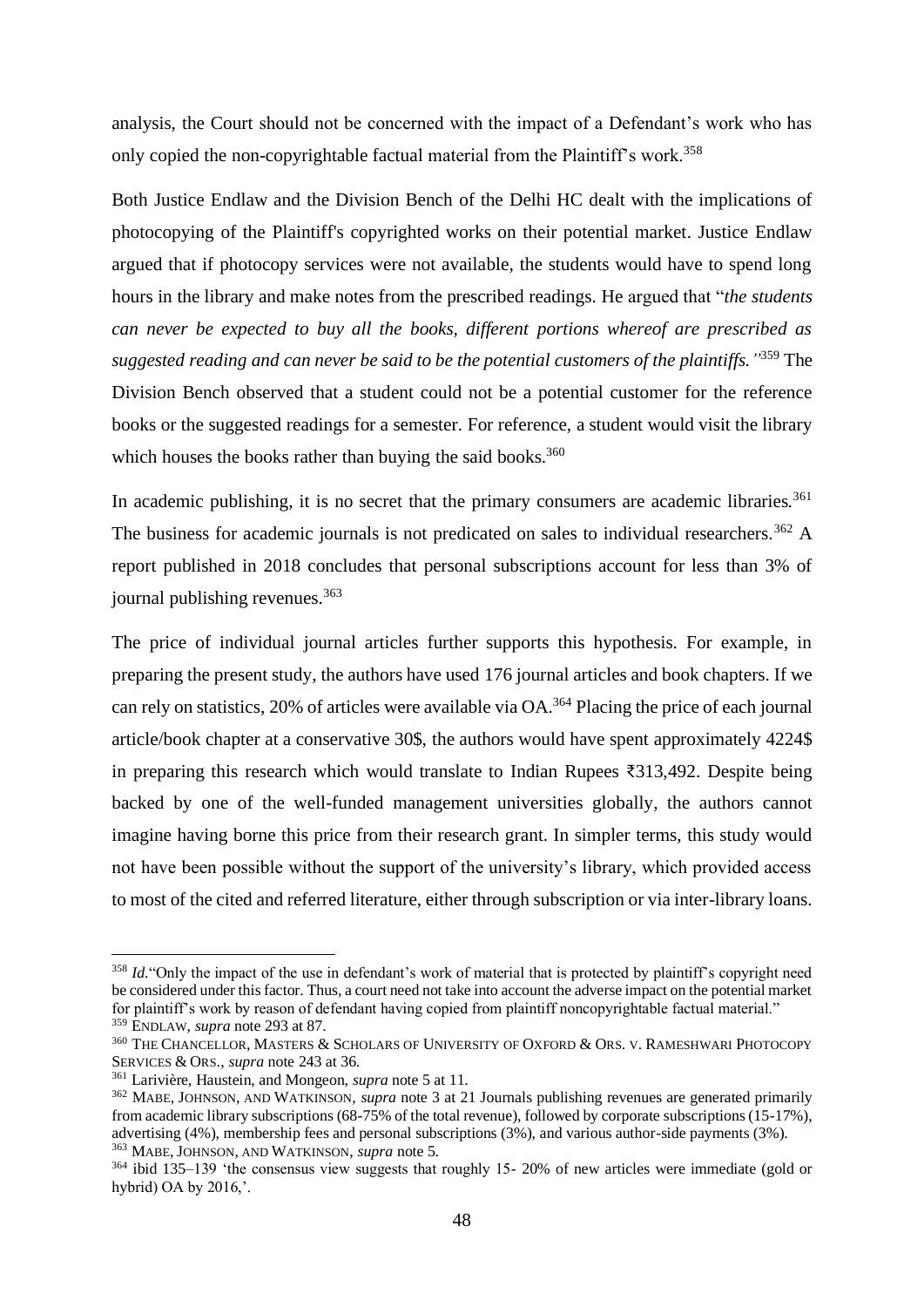|  |  |  | Having concluded the fair dealing analysis, the position stands thus: |
|--|--|--|-----------------------------------------------------------------------|
|  |  |  |                                                                       |
|  |  |  |                                                                       |
|  |  |  |                                                                       |

| Factor                                                                                 | Findings                                                                                                                    | <b>Favours Publishers</b><br>or Sci-Hub |
|----------------------------------------------------------------------------------------|-----------------------------------------------------------------------------------------------------------------------------|-----------------------------------------|
| The purpose and character of<br>the infringing                                         | Purpose: Educational and Non-<br>Commercial<br>Character: Non-transformative                                                | Either neutral or<br>favours Sci-Hub    |
|                                                                                        | If the Court cannot rely on a<br>bright-line rule                                                                           | Neutral                                 |
| The nature of the copyrighted<br>work                                                  | There is precedent that favours<br>appreciating scholarly literature<br>as factual and informative, rather<br>than creative | Favours Sci-hub                         |
| The portion used in relation to<br>the copyrighted work as a<br>whole                  | Entire copyrighted works form<br>part of secondary use. Although,<br>total appropriation doesn't need<br>to be detrimental. | Neutral                                 |
| The effect of the use upon the<br>potential market for or value of<br>copyrighted work | Individual researchers are not<br>the market for academic<br>publishers                                                     | <b>Favours Sci-Hub</b>                  |

#### <span id="page-50-0"></span>**Discussion and Conclusion**

Academic publishing is in flux. With the growth of the OA movement, the academic publishing marketplace is abounding with business models, each with its own merits and demerits. Unfortunately, initially seen as a potential solution to the *serials crisis,* the progress of the OA movement has remained underwhelming in the past two decades. With the cost of subscriptions far outpacing the growth of library budgets,<sup>365</sup> the *serials crisis* can further suffocate the libraries and academics in the coming decades.

In this background, the growth of academic pirates has left academic publishers mourning over lost profits. On the other hand, libraries have lost patrons who now rely on pirated literature to find access to relevant scholarship. One may concede that academic pirates, including Sci-Hub,

<sup>365</sup> Lindsay Cronk, *Resourcefully: Let's End the Serials Crisis*, 79 THE SERIALS LIBRARIAN 78–81, 79–81 (2020).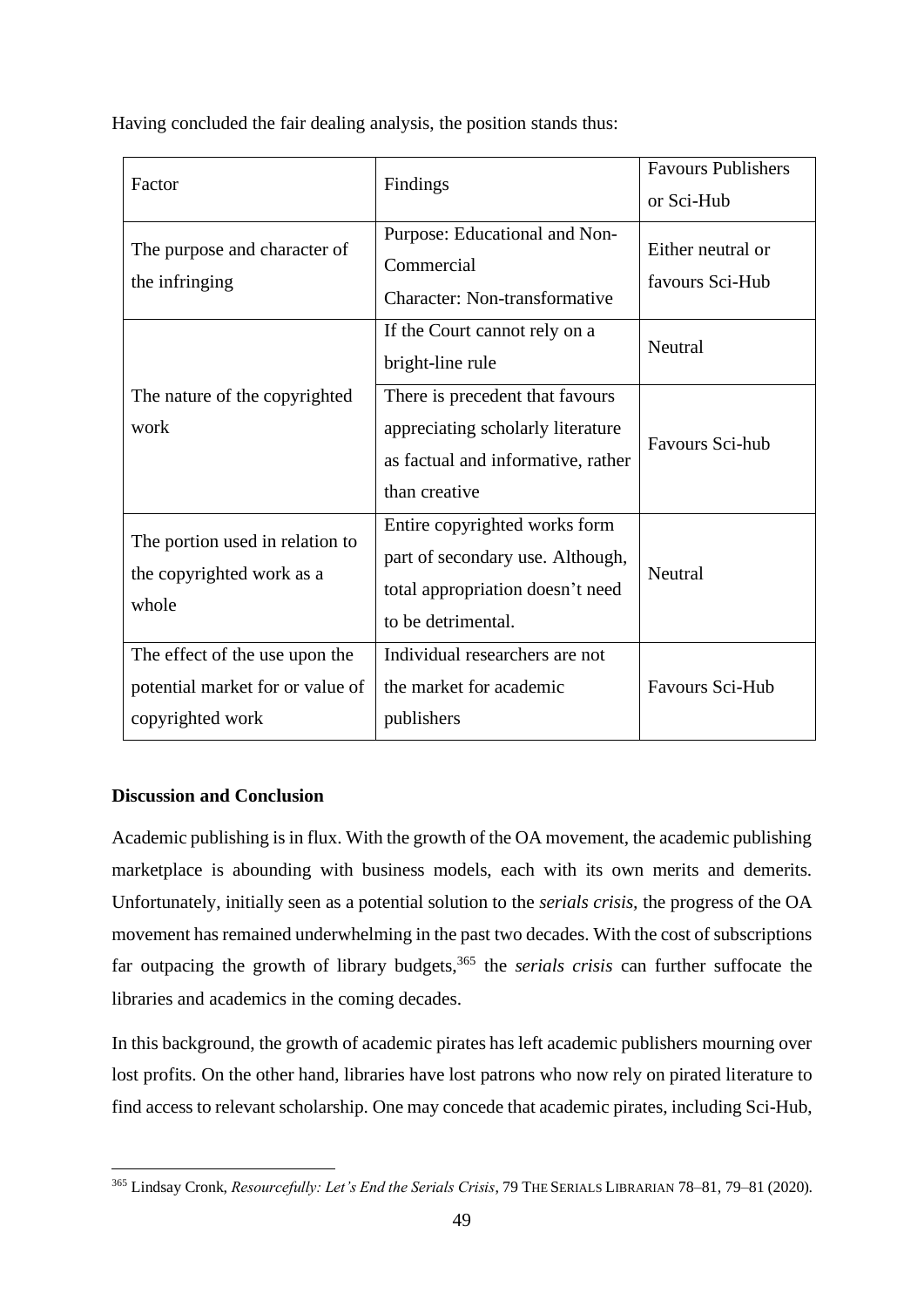may not be the answer to the problems faced by the academic publishing market. Sci-Hub may solve the access problem. However, academic publishers' restrictive and closed licensing terms would discourage research endeavours such as legal machine reading or text and data mining, which will limit the secondary use of research and scholarship.<sup>366</sup>

Apart from licensing issues, Sci-Hub does not bring a cultural change in the academic community. Career trajectories of academics will continue to be dominated by metrics such as Impact factors, H-Index etc. They will continue to willingly forego their intellectual property in research articles to for-profit publishers and perform editorial and peer-review related tasks without compensation. The publishers will monetize this free labour in the interest of their shareholders. What if the publishers navigate a solution to academic piracy? The academic community will continue to be plagued by its problems, and the *access problem* will endure.

Further, the legality of the Sci-Hub database remains highly contested across jurisdictions. The fair dealing doctrine may protect the database from copyright infringement liability. However, the arguments made in Part 5 of this study are admittedly very optimistic. Most of the judicial opinions relied upon in Part 5 do not share a factual similarity with the Sci-Hub litigation. The Court can easily distinguish these judgements and discredit their precedential applicability. Apart from Copyright Law, many other legal challenges plague the database. For example, various reports of data phishing by and on behalf of Sci-Hub have come to light, $367$  which is why the City of London Police's Intellectual Property Crime Unit has warned students against using the database.<sup>368</sup>

Given all these reservations, it is important to underline what Sci-Hub represents. The widespread user base that the pirate website amassed emphasises two crucial aspects: the academic publishing market's implosion and the serials crisis's omnipresence*.*

As for finding a solution for the issue, the authors highlight three approaches amongst the many solutions discussed in scholarly literature. First, the researchers can spread awareness about Green OA and learn how to leverage the Green OA literature already archived over the Internet. There are tools available as websites and browser extensions that use Open DoI to identify

<sup>366</sup> Ernesto Priego, *Signal, Not Solution: Notes on Why Sci-Hub Is Not Opening Access*, THE WINNOWER (2016). <sup>367</sup> Sean Coughlan, *Police warn students to avoid science website*, BBC NEWS, March 19, 2021, https://www.bbc.com/news/education-56462390 (last visited Jul 24, 2021).

<sup>&</sup>lt;sup>368</sup> PIPCU Press Release, *Police warn students and universities of accessing an illegal website to <i>download* published scientific papers, CITY OF LONDON POLICE, March 19, 2021, *published scientific papers*, CITY OF LONDON POLICE, March 19, 2021, https://www.cityoflondon.police.uk/news/city-of-london/news/2021/march/police-warn-students-anduniversities-of-accessing-an-illegal-website-to-download-published-scientific-papers/.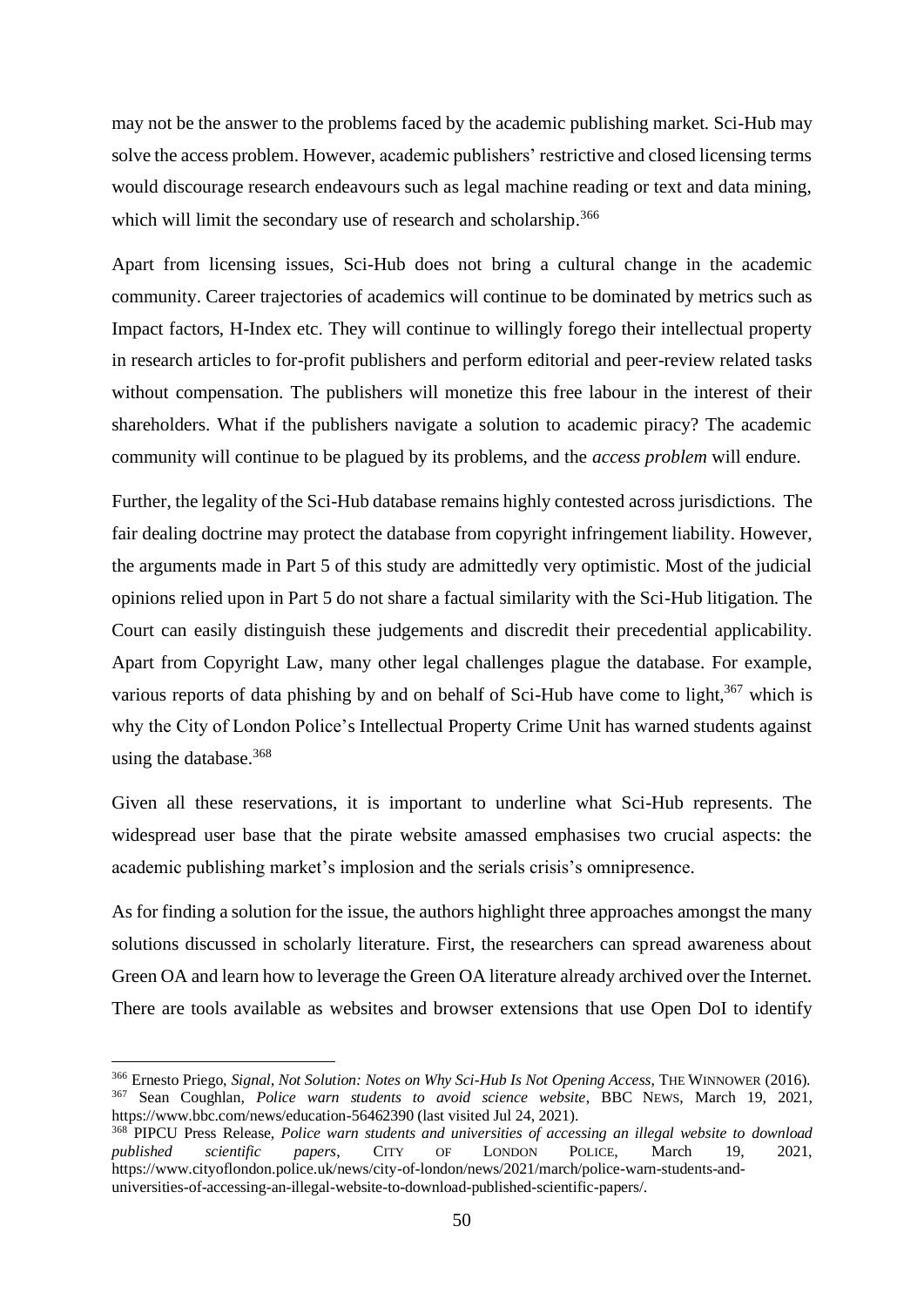Green OA versions of the required research articles. Some examples are Unpaywall, Open Access Button, Kopernio and LazyScholar.<sup>369</sup> Academic Social Networks, such as SSRN, ResearchGate etc., should also be explored for their contribution to the OA movement.

Second, the publishing industry and its revenue stream need to be radically changed. Scholars have taken different positions on how to achieve this. Toby Green, in 2019, argued for a twostep publishing process, where a pre-print repository filters articles worthy of being formally published in OA journals. This would reduce the overall number of publications and thus reduce the costs of academic publishing. Further, it would also require that researchers and scholars "*self-promote*" their articles to ensure publication, thus ensuring wider dissemination of research.<sup>370</sup> Professor Jeff Pooley argues that the libraries should take their rightful place in the academic publishing business and redirect their subscription costs to develop a "*collectively funded publishing ecosystem.*" This would include library partnerships, in-house-library publishing units etc. He also discusses some journals and libraries which have subscribed to this model as proof of concept.<sup>371</sup> Advertising can be another avenue to flourish publishers' revenue streams. Articles can be archived over the Internet, where access can be provided without payment. A threshold can be placed where only a limited number of articles can be downloaded per user per day

Thirdly, the *serials crisis* can be solved by legislative intervention. Multiple scholars have suggested models, which redefine the Copyright Law to accommodate the unique interests of scholarly research and academic publishing. Professor Steven Shavell published a paper in 2010 where he argued eliminating copyright for academic works.<sup>372</sup> While radical, Prof. Shavell's model has been widely discussed and critiqued.<sup>373</sup> Professor Wadim Stielkowski argues that a subscription model similar to Apple Music, Spotify, or Netflix should be developed. Individual authors buy access to a publisher's database and pay a small monthly/

<sup>369</sup> Mahesh Gadhvi, Shival Srivastav & Rajesh Sharma, *Access to scientific literature: Legitimate channels*, 64 INDIAN JOURNAL OF PHYSIOLOGY AND PHARMACOLOGY 155–157, 156 (2020).

<sup>370</sup> Toby Green, *Is open access affordable? Why current models do not work and why we need internet-era transformation of scholarly communications*, 32 LEARNED PUBLISHING 13–25 (2019).

<sup>371</sup> Jeff Pooley, *The Library Solution: How Academic Libraries Could End the APC Scourge*, ITEMS (2019), https://items.ssrc.org/parameters/the-library-solution-how-academic-libraries-could-end-the-apc-scourge/ (last visited May 24, 2021).

<sup>&</sup>lt;sup>372</sup> Steven Shavell, *Should Copyright of Academic Works be Abolished?*, 2 JOURNAL OF LEGAL ANALYSIS 301-358 (2010).

<sup>373</sup> For example see: SCHEUFEN, *supra* note 62 at 142–144.